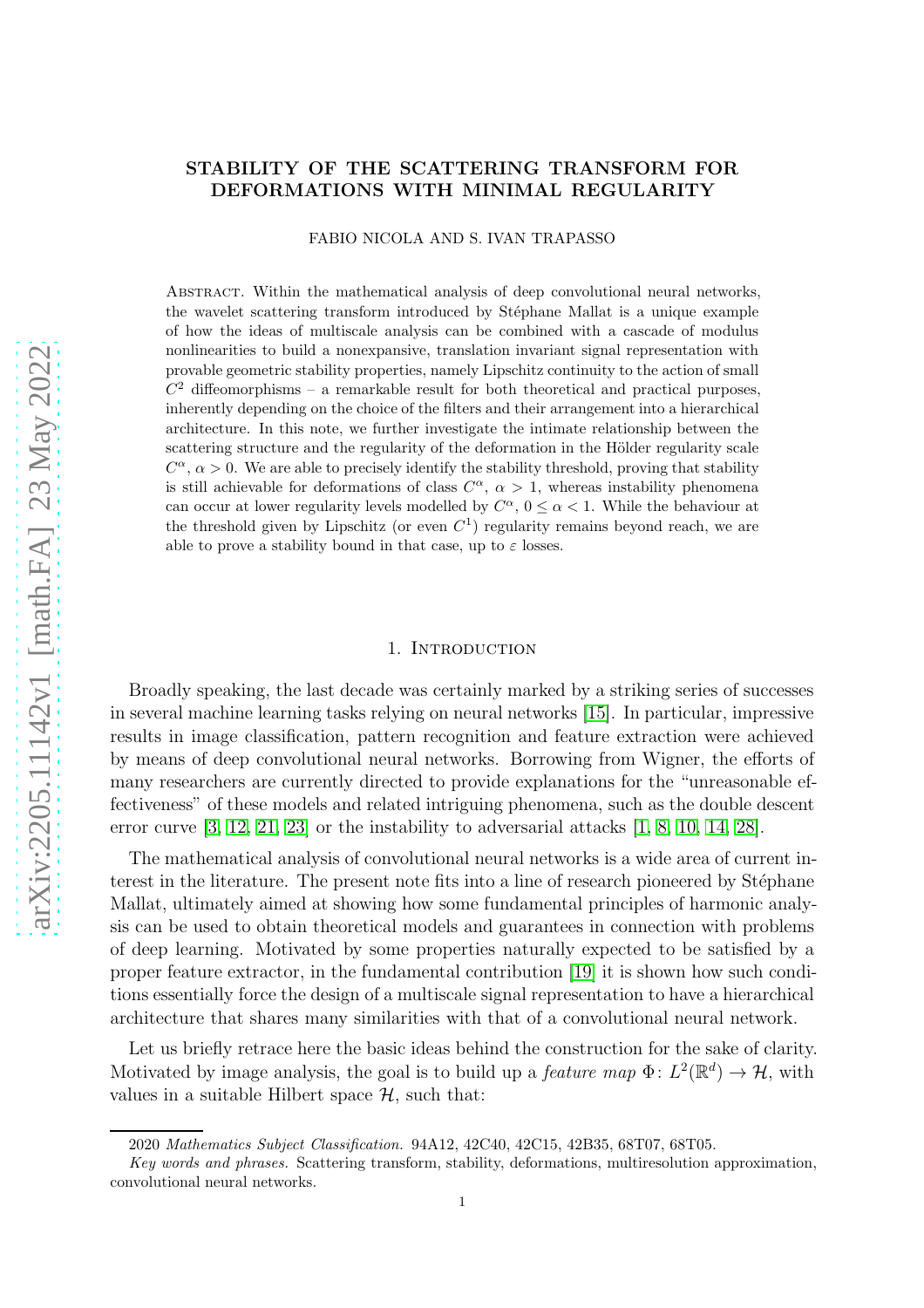(1)  $\Phi$  is a nonexpansive transform.

This condition ensures stability to additive perturbations, that is

$$
\|\Phi(f) - \Phi(h)\| \le \|f - h\|_{L^2}, \quad f, h \in L^2(\mathbb{R}^d).
$$

(2)  $\Phi$  is a translation-invariant transform.

Let  $L_x$  be the translation operator by  $x \in \mathbb{R}^d$ , acting on  $f \in L^2(\mathbb{R}^d)$  as  $L_x f(y) =$  $f(y-x)$ . Then

$$
\Phi(L_x f) = \Phi(f), \quad f \in L^2(\mathbb{R}^d), \quad x \in \mathbb{R}^d.
$$

(3)  $\Phi$  is stable to the action of small diffeomorphisms.

A convenient linearization of the action of a diffeomorphism along the orbits of the translation group leads one to consider deformation operators of the form  $L_{\tau} f(y) := f(y - \tau(y))$  with distortion field  $\tau : \mathbb{R}^d \to \mathbb{R}^d$ . Stability is achieved if the feature vectors of  $L_{\tau}f$  and f are close when the underlying diffeomorphism  $1 - \tau$  is close to identity, namely if there exists  $C > 0$  such that

$$
\|\Phi(L_{\tau}f) - \Phi(f)\| \le CK(\tau) \|f\|_{L^2}, \quad f \in L^2(\mathbb{R}^d)
$$

where  $K(\tau)$  is some complexity measure/cost associated with the deformation  $\tau$ .

1.1. The wavelet scattering transform. The approach in [19] relies on the a priori exploitation of the principles of multiscale analysis in order to satisfy the requirements detailed above. It is indeed well understood that instability to deformations is mostly attributable to the vulnerability of the high-frequency components of a signal, which however carry fine-structure details and cannot thus be discarded without deteriorating the information captured by the representation  $\Phi$ . A Littlewood-Paley wavelet transform [\[20,](#page-26-9) [22\]](#page-26-10) can be used to perform scale separation and rearrange the frequency content of a signal into dyadic packets. Thanks to inherent redundancy and additional nonlinear operations, this procedure allows one to stabilize the high-frequency content up to a certain scale, as well as to obtain stability guarantees to relatively small translations. Recovery of the information content discarded by a fixed scale wavelet transform is achieved by iteration of the same procedure on the outputs of the latter, ultimately leading to a cascade of convolutions with fixed wavelet filters and modulus nonlinearities that eventually has the multilayer architecture of a convolutional neural network. The pooling stage is performed by extracting low-frequency averages of each scattered wavelet coefficient, and actually coincides with output feature generation.

An essential yet more detailed discussion of this construction is provided in Section [2,](#page-5-0) where we also fix the notation used below. Here we just recall that a low-pass filter  $\phi$ and a mother wavelet  $\psi$  on  $\mathbb{R}^d$  are primarily chosen in such a way that the collection  $\{\phi_{2^J}\}\cup\{\psi_{\lambda}\}_{\lambda\in\Lambda_J}$  obtained by suitable rotations and dilations up to the scale  $2^J$ ,  $J\in\mathbb{Z}$ (see [\(2.4\)](#page-7-0) for the precise definition of the index set  $\Lambda_J$ ), allow one to essentially cover the frequency space without holes – as entailed by the Littlewood-Paley condition [\(2.5\)](#page-7-1) below. The wavelet modulus coefficient corresponding to  $\lambda \in \Lambda_J$  is given by  $U[\lambda]f = |f * \psi_\lambda|$ . The cascading sequence that we mentioned before is obtained by iteration along all the possible paths with finite length, namely  $\mathcal{P}_J = \bigcup_{m \geq 0} \Lambda_J^m$ , so that given  $p = (\lambda_1, \ldots, \lambda_m) \in \Lambda_J^m$  we set

$$
U[p]f \coloneqq U[\lambda_m] \cdots U[\lambda_1]f.
$$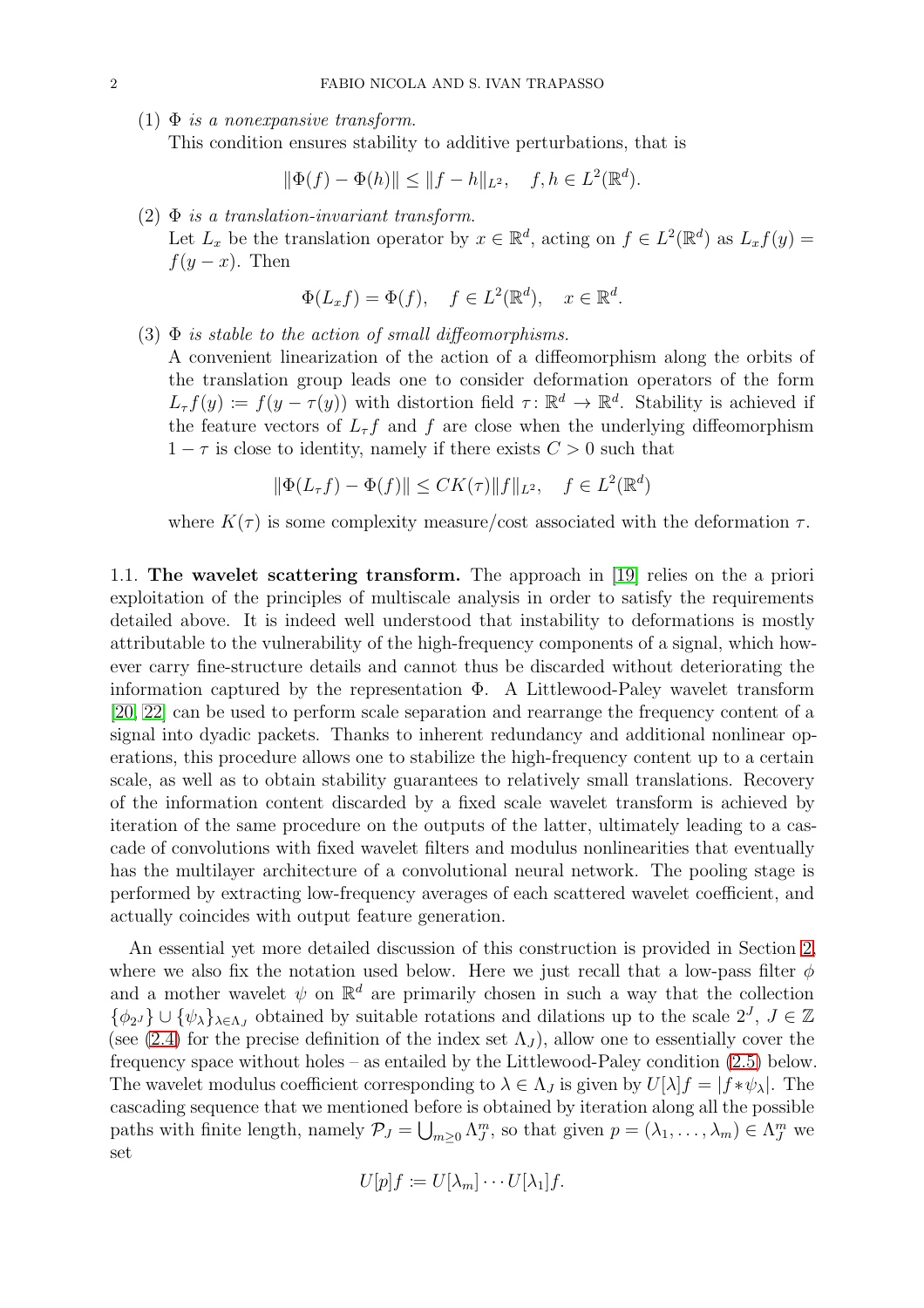The windowed wavelet scattering transform at scale  $2<sup>J</sup>$  is thus the collection (indexed by  $\mathcal{P}_J$ ) of features obtained by averaging with the low-pass filter  $\phi_{2J}$  at the scale  $2^J$ :

$$
S_J[\mathcal{P}_J]f := \{ S_J[p]f \}_{p \in \mathcal{P}_J}, \quad S_J[p]f := U[p]f * \phi_{2^J}.
$$

The feature space corresponds to  $\mathcal{H} = \ell^2(\mathcal{P}_J; L^2(\mathbb{R}^d))$ , hence

$$
||S_J[\mathcal{P}_J]f||^2 = \sum_{p \in \mathcal{P}_J} ||S_J[p]f||_{L^2}^2.
$$

Concerning the stability to small deformations, it was proved in [19, Theorem 2.12] that, under suitable assumptions on the frequency filters (see Section [2.3](#page-7-2) below for details), for every input signal f with finite mixed  $\ell^1 L^2$  scattering norm, that is

$$
||U[\mathcal{P}_J]f||_1 := \sum_{m\geq 0} \Big(\sum_{p\in \Lambda_J^m} ||U[p]f||_{L^2}^2\Big)^{1/2} < \infty,
$$

and for every deformation  $\tau \in C^2(\mathbb{R}^d; \mathbb{R}^d)$  with  $||D\tau||_{L^{\infty}} \leq 1/2$ , the following stability estimate holds:

(1.1) 
$$
||S_J[\mathcal{P}_J](L_\tau f) - S_J[\mathcal{P}_J](f)|| \leq C K_2(\tau) ||U[\mathcal{P}_J]f||_1,
$$

with

<span id="page-2-0"></span>
$$
K_2(\tau) = 2^{-J} \|\tau\|_{L^\infty} + \max \left\{ \log \frac{\|\Delta \tau\|_{L^\infty}}{\|D\tau\|_{L^\infty}}, 1 \right\} \|D\tau\|_{L^\infty} + \|D^2 \tau\|_{L^\infty},
$$

where  $\|\Delta \tau\|_{L^{\infty}} := \sup_{x,y\in\mathbb{R}^d} |\tau(x) - \tau(y)|$  and  $D^2\tau$  stands for the Hessian of  $\tau$ .

Some remarks are in order here. First, this estimate implies stability under small  $C<sup>2</sup>$ deformations, as well as approximate invariance to global translations up to the scale  $2<sup>J</sup>$ (with global invariance recaptured in the asymptotic regime  $J \to +\infty$ ).

Concerning the occurrence of the scattering norm, it is proved in [19, Lemma 2.8] that a similar  $\ell^2 L^2$  norm is finite for functions with a certain average modulus of continuity in  $L^2$ , in particular for functions with logarithmic-Sobolev regularity. It is also worthwhile to point out that numerical evidences of exponential decay of the scattering energy coefficients were rigorously confirmed (at least in dimension  $d = 1$ ) in [\[32\]](#page-27-1). The latter results also imply that 1-dimensional signals with a (generalized) logarithmic-Sobolev regularity have indeed finite  $\ell^1 L^2$  scattering norm (see Proposition [2.4](#page-10-0) below).

It should be highlighted that one can also restrict to more regular signal classes, such as Sobolev spaces or band-limited and cartoon functions. The underlying gain in signal regularity usually comes along with some degree of stability to small deformations – namely, L<sup>2</sup> sensitivity bounds of the form  $||L_{\tau}f - f||_{L^2} = O(K(\tau))$  are satisfied for suitably small and regular deformations, see e.g. [33, 34]. In view of the Lipschitz continuity of the feature extractor, the latter bounds reflect into stability results for the signal representation, in a sense "inherited" from the sensitivity to deformations of the underlying signal class [\[2,](#page-26-11) [4,](#page-26-12) [9,](#page-26-13) [36\]](#page-27-2). On the other hand, the estimate [\(1.1\)](#page-2-0) entails the more difficult problem of deriving "structural" stability guarantees from the very design of the feature extractor, which are thus informative on the invariance of the signal representation rather than the regularity of the signal itself.

Putting aside these complementary views on the issue, let us observe that the condition  $||D\tau||_{L^{\infty}} \leq 1/2$  suffices to ensure that  $I-\tau$  is a bi-Lipschitz map and  $L_{\tau}: L^{2}(\mathbb{R}^{d}) \to L^{2}(\mathbb{R}^{d})$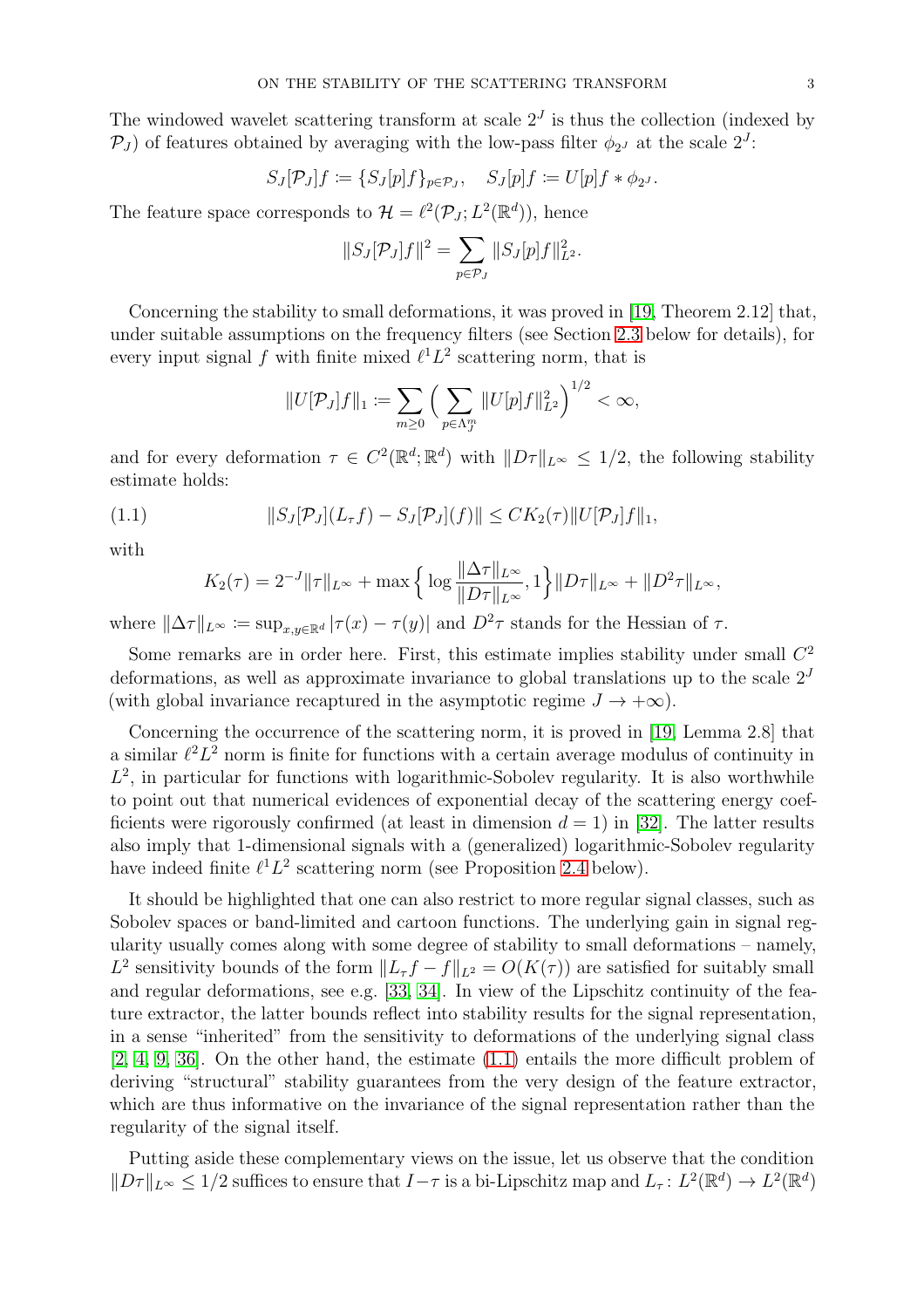is well-defined and uniformly bounded<sup>[1](#page-3-0)</sup>. More precisely, if  $f$  is concentrated in a certain frequency dyadic band,  $L_{\tau}f$  is essentially concentrated in the same band as well and this suggests that such deformations should interact well with the transform architecture, which is adjusted to such bands by design. Nevertheless, we will see that some instability phenomena may occur if  $||D\tau||_{L^{\infty}} \nrightarrow 0$ .

1.2. A regularity scale for deformations. The purpose of this note is to elucidate the intimate relationship between the scattering architecture and the regularity of the deformation, lying at the very core of the "structural" stability for the wavelet scattering transform. To this aim, we consider distortion fields in the  $C^{\alpha}$  regularity scale,  $\alpha > 0$ (Hölder classes, recalled in Section [2](#page-5-0) below), hence encompassing the case  $\alpha = 2$  already studied in [19]. The quest for the minimal deformation regularity needed to achieve stability guarantees is an intriguing and natural challenge from a mathematical point of view, further motivated by the current practice in several problems in PDEs and image analysis [\[26,](#page-27-3) [31,](#page-27-4) [35\]](#page-27-5) where diffeomorphisms with lower regularity are taken into account – for instance, Sobolev deformations  $\tau \in H^s(\mathbb{R}^d; \mathbb{R}^d)$  with  $s > d/2 + 1$ , hence in  $C^{s-d/2}(\mathbb{R}^d; \mathbb{R}^d)$ . Stability results for the scattering transform under such weaker regularity assumptions for the deformation would then broaden the theoretical and practical scope of this mathematical theory, hence promoting cross-fertilisation with classical and recent problems arising in signal analysis and deep learning.

As a first result we highlight the following instability phenomenon, when  $\tau \to 0$  in  $C^{\alpha}$ , for  $0 \le \alpha < 1$ , but not in the  $C^1$  norm. We assume here  $d = 1$ .

<span id="page-3-1"></span>**Theorem 1.1.** Suppose that the filters  $\phi, \psi \in L^1(\mathbb{R}) \cap L^2(\mathbb{R})$  in the definition of the scattering transform satisfy the Littlewood-Paley condition [\(2.5\)](#page-7-1) below. Assume, in addition, that  $\psi$  has Fourier transform  $\widehat{\psi}$  compactly supported in  $(0, +\infty)$ .

There exist  $\tau, f \in C^{\infty}(\mathbb{R}; \mathbb{R}) \setminus \{0\}$  with compact support and satisfying  $||\tau'||_{L^{\infty}} \leq 1/2$ such that the following holds true.

There exists  $C > 0$  such that, for every  $J \in \mathbb{Z}$ ,  $n \in \mathbb{N}$ , setting  $f_n(x) = 2^{n/2} f(2^n x)$  and  $\tau_n(x) = 2^{-n} \tau(2^n x),$ 

<span id="page-3-2"></span>(1.2) 
$$
||S_J[\mathcal{P}_J](L_{\tau_n}f_n)-S_J[\mathcal{P}_J](f_n)|| \geq C.
$$

As a consequence, for  $0 \leq \alpha \leq 1$ , there exists  $C > 0$  such that, for every  $J \in \mathbb{Z}$ ,  $n \in \mathbb{N}$ ,

<span id="page-3-3"></span>
$$
(1.3) \t\t\t||S_J[\mathcal{P}_J](L_{\tau_n}f_n)-S_J[\mathcal{P}_J](f_n)|| \geq C2^{n(1-\alpha)}\|\tau_n\|_{C^{\alpha}}\|f_n\|_{L^2}.
$$

Results in the same spirit hold as well if the  $L^2$ -norm is replaced by the scattering norm  $||U[\mathcal{P}_J]f||_1$ , see Proposition [3.1](#page-15-0) below.

Notice that the functions  $\tau_n \in C^{\infty}(\mathbb{R}; \mathbb{R})$  are all supported in a fixed compact interval, say  $I \subset \mathbb{R}$ . Moreover,  $||\tau_n'||_{L^{\infty}} \leq 1/2$  for every n, and  $||\tau_n||_{C^{\alpha}} \to 0$  as  $n \to \infty$  for every  $0 \leq \alpha \leq 1$  (by  $(2.1)$  below).

To better frame the previous result, consider the set

(1.4) 
$$
\mathcal{B}_{1/2} = \{ \tau \in C^{\infty}(\mathbb{R}; \mathbb{R}) : \text{supp}(\tau) \subset I, \ \|\tau'\|_{L^{\infty}} \le 1/2 \},
$$

<span id="page-3-0"></span><sup>&</sup>lt;sup>1</sup>Indeed, for every  $y \in \mathbb{R}^d$ , the map  $\mathbb{R}^d \to \mathbb{R}^d$  given by  $x \mapsto y + \tau(x)$  is a contraction, with Lipschitz constant  $L \leq 1/2$ . The map that associates y with the corresponding unique fixed point x has Lipschitz constant  $\leq 1/(1 - L) \leq 2$ .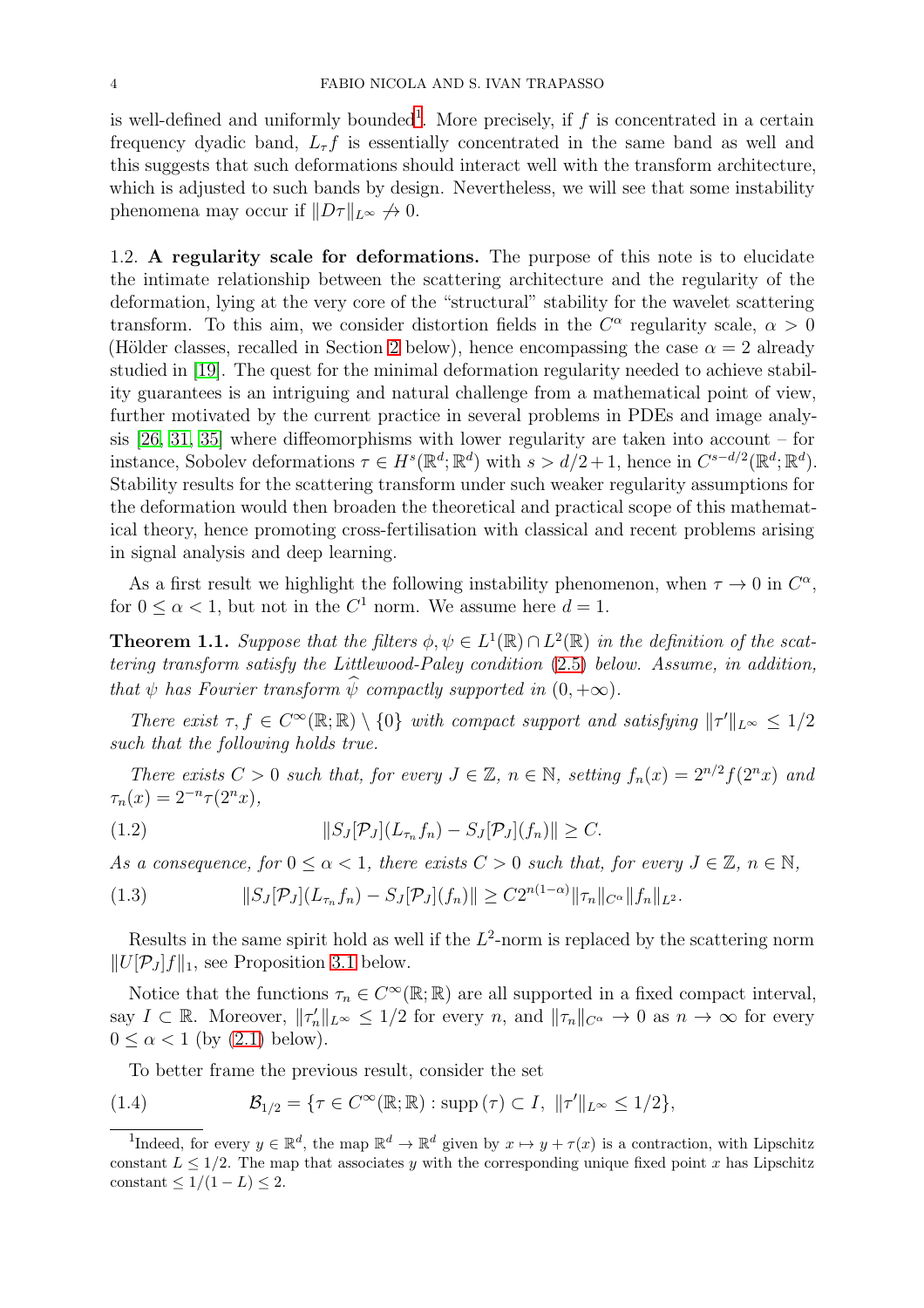equipped with the  $C^{\alpha}$  metric<sup>[2](#page-4-0)</sup>,  $0 \leq \alpha < 1$ . By the Taylor formula, if  $\tau_1, \tau_2 \in \mathcal{B}_{1/2}$  then  $||L_{\tau_1}f - L_{\tau_2}f||_{L^2} \le ||\tau_1 - \tau_2||_{\infty} ||f'||_{L^2}$ . Hence, since  $S_J[\mathcal{P}_J]$  is nonexpansive, for every  $J \in \mathbb{Z}$  and every fixed  $f \in H^1(\mathbb{R})$  (Sobolev space) – in particular for each  $f_n$  as above – the map  $\mathcal{B}_{1/2} \to \ell^2(\mathcal{P}_J; L^2(\mathbb{R}))$  given by  $\tau \mapsto S_J[\mathcal{P}_J](L_\tau f)$  is Lipschitz continuous (cf. also [\[13\]](#page-26-14)). On the other hand, Theorem [1.1](#page-3-1) provides a lower bound for the blow-up rate of the Lipschitz constant, depending on  $\alpha$ , when the input data become progressively less regular.

The instability results in Theorem [1.1](#page-3-1) can be heuristically explained as follows. Consider a smooth signal f with unit  $L^2$  norm. The deformed signal  $L_{\tau}f$  has a certain low-frequency mass, but a relatively small energy bump in a quite far dyadic frequency band may occur even if  $||\tau'||_{L^{\infty}} \leq 1/2$ . The latter will propagate along different scattering paths, thus preventing the quantity  $||S_J[\mathcal{P}_J](L_\tau f) - S_J[\mathcal{P}_J](f)||$  from being too small – assuming that  $S_J[\mathcal{P}_J]$  preserves the norm, which is a consequence of the assumptions in Theorem [1.1.](#page-3-1) A simple scaling argument shows that the same phenomenon can happen even when  $||\tau||_{C^{\alpha}} \to 0$ ,  $0 \leq \alpha < 1$ , along with a corresponding loss of regularity for f.

To summarize, Theorem [1.1](#page-3-1) and Proposition [3.1](#page-15-0) below show that, as far as the Lipschitz continuity under  $C^{\alpha}$  deformation is concerned, the threshold  $\alpha = 1$  is critical, both for functions in  $L^2$  and for functions with finite scattering norm. On the other hand, we have the positive result [\(1.1\)](#page-2-0) in the case  $\alpha = 2$ . The following stability result essentially fills this gap – we assume the same condition on the filters as in [19] (see Section [2.3\)](#page-7-2).

<span id="page-4-1"></span>**Theorem 1.2.** Consider  $0 < \alpha < 1$ . There exists a constant  $C > 0$  such that, for all  $J \in \mathbb{Z}, f \in L^2(\mathbb{R}^d)$  with  $||U[\mathcal{P}_J]f||_1 < \infty$ , and  $\tau \in C^{1+\alpha}(\mathbb{R}^d; \mathbb{R}^d)$ , with  $||D\tau||_{L^{\infty}} \leq 1/2$ ,

(1.5) 
$$
||S_J[\mathcal{P}_J](L_\tau f) - S_J[\mathcal{P}_J](f)|| \leq CK_{1+\alpha}(\tau) ||U[\mathcal{P}_J]f||_1,
$$

with

$$
K_{1+\alpha}(\tau) = 2^{-J} \|\tau\|_{L^{\infty}} + \max \left\{ \log \frac{\|\Delta \tau\|_{L^{\infty}}}{\|D\tau\|_{L^{\infty}}}, 1 \right\} \|D\tau\|_{L^{\infty}} + |D\tau|_{C^{\alpha}}.
$$

The definition of the  $C^{\alpha}$  seminorm  $|\cdot|_{C^{\alpha}}$  is recalled in Section [2.](#page-5-0) This result arises as a refinement of [19, Theorem 2.12], with which it shares the backbone structure of the proof. A careful inspection of the latter suggests that lower levels of deformation complexity (such as logarithmic Hölder regularity) could still give rise to stability results. A substantial rearrangement of some parts of the proof strategy is expected to accommodate even lower regularity levels, such as Dini continuous deformations. In any case, we preferred to keep the technicalities at a minimum and to use the more natural  $C^{\alpha}$  scale, also in view of applications.

The combination of the previous results provides us with a substantially complete picture on the interplay between stability and deformation regularity. Notably, the case of Lipschitz (or even  $C^1(\mathbb{R}^d;\mathbb{R}^d)$ ) distortions remains open. A dimensional argument shows that, for  $f \in L^2(\mathbb{R}^d)$ , the expected bound would have the form

(1.6) 
$$
||S_J[\mathcal{P}_J](L_\tau f) - S_J[\mathcal{P}_J](f)|| \leq C \big(2^{-J} ||\tau||_{L^\infty} + ||D\tau||_{L^\infty}\big) ||f||_{L^2}.
$$

While proving this estimate is definitely an ambitious goal, this problem seems to be out of reach at the current time. Interestingly, we are able to show that it holds up to

<span id="page-4-0"></span><sup>&</sup>lt;sup>2</sup>On  $\mathcal{B}_{1/2}$  the  $C^{\alpha}$  topology,  $0 \leq \alpha < 1$  (but not the metric) is equivalent to the  $C^0$  topology, because of the interpolation inequalities [\(2.1\)](#page-6-0) below.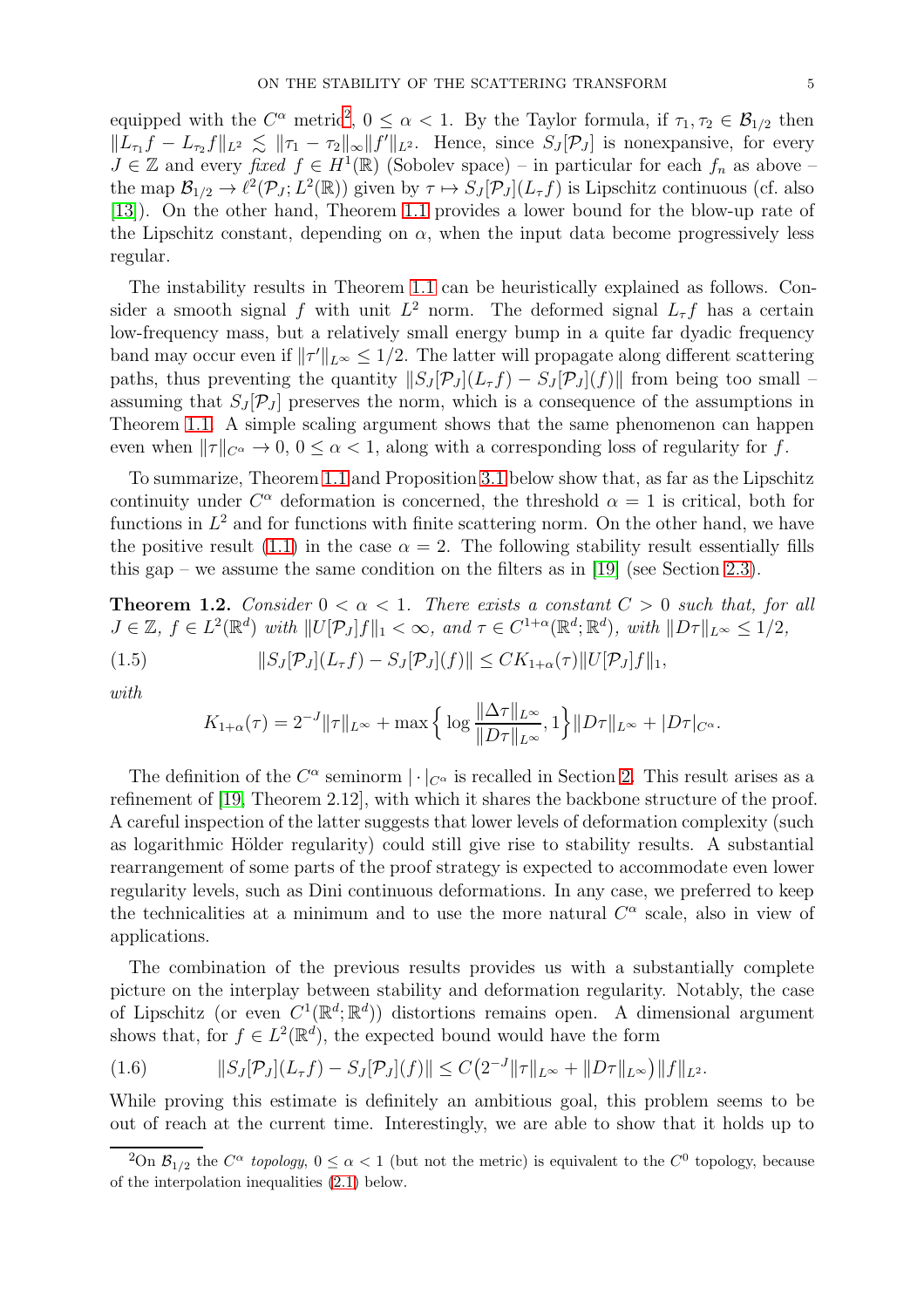arbitrarily small losses, at least in dimension 1. As customary in harmonic analysis, to accomplish this goal we consider the case of band-limited functions  $f$ , with  $\tilde{f}$  supported in the frequency ball  $|\omega| \leq R$ , say, and determine the blow-up rate in the above regime as  $R \to +\infty$ . The following stability result for Lipschitz deformations shows that such a rate is indeed smaller than  $R^{\varepsilon}$  for every  $\varepsilon > 0$ .

<span id="page-5-1"></span>First, we assume that there are  $C, \beta > 0$  such that

(1.7) 
$$
||U[\mathcal{P}_0]f||_1 \leq C \log^{\beta}(e+R) ||f||_{L^2}
$$

for every  $f \in L^2(\mathbb{R}^d)$  with  $\widehat{f}(\omega)$  supported in the ball  $|\omega| \leq R$ . Such an estimate holds in dimension  $d = 1$ , for every  $\beta > 1$ , as a consequence of Proposition [2.4](#page-10-0) below under an admissibility condition on the filters detailed in [\[32\]](#page-27-1). There is reason to believe that such a logarithmic bound holds in arbitrary dimension (cf. for instance [19, Lemma 2.8] and the related remarks).

<span id="page-5-2"></span>**Theorem 1.3.** Assume [\(1.7\)](#page-5-1). For every  $\varepsilon > 0$  there exists  $C > 0$  such that, for every  $\tau \colon \mathbb{R}^d \to \mathbb{R}^d$  bounded and globally Lipschitz, with  $||D\tau||_{L^{\infty}} \leq 1/2$ , and every  $f \in L^2(\mathbb{R}^d)$ with  $\widehat{f}(\omega)$  supported in the ball  $|\omega| \leq R$ ,  $R > 0$ , and every  $J \in \mathbb{Z}$ , we have (1.8)  $||S_J[\mathcal{P}_J](L_\tau f) - S_J[\mathcal{P}_J](f)|| \leq C \Big( \log^{\beta} (e + 2^J R) 2^{-J} ||\tau||_{L^{\infty}} + (1 + 2^J R)^{\varepsilon} ||D\tau||_{L^{\infty}} \Big) ||f||_{L^2}.$ 

<span id="page-5-3"></span>The proof is based on a nonlinear interpolation argument in the setting of Besov spaces, which is in turn a refinement of a classical technique that has already been successfully developed in the literature in connection with nonlinear estimates for PDEs [\[16,](#page-26-15) [18,](#page-26-16) [24,](#page-26-17) [29\]](#page-27-6).

To conclude, we observe that it would be also very interesting to investigate similar stability issues for scattering-type transforms associated with other semi-discrete frames, such as curvelet or shearlet systems [\[7,](#page-26-18) [11\]](#page-26-19), in view of their prominent role in image processing. Also, from a mathematical perspective, it is natural to wonder whether the above results are robust enough to encompass more general operators than  $L_{\tau}$ , Fourier integral operators being the natural candidates [\[6\]](#page-26-20). We postpone the study of these problems, that require novel ideas and techniques, to future works.

### 2. Preliminaries and review of the scattering transform

<span id="page-5-0"></span>2.1. Notation. The open ball of  $\mathbb{R}^d$  centered at  $x_0$  with radius  $r > 0$  is denoted by  $B_r(x_0)$ . For a differentiable map  $\tau: \mathbb{R}^d \to \mathbb{R}^d$ , we denote by  $D_{\tau}(x)$  its derivative as a linear map  $\mathbb{R}^d \to \mathbb{R}^d$ , hence we write  $|D\tau(x)|$  for the operator norm of this map and also set  $||D\tau||_{L^{\infty}} = |||D\tau||_{L^{\infty}}$ . Similarly, for a scalar-valued function f,  $||\nabla f||_{L^{\infty}} = |||\nabla f|||_{L^{\infty}}$ .

The Fourier transform of f is normalized here as

$$
\widehat{f}(\omega) = \mathcal{F}(f)(\omega) = \int_{\mathbb{R}^d} e^{-i\omega \cdot x} f(x) \, dx.
$$

Given an index set  $\Omega$  and a collection of operators  $T[p]: L^2(\mathbb{R}^d) \to L^2(\mathbb{R}^d)$  indexed by  $p \in \Omega$ , we set

$$
T[\Omega] = \{T[p]\}_{p \in \Omega}.
$$

Unless otherwise stated, the standard norm in this context is that of  $\ell^2(\Omega; L^2(\mathbb{R}^d))$ , namely

$$
||T[\Omega]f||^2 = \sum_{p \in \Omega} ||T[p]f||_{L^2}^2, \quad f \in L^2(\mathbb{R}^d).
$$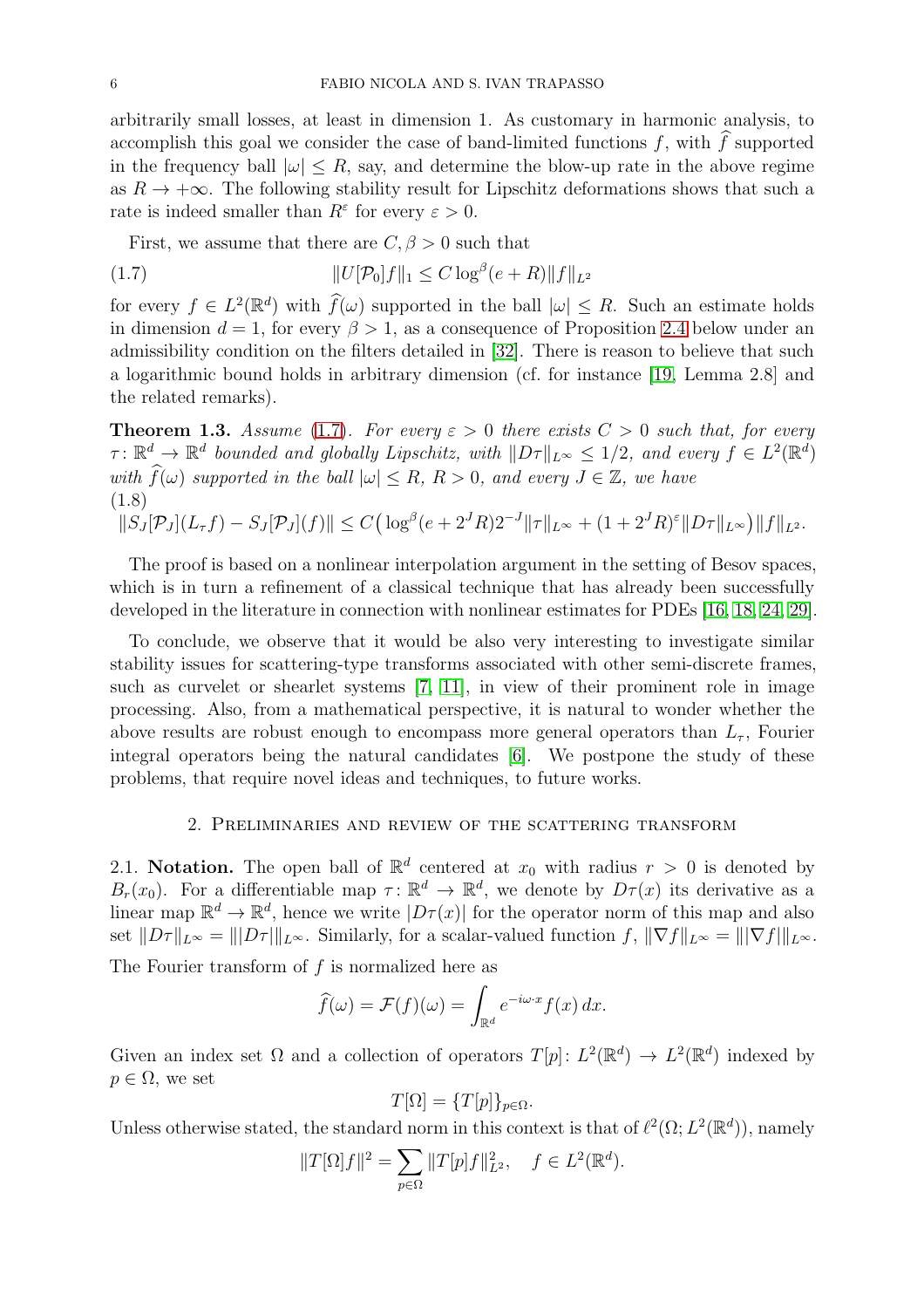In the proofs, for brevity, we will heavily make use of the symbol  $A \leq B$ , meaning that the underlying inequality holds up to a positive constant factor, namely

$$
A \lesssim B \quad \Longrightarrow \quad \exists C > 0 \, : \, A \leq C B.
$$

If the constant  $C = C(\nu)$  depends on some parameter  $\nu$  we write  $A \leq_{\nu} B$ . Moreover,  $A \approx B$  means that A and B are equivalent quantities, that is both  $A \lesssim B$  and  $B \lesssim A$ hold.

In the rest of the note, all the derivatives are to be understood in the distribution sense, unless otherwise noted.

2.2. Relevant function spaces. Consider an open subset  $A \subseteq \mathbb{R}^d$  and set  $Y = \mathbb{R}^n$ or  $Y = \mathbb{C}$ . Given a nonnegative integer k we introduce the space  $C^k(A;Y)$  of all the continuously differentiable functions  $f: A \to Y$  with bounded derivatives up to order k, with the natural norm  $||f||_{C^k(A)} := \max_{|\beta| \le k} \sup_{x \in A} |\partial^{\beta} f(x)|$ .

We define the  $\alpha$ -Hölder seminorm,  $0 < \alpha < 1$ , and the Lipschitz seminorm of  $f: A \to Y$ by

$$
|f|_{C^{\alpha}(A)} := \sup_{\substack{x,y \in A \\ x \neq y}} \frac{|f(x) - f(y)|}{|x - y|^{\alpha}}, \qquad |f|_{\text{Lip}(A)} := \sup_{\substack{x,y \in A \\ x \neq y}} \frac{|f(x) - f(y)|}{|x - y|}.
$$

The space  $C^{\alpha}(A;Y)$ ,  $\alpha > 0$ , consists of all the functions  $f: A \to Y$ , continuously differentiable up to the order  $[\alpha]$  (integer part of  $\alpha$ ), such that

<span id="page-6-0"></span>
$$
\|f\|_{C^{\alpha}(A)}:=\|f\|_{C^{[\alpha]}(A)}+\sum_{|\gamma|=[\alpha]}|\partial^{\gamma}f|_{C^{\alpha-[\alpha]}(A)}<\infty.
$$

When there is no risk of confusion we usually omit the codomain  $Y$  and also the domain in the case where  $A = \mathbb{R}^d$ , writing for instance  $C^{\alpha}$  in place of  $C^{\alpha}(\mathbb{R}^d; Y)$  for simplicity. We also recall the elementary interpolation inequality

(2.1) 
$$
|f|_{C^{\alpha}} \leq 2^{1-\alpha} \|f\|_{L^{\infty}}^{1-\alpha} \|\nabla f\|_{L^{\infty}}^{\alpha}.
$$

We collect here some basic properties that will be used below.

**Proposition 2.1.** Fix  $A \subset \mathbb{R}^d$  and  $0 < \alpha < 1$ .

• (Fractional Leibniz rule) If  $f, g \in C^{\alpha}(A; \mathbb{C})$ , then

<span id="page-6-2"></span>(2.2) 
$$
|fg|_{C^{\alpha}(A)} \leq |f|_{C^{\alpha}(A)}||g||_{L^{\infty}(A)} + ||f||_{L^{\infty}(A)}|g|_{C^{\alpha}(A)}.
$$

• (Schauder estimates) Assume that  $F: \mathbb{R}^n \to \mathbb{C}$  is Lipschitz. For  $h \in C^{\alpha}(A; \mathbb{R}^n)$ ,

(2.3) 
$$
|F(h)|_{C^{\alpha}(A)} \leq |F|_{\text{Lip}(h(A))} |h|_{C^{\alpha}(A)}.
$$

*Proof.* The fractional Leibniz rule is readily obtained by noting that for all  $x, y \in \mathbb{R}^d$ ,  $x \neq y$ ,

<span id="page-6-1"></span>
$$
\frac{|f(x)g(x) - f(y)g(y)|}{|x - y|^{\alpha}} \le \frac{|f(x) - f(y)|}{|x - y|^{\alpha}} |g(x)| + |f(y)| \frac{|g(x) - g(y)|}{|x - y|^{\alpha}}.
$$

The inequality in [\(2.3\)](#page-6-1) follows similarly – as long as  $h(x) \neq h(y)$ ,

$$
\frac{|F(h(x)) - F(h(y))|}{|x - y|^{\alpha}} \le \frac{|F(h(x)) - F(h(y))|}{|h(x) - h(y)|} \frac{|h(x) - h(y)|}{|x - y|^{\alpha}}.
$$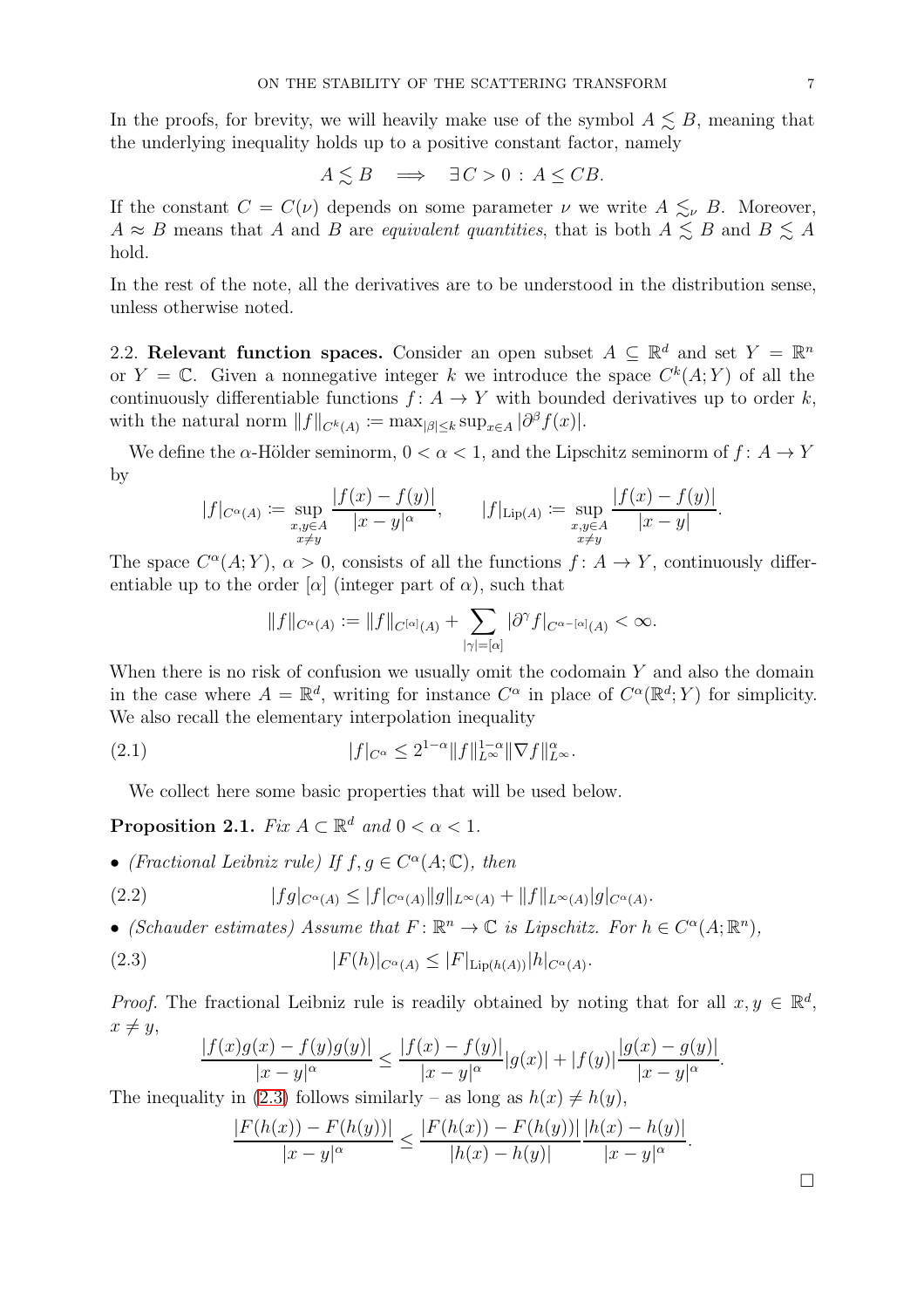<span id="page-7-2"></span>2.3. A brief review of the wavelet scattering transform. In this section we gather some basic facts and results concerning the mathematical analysis of the scattering transform, mainly in order to fix the notation. More details can be found in [\[5,](#page-26-21) 19].

The basic ingredient is a complex wavelet  $\psi \in L^1(\mathbb{R}^d) \cap L^2(\mathbb{R}^d)$  with at least one vanishing moment  $(\widehat{\psi}(0) = 0)$ , satisfying appropriate conditions that are stated below.

Let G be a finite subgroup of rotations in  $\mathbb{R}^d$ , also comprising the reflection operator  $-I$ . For every  $\lambda = 2^{j}r$  with  $j \in \mathbb{Z}$  and  $r \in G$  we set

$$
\psi_{\lambda}(x) \coloneqq 2^{jd} \psi(2^j r^{-1} x).
$$

The frequency filtering corresponding to  $\psi_{\lambda}$  is thus obtained by convolution, namely for  $f \in L^2(\mathbb{R}^d)$  we set

$$
W[\lambda]f(x) := f * \psi_{\lambda}(x) = \int_{\mathbb{R}^d} f(y)\psi_{\lambda}(x - y)dy, \quad x \in \mathbb{R}^d.
$$

If both f and  $\hat{\psi}$  are real functions it is easy to realize that  $W[-\lambda]f = \overline{W[\lambda]f}$ . We thus conveniently consider the quotient  $G^+ = G/\{\pm I\}$ , so that all the pairs of rotations r and  $-r$  are identified.

Remark 2.2. As a concrete reference model one typically considers a Gabor-like wavelet  $\psi$  such as

$$
\psi(x) = e^{i\eta \cdot x} \theta(x), \quad x \in \mathbb{R}^d,
$$

for some  $\eta \in \mathbb{R}^d$  and a function  $\theta$  with real-valued Fourier transform  $\widehat{\theta}$  essentially supported in a low-frequency ball centered at the origin with radius of the order of  $\pi$ . Then  $\psi_{\lambda}(\omega) = \psi(2^{-j}r^{-1}\omega) = \hat{\theta}(\lambda^{-1}\omega - \eta)$  is concentrated in a ball centered at  $\lambda\eta$  of approximate size  $|\lambda| \coloneqq 2^j$ .

Given  $J \in \mathbb{Z}$  we introduce the index set

(2.4) 
$$
\Lambda_J := \{ \lambda = 2^j r : j > -J, r \in G^+ \}.
$$

The filter bank  $W[\Lambda_J] := \{W[\lambda]\}_{\lambda \in \Lambda_J}$  is thus not able to detect a low-frequency component of a real signal  $f$  corresponding to a region of the frequency space with size of the order of  $2^{-J}$ . Nevertheless, the latter can be captured by a suitable average  $A_J$  with a dilated low-pass filter  $\phi \in L^1(\mathbb{R}^d) \cap L^2(\mathbb{R}^d)$  such that  $\phi$  is a non-negative real-valued function with  $\hat{\phi}(0) = 1$  (having in mind a Gaussian function as a model), that is

<span id="page-7-0"></span>
$$
A_J f \coloneqq f * \phi_{2^J}, \qquad \phi_{2^J}(x) \coloneqq 2^{-Jd} \phi(2^{-J}x), \quad x \in \mathbb{R}^d.
$$

To ensure that the frequency content of  $f$  is fully preserved by a wavelet analysis at a scale  $2^{J}$  it is enough that the supports of the filters obtained by dilations of  $\phi$  and  $\psi$  cover the whole frequency space. To be more precise, let  $W_J f$  be the wavelet analysis of f associated with  $\phi$  and  $\psi$ , namely the collection of signal components indexed by  $\{J\} \cup \Lambda_J$ given by

$$
W_Jf:=\{A_Jf,W[\Lambda_J]f\}.
$$

It is not difficult to show that  $W_J$  is an isometry from  $L^2(\mathbb{R}^d;\mathbb{R})$  (real-valued functions) to  $\ell^2({J} \cup \Lambda_J; L^2(\mathbb{R}^d))$  if and only if the following Littlewood-Paley condition holds for almost every  $\omega \in \mathbb{R}^d$ :

<span id="page-7-1"></span>(2.5) 
$$
|\widehat{\phi}(2^J\omega)|^2 + \frac{1}{2} \sum_{\lambda \in \Lambda_J} \left[ |\widehat{\psi}(\lambda^{-1}\omega)|^2 + |\widehat{\psi}(-\lambda^{-1}\omega)|^2 \right] = 1.
$$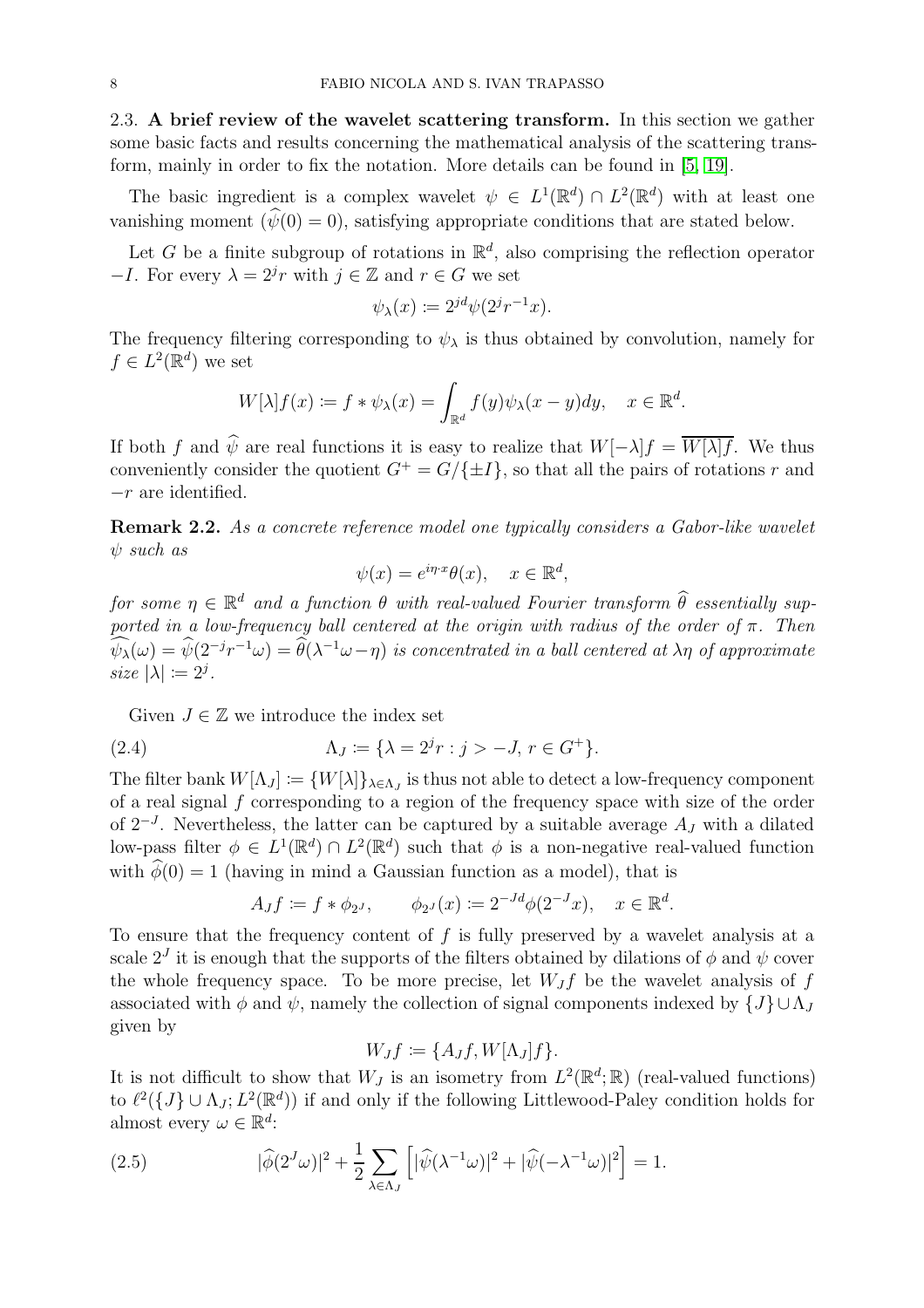Hence

$$
||f||_{L^{2}}^{2} = ||W_{J}f||_{\ell^{2}L^{2}}^{2} := ||A_{J}f||_{L^{2}}^{2} + \sum_{\lambda \in \Lambda_{J}} ||W[\lambda]f||_{L^{2}}^{2}
$$

(see [19, Proposition 2.1] for further details). Slight modifications are needed in the case of complex-valued signals  $f$  in order to accommodate all the rotations. The wavelet analysis  $W_J f$  is then accordingly defined including  $W[-\Lambda_J]f$  as well, and unitarity of  $W_J f$  is ensured by the condition

$$
|\widehat{\phi}(2^J\omega)|^2 + \sum_{\lambda \in \Lambda_J} \left[ |\widehat{\psi}(\lambda^{-1}\omega)|^2 + |\widehat{\psi}(-\lambda^{-1}\omega)|^2 \right] = 1.
$$

We simply discuss below the case where  $f \in L^2(\mathbb{R}^d)$  takes real values to lighten the presentation.

We say that  $\phi$  and  $\psi$  are *scattering filters* if:

- Given  $J \in \mathbb{Z}$  and a group of rotations G as above, the condition in  $(2.5)$  is satisfied.
- $\hat{\psi}$  is real-valued, and  $\hat{\phi}$  is real-valued and symmetric. Moreover,  $\phi$  is non-negative and  $\ddot{\phi}(0) = 1$ .
- Both  $\phi(x)$  and  $\psi(x)$  are twice differentiable and decay like  $O((1+|x|)^{-d-3})$  together with their first and second partial derivatives<sup>[3](#page-8-0)</sup>.

We now introduce the general index set  $\Lambda_{\infty} := 2^{\mathbb{Z}} \times G^{+}$  and the corresponding space  $\mathcal{P}_{\infty} := \bigcup_{m \geq 0} \Lambda_{\infty}^m$  of all the possible finite paths, where it is understood that  $\Lambda_{\infty}^0 = \{\emptyset\}.$ The one-step scattering propagator  $U[\lambda], \lambda \in \Lambda_{\infty}$ , coincides with a modulus wavelet localization:  $U[\lambda]f := |W[\lambda]f| = |f * \psi_{\lambda}|$ . More generally, the path-ordered scattering propagator  $U: \mathcal{P}_{\infty} \times L^2(\mathbb{R}^d) \to L^2(\mathbb{R}^d)$  acts along a path  $p = (\lambda_1, \ldots, \lambda_m) \in \Lambda_{\infty}^m$  of length  $m \geq 1$  by

$$
U[p]f := U[\lambda_m] \cdots U[\lambda_2]U[\lambda_1]f.
$$

For the empty path  $p = \emptyset$  we set  $U[\emptyset]$   $f = f$ .

The collection of all the paths with finite length and components in  $\Lambda_J$  is  $\mathcal{P}_J$  :=  $\sum_{m=0}^{\infty} \Lambda_J^m$  (again  $\Lambda_J^0 = \{\emptyset\}$ ). The windowed scattering transform  $S_J[\mathcal{P}_J]$  is then defined as follows:

$$
S_J[\mathcal{P}_J]f = \{S_J[p]f\}_{p \in \mathcal{P}_J}, \quad S_J[p]f := A_JU[p]f.
$$

The assumptions satisfied by the underlying scattering wavelets allow one to show that  $S_J[\mathcal{P}_J]$  has the desired properties from a feature map with values in  $\mathcal{H} = \ell^2(\mathcal{P}_J; L^2(\mathbb{R}^d))$ as discussed in the introduction.

Lipschitz regularity. It is proved in [19, Proposition 2.5] that  $S_J[\mathcal{P}_J] : L^2(\mathbb{R}^d) \to \mathcal{H}$  is a nonexpansive transform, namely

$$
||S_J[\mathcal{P}_J]f - S_J[\mathcal{P}_J]h|| \le ||f - h||_{L^2}, \quad f, h \in L^2(\mathbb{R}^d).
$$

Norm preservation. Provided that the filters satisfy additional admissibility conditions (see [19, Theorem 2.6] or [\[32,](#page-27-1) Theorem 3.1] in dimension  $d = 1$ ,  $S_J[\mathcal{P}_J]$  preserves the

<span id="page-8-0"></span><sup>&</sup>lt;sup>3</sup>In [19] it is assumed a decay condition  $O((1+|x|)^{-d-2})$  instead. Nevertheless, it seems that even in that case the decay of order  $-(d+3)$  is needed, for instance in order to make the integral in [19, (E.26)] convergent or to suitably bound the last terms in  $[19, (E.30)]$  in such a way to obtain  $[19, (E.31)]$ .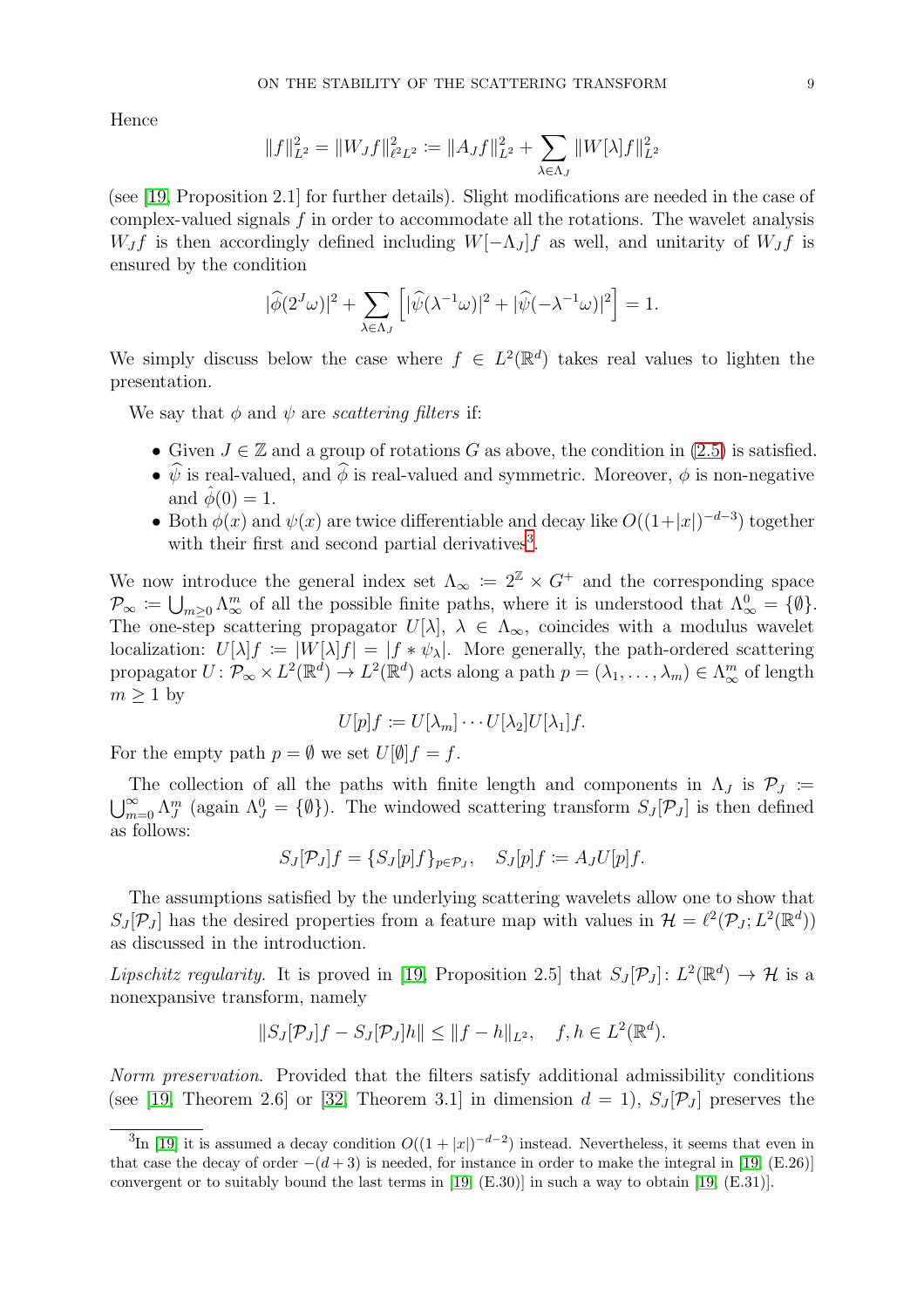

FIGURE 1. The scattering network architecture, as described above. The index  $\lambda_l \in \Lambda_J$ corresponds to the l-th layer. In blue: some features. In red: an example of a path  $q = (\lambda_1, \lambda_2 \dots, \lambda_m) \in \Lambda_J^m$  of length m.

norm of the input signal:

$$
||f||_{L^{2}}^{2} = ||S_{J}[\mathcal{P}_{J}]f||^{2} = \sum_{p \in \mathcal{P}_{J}} ||S_{J}[p]f||_{L^{2}}^{2}, \quad f \in L^{2}(\mathbb{R}^{d}).
$$

Translation invariance. It is proved in [19, Proposition 2.9] that the scattering distance  $||S_J P_J f - S_J P_J h||$  is nonincreasing when J increases, and the scattering metric is asymptotically translation invariant, as proved in [19, Theorem 2.10]:

$$
\lim_{J \to +\infty} ||S_J[\mathcal{P}_J](T_x f) - S_J[\mathcal{P}_J](f)|| = 0, \quad \forall x \in \mathbb{R}^d, f \in L^2(\mathbb{R}^d).
$$

Stability to small deformations. As already anticipated in the Introduction, the stability bound  $(1.1)$  is proved in [19, Theorem 2.12] for functions f such that

$$
||U[\mathcal{P}_J]f||_1 = \sum_{m\geq 0} ||U[\Lambda_J^m]f|| < \infty.
$$

Let us discuss some additional properties of the scattering transform which are used below.

Covariance properties. The joint action of scaling and rotation by  $2^lg \in 2^{\mathbb{Z}} \times G$  on a signal f is given by  $(2^lg \circ f)(x) \coloneqq f(2^lg x), x \in \mathbb{R}^d$ , while for a path  $p = (\lambda_1, \ldots, \lambda_m) \in \mathcal{P}_{\infty}$  of length m we set  $2^l gp \coloneqq (2^l g \lambda_1, \ldots, 2^l g \lambda_m)$ . It is not difficult to show that the one-step propagator is somehow covariant to scaling and rotations, namely  $U[\lambda](2^l g \circ f) = 2^l g \circ U[2^{-l} g \lambda] f$ ,  $\lambda \in \Lambda_{\infty}$ . In view of the cascading structure of the scattering transform, this property reflects into

<span id="page-9-0"></span>(2.6) 
$$
U[p](2^lg \circ f) = 2^lg \circ U[2^{-l}gp]f, \quad p \in \mathcal{P}_{\infty},
$$

and

<span id="page-9-1"></span>(2.7) 
$$
S_J[p](2^lg \circ f) = 2^lg \circ S_{J+l}[2^{-l}gp]f, \quad p \in \mathcal{P}_J.
$$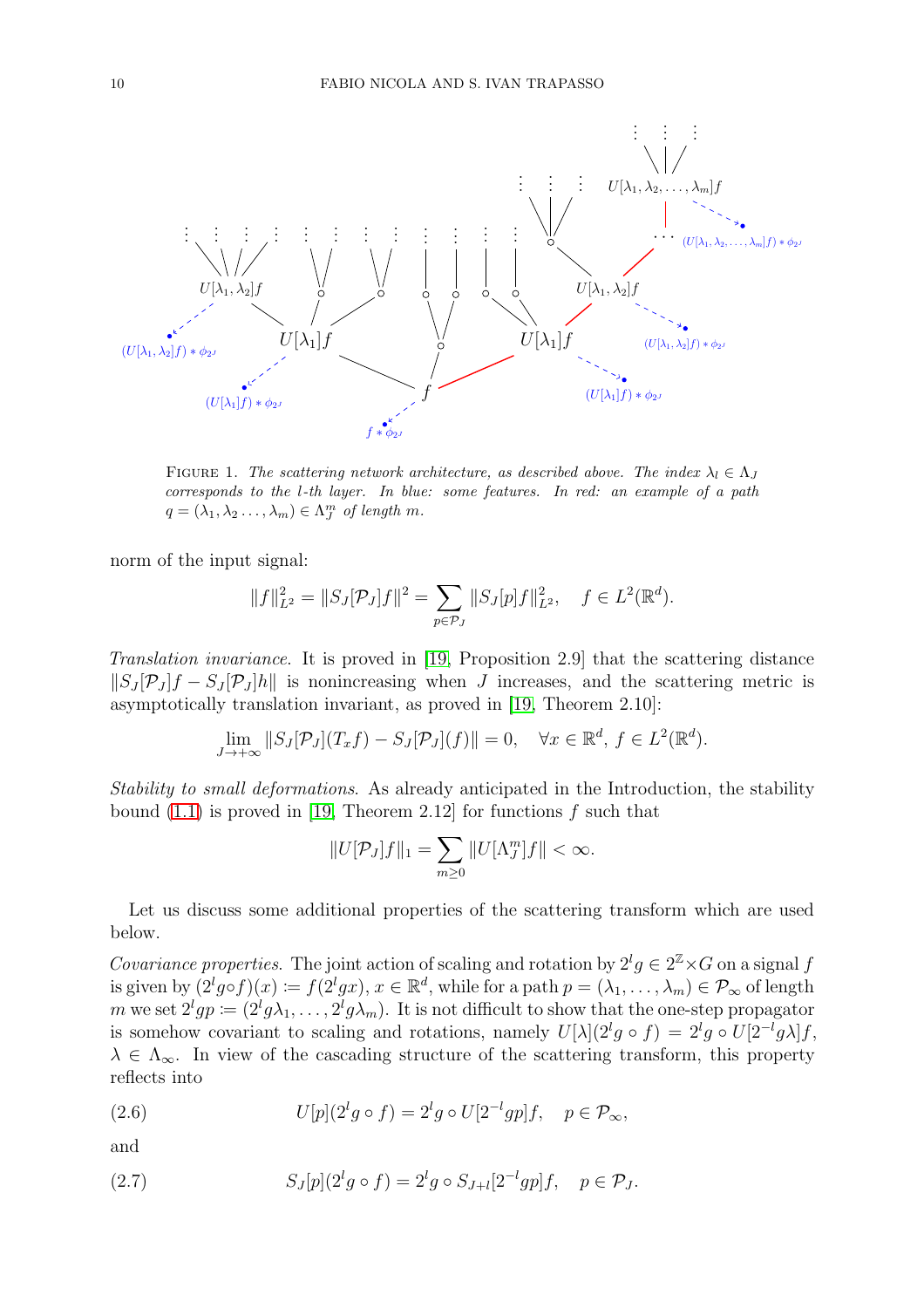Additivity on separated signals. The following simple result shows that  $S_J[\mathcal{P}_J]$  is additive on functions that are separated in the wavelet domain.

<span id="page-10-3"></span>**Lemma 2.3.** Let  $f, g \in L^2(\mathbb{R}^d)$  be such that, for every  $\lambda \in \Lambda_J$ ,

$$
f * \psi_{\lambda} = 0
$$
 or  $g * \psi_{\lambda} = 0$ .

Then

$$
S_J[\mathcal{P}_J](f+g) = S_J[\mathcal{P}_J](f) + S_J[\mathcal{P}_J](g).
$$

*Proof.* Since the convolution with  $\phi_{2}$  is a linear operator, it suffices to prove that

$$
U[p](f+g) = U[p]f + U[p]g, \quad p \in \mathcal{P}_J.
$$

Consider then  $p = (\lambda_1, ..., \lambda_m) \in \Lambda_J^m$ . Since

$$
U[\lambda_1,\ldots,\lambda_m]=U[\lambda_2,\ldots,\lambda_m]U[\lambda_1],
$$

it is enough to show that, for every  $\lambda \in \Lambda_J$ ,  $U[\lambda](f+g) = U[\lambda]f + U[\lambda]g$  and one of the two terms on the right-hand side vanishes. The claim follows at once from the assumption and the definition of the one-step propagator  $U[\lambda]f = |f * \psi_{\lambda}|$ .

We finally present the following embeddings in dimension  $d = 1$ , obtained by means of the scattering decay results proved in [\[32\]](#page-27-1). The formula [\(2.8\)](#page-10-1) is essentially known, cf. [19, Lemma 2.8] – the latter was proved in arbitrary dimension under a more restrictive admissibility condition on the wavelet  $\psi$  (see [19, Theorem 2.6]). The estimate [\(2.9\)](#page-10-2) seems new.

<span id="page-10-0"></span>**Proposition 2.4.** Let  $\psi \in L^1(\mathbb{R}) \cap L^2(\mathbb{R})$  satisfy the following Littlewood-Paley inequality, for every  $\omega \in \mathbb{R}$ :

$$
\frac{1}{2} \sum_{j \in \mathbb{Z}} \left[ |\widehat{\psi}(2^{-j}\omega)|^2 + |\widehat{\psi}(-2^{-j}\omega)|^2 \right] \le 1.
$$

Moreover, assume that

$$
|\widehat{\psi}(-2^{-j}\omega)| \le |\widehat{\psi}(2^{-j}\omega)|
$$

for  $\omega > 0$  and  $j \in \mathbb{Z}$ , provided that for every  $\omega$  the condition holds with strict inequality for at least one value of j.

Finally, assume that  $|\hat{\psi}(\omega)| = O(|\omega|^{1+\varepsilon})$  for some  $\varepsilon > 0$ , as  $\omega \to 0$ .

<span id="page-10-1"></span>There exists  $C > 0$  such that, for every  $J \in \mathbb{Z}$ ,

(2.8) 
$$
||U[\mathcal{P}_J]f||^2 \leq C \int_{\mathbb{R}} |\widehat{f}(\omega)|^2 \log(e + 2^J |\omega|) d\omega.
$$

Moreover, for every  $\beta > 2$  there exists  $C > 0$  such that, for every  $J \in \mathbb{Z}$ ,

<span id="page-10-2"></span>(2.9) 
$$
||U[\mathcal{P}_J]f||_1 \leq C \Big( \int_{\mathbb{R}} |\widehat{f}(\omega)|^2 \log^{\beta}(e+2^J|\omega|) d\omega \Big)^{1/2}.
$$

*Proof of Proposition [2.4.](#page-10-0)* First of all, we note that it suffices to prove the estimates  $(2.8)$ and [\(2.9\)](#page-10-2) for  $J = 0$ . The claim then follows by a scaling argument. More precisely, consider  $f_J(x) := 2^{J/2} f(2^J x)$  and note that, by [\(2.6\)](#page-9-0), we have  $||U[\Lambda_0^m]f_J|| = ||U[\Lambda_J^m]f||$ and therefore  $||U[\mathcal{P}_0]f_J|| = ||U[\mathcal{P}_J]f||$  as well.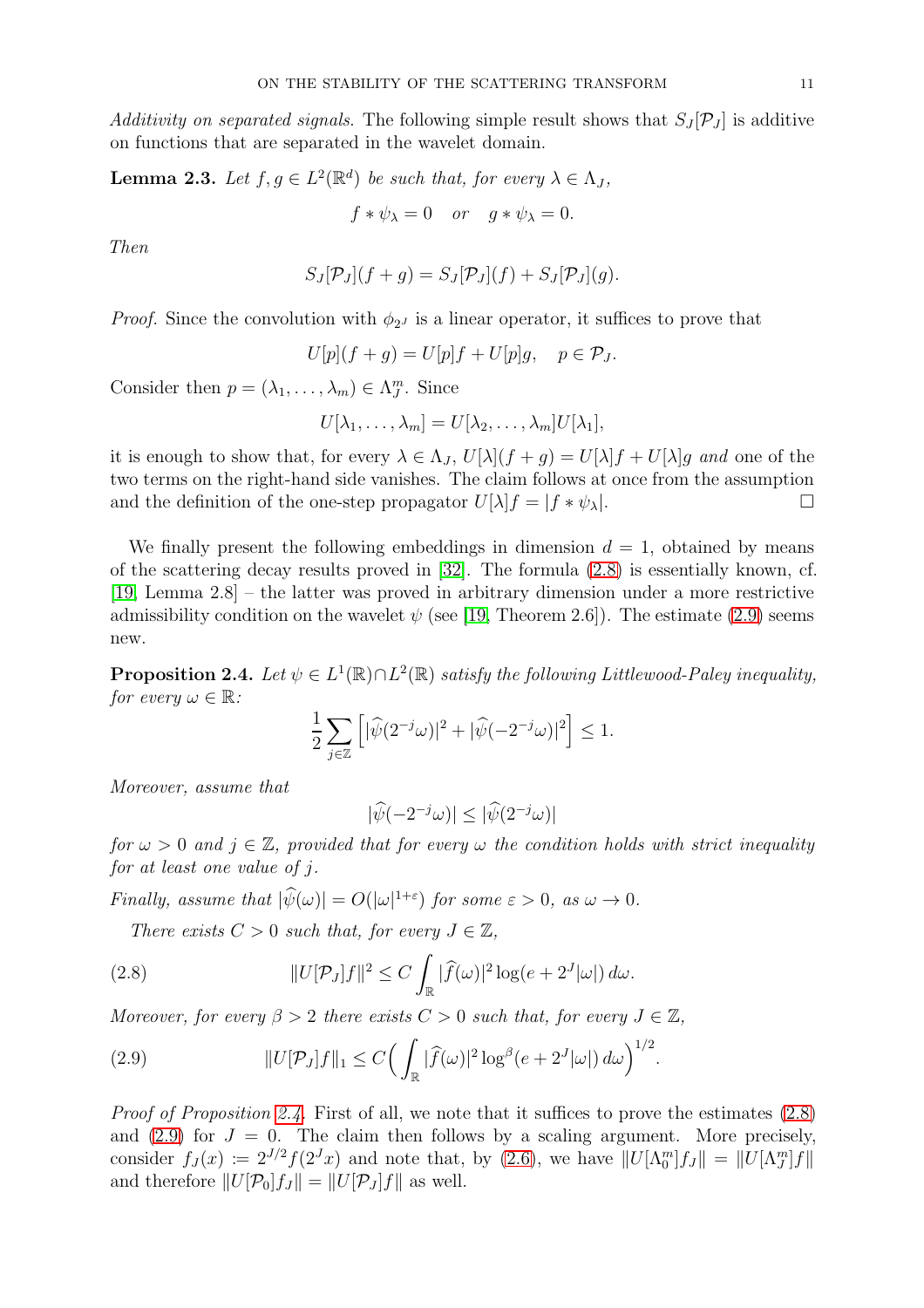<span id="page-11-2"></span>By [\[32,](#page-27-1) Theorem 3.1], the assumptions in the statement imply that, for  $m \geq 2$ ,

(2.10) 
$$
||U[\Lambda_0^m]f||^2 \leq \frac{1}{2\pi} \int_{\mathbb{R}} |\widehat{f}(\omega)|^2 A_m(\omega) d\omega,
$$

where<sup>[4](#page-11-0)</sup>  $A_m(\omega) = 1 - e^{-2\omega^2/(ra^m)^2}$ , for suitable  $a > 1, r > 0$ .

Since  $||U[\mathcal{P}_0]f||^2 = \sum_{m=0}^{\infty} ||U[\Lambda_0^m]f||^2$ , and  $||U[\emptyset]f||^2 + ||U[\Lambda_0]f||^2 \le 2||f||^2_{L^2}$  (U[ $\Lambda_0$ ] being nonexpansive), in order to obtain [\(2.8\)](#page-10-1) it is enough to verify that

(2.11) 
$$
\sum_{m=2}^{\infty} A_m(\omega) \le C \log(e + |\omega|/r)
$$

for some constant  $C > 0$ , possibly depending on a only.

A straightforward change of variable shows that we can suppose  $r = 1$  without loss of generality. The estimate [\(2.11\)](#page-11-1) is satisfied if  $|\omega| \le a^2$  because  $A_m(\omega) \lesssim (\omega/a^m)^2$ . On the other hand, if  $|\omega| \ge a^2$  we conveniently split the sum in  $(2.11)$  in two parts accounting for  $m \leq N$  and  $m > N$ , where  $N \geq 2$  is such that  $a^N \leq |\omega| < a^{N+1}$ . Using that  $A_m(\omega) \leq 1$ and  $A_m(\omega) \lesssim (\omega/a^m)^2 \lesssim a^{2(N-m)}$  in the two regimes, respectively, we obtain

<span id="page-11-1"></span>
$$
\sum_{m=2}^{\infty} A_m(\omega) \lesssim \sum_{2 \le m \le N} 1 + \sum_{m>N} a^{2(N-m)} \lesssim N \le \log_a |\omega|,
$$

which gives  $(2.11)$ .

Let us now prove [\(2.9\)](#page-10-2) with  $J = 0$  in light of the previous arguments. By [\(2.10\)](#page-11-2) we see that it is sufficient to prove the bound

<span id="page-11-3"></span>
$$
(2.12) \qquad \sum_{m=2}^{\infty} \Big( \int_{\mathbb{R}} |\widehat{f}(\omega)|^2 A_m(\omega) \, d\omega \Big)^{1/2} \lesssim \Big( \int_{\mathbb{R}} |\widehat{f}(\omega)|^2 \log^{\beta}(e+|\omega|) \, d\omega \Big)^{1/2}.
$$

Since  $\beta > 2$ , the latter will follow from the pointwise bound

$$
\frac{A_m(\omega)}{\log^{\beta}(e+|\omega|)} \lesssim \frac{1}{m^{\beta}}.
$$

This estimate clearly holds if  $|\omega| \ge a^{m/2}$ , since  $A_m(\omega) \le 1$ . If  $|\omega| < a^{m/2}$  we have

$$
\frac{A_m(\omega)}{\log^{\beta}(e+|\omega|)} \le A_m(\omega) \lesssim \frac{\omega^2}{a^{2m}} \le \frac{1}{a^m} \lesssim \frac{1}{m^{\beta}}.
$$

**Remark 2.5.** It is worthwhile to point out that  $(2.12)$  does not hold for  $\beta = 2$ , as evidenced by the following example. Consider a function  $f \in L^2(\mathbb{R})$  whose Fourier transform is supported in  $[ra^2, +\infty) = \bigcup_{k \geq 2} \Omega_k$ , with  $\Omega_k = [ra^k, ra^{k+1}),$  and takes a constant value on each  $\Omega_k$ , adjusted so that  $\int_{\Omega_k} |\widehat{f}(\omega)|^2 \log^2(e + |\omega|) d\omega = 1/(k \log^2 k)$ . We then have

$$
\int_{\mathbb{R}} |\widehat{f}(\omega)|^2 \log^2(e + |\omega|) d\omega < \infty.
$$

<span id="page-11-0"></span><sup>&</sup>lt;sup>4</sup>The factor  $1/(2\pi)$  in [\(2.10\)](#page-11-2) does not appear in [\[32,](#page-27-1) Theorem 3.1] because of a different normalization of the Fourier transform. The constant r below will be different from that in [\[32,](#page-27-1) Theorem 3.1] as well, for the same reason.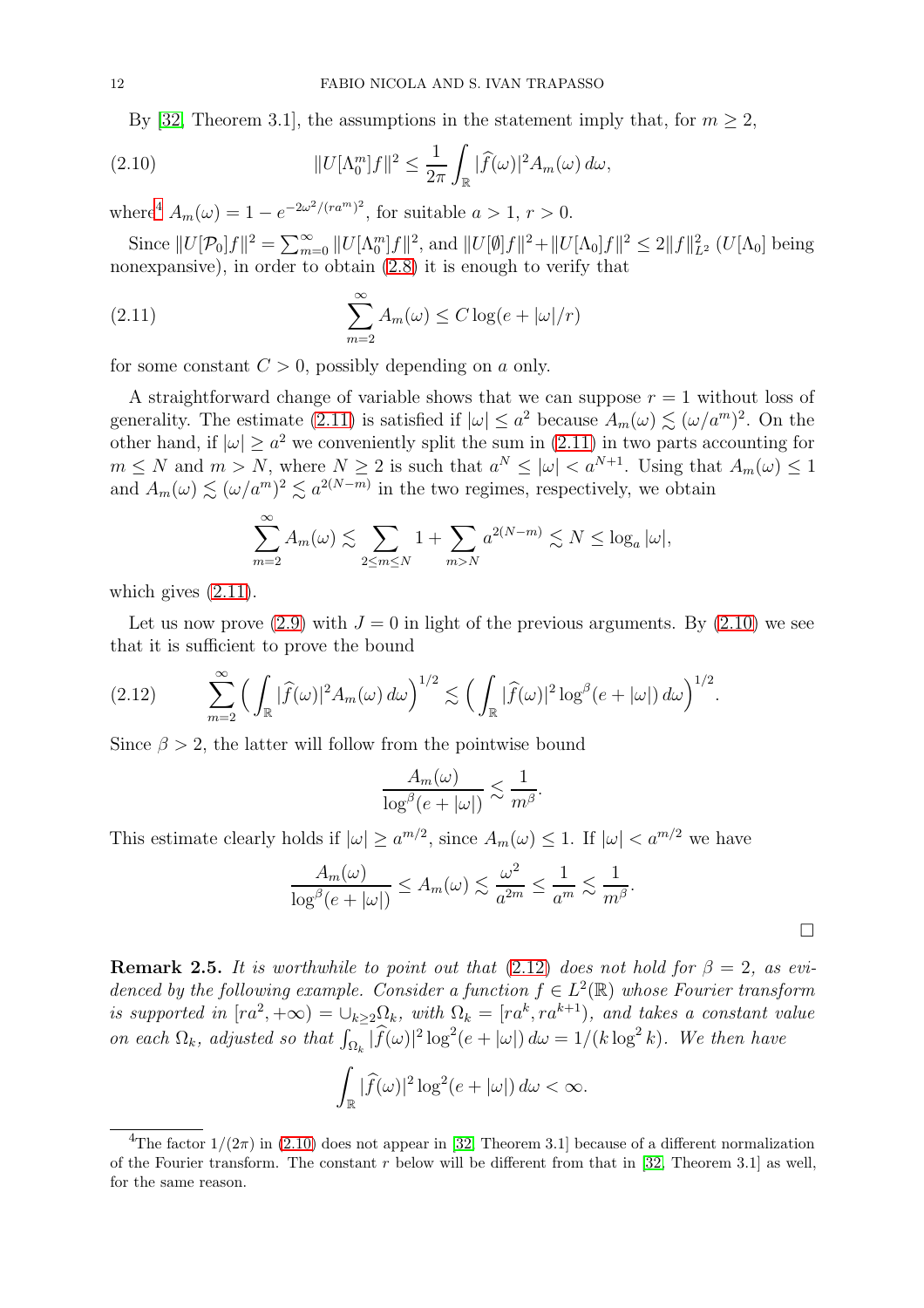On the other hand, if  $k \ge m$ , on  $\Omega_k$  we have  $A_m(\omega) / \log^2(e+|\omega|) \gtrsim 1/\log^2(e+|\omega|) \gtrsim 1/k^2$ , so that

$$
\sum_{m=2}^{\infty} \left( \int_{\mathbb{R}} |\widehat{f}(\omega)|^2 A_m(\omega) d\omega \right)^{1/2} \ge \sum_{m=2}^{\infty} \left( \sum_{k \ge m} \int_{\Omega_k} |\widehat{f}(\omega)|^2 A_m(\omega) d\omega \right)^{1/2}
$$

$$
\ge \sum_{m=2}^{\infty} \left( \sum_{k \ge m} \frac{1}{k^3 \log^2 k} \right)^{1/2} = \infty.
$$

Indeed, the latter series is readily seen to diverge, since

$$
\sum_{k \ge m} \frac{1}{k^3 \log^2 k} \ge \int_{m}^{+\infty} \frac{1}{x^3 \log^2 x} \, dx \gtrsim \frac{1}{m^2 \log^2 m},
$$

where we resorted to integration by parts in the last step.

3. INSTABILITY RESULTS FOR  $C^{\alpha}$  REGULARITY,  $0 \leq \alpha < 1$ 

This section is devoted to the instability phenomenon occurring for deformations with regularity  $C^{\alpha}$ ,  $0 \leq \alpha < 1$ , already illustrated in the Introduction. We begin with the proof of Theorem [1.1.](#page-3-1)

Proof of Theorem [1.1.](#page-3-1) Let us begin with the proof of  $(1.2)$ . First of all, under the stated assumptions on  $\phi, \psi$  we infer from [\[32,](#page-27-1) Theorem 3.1]<sup>[5](#page-12-0)</sup> that

$$
\lim_{m\to\infty}||U[\Lambda_J^m]f||=0
$$

for every  $f \in L^2(\mathbb{R})$ . In view of the Littlewood-Paley condition [\(2.5\)](#page-7-1), the latter result implies that  $S_J[\mathcal{P}_J]$  preserves the norm (cf. the proof of [19, Theorem 2.6]).

Consider a compactly supported  $f \in C^{\infty}(\mathbb{R}; \mathbb{R})$  with  $f(x) = x$  for  $0 \le x \le 2\pi$ . Let  $\varphi \in C^{\infty}(\mathbb{R}; \mathbb{R})$ , supported in  $[0, 2\pi]$ , be such that  $0 < \varphi(x) \leq 1$  for  $0 < x < 2\pi$ .

Consider the deformation function defined by

<span id="page-12-1"></span>
$$
\tau(x) = -\frac{A}{N}\sin(Nx)\varphi(x),
$$

where  $N \in \mathbb{N}, N \geq 1$ , will be chosen later (large enough) and  $A > 0$  is fixed in such a way that  $A(1 + ||\varphi'||_{L^{\infty}}) \leq 1/2$ , hence  $||\tau'||_{L^{\infty}} \leq 1/2$  for every N.

For future reference, we remark that

(3.1) 
$$
x - \tau(x) \in [0, 2\pi]
$$
 for  $x \in [0, 2\pi]$ .

This follows from the fact that, since  $||\tau||_{L^{\infty}} \leq AN^{-1} \leq \pi N^{-1}$ , if x belongs to one of the 2N subintervals of [0, 2π] where  $\tau$  has constant sign then  $x - \tau(x)$  belongs either to the same interval or to an adjacent one.

We finally set 
$$
f_n(x) = 2^{n/2} f(2^n x)
$$
 and  $\tau_n(x) = 2^{-n} \tau(2^n x)$ ,  $n \in \mathbb{N}$ , as in the statement.

$$
\frac{1}{2}\sum_{j\in\mathbb{Z}}\left[|\widehat{\psi}(2^{-j}\omega)|^2+|\widehat{\psi}(-2^{-j}\omega)|^2\right]=1.
$$

<span id="page-12-0"></span><sup>&</sup>lt;sup>5</sup>The assumptions of Theorem [\[32,](#page-27-1) Theorem 3.1] are the same as those of Proposition [2.4](#page-10-0) and are therefore satisfied here. Indeed, if  $(2.5)$  holds for the specified J, by rescaling one sees that it holds for every  $J \in \mathbb{Z}$ . Letting  $J \to -\infty$ , since  $\phi$  tends to 0 at infinity we see that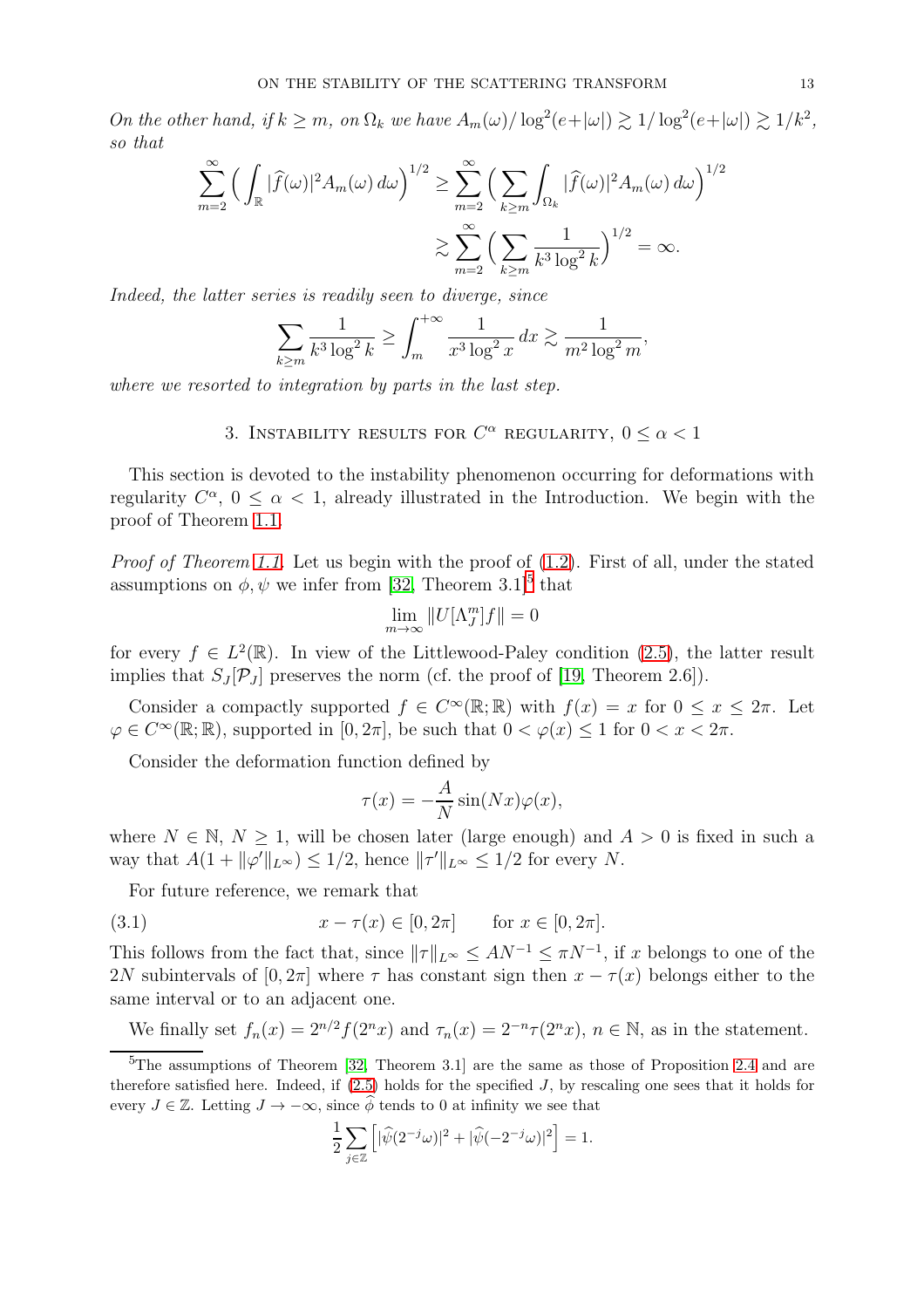A convenient facilitation results from the fact that it suffices to prove the desired estimate [\(1.2\)](#page-3-2) for  $n = 0$ , with a constant  $C_0$  independent of  $J \in \mathbb{Z}$ . This can be readily inferred from the scaling property [\(2.7\)](#page-9-1), yielding

(3.2) 
$$
||S_J[\mathcal{P}_J](L_{\tau_n}f_n)-S_J[\mathcal{P}_J](f_n)||=||S_{J+n}[\mathcal{P}_{J+n}](L_{\tau}f)-S_{J+n}[\mathcal{P}_{J+n}](f)||.
$$

<span id="page-13-4"></span><span id="page-13-3"></span>Let us thus set  $n = 0$  hereafter. We are going to prove that, for  $N \in \mathbb{N}$  large enough,

(3.3) 
$$
||S_J[\mathcal{P}_J](L_\tau f) - S_J[\mathcal{P}_J](f)|| \gtrsim \frac{1}{N}
$$

where the hidden constants in the symbols  $\geq$ ,  $\leq$  and  $\approx$  are always independent of  $J \in \mathbb{Z}$ and  $N \in \mathbb{N}$ .

Let us first discuss the strategy. The function  $f$  is concentrated in the frequency region where  $|\omega| \lesssim 1$ , while the function  $L_{\tau} f - f$  will be shown to be concentrated where  $|\omega - N| \lesssim 1$  or  $|\omega + N| \lesssim 1$ . Therefore, if N is sufficiently large we have that  $S_J[\mathcal{P}_J](L_\tau f)$ approximately coincides with  $S_J[\mathcal{P}_J](L_\tau f - f) + S_J[\mathcal{P}_J](f)$  by virtue of Lemma [2.3,](#page-10-3) hence

<span id="page-13-0"></span>
$$
||S_J[\mathcal{P}_J](L_{\tau}f)-S_J[\mathcal{P}_J](f)|| \approx ||S_J[\mathcal{P}_J](L_{\tau}f-f)|| \gtrsim ||L_{\tau}f-f||_{L^2}.
$$

Making a rigorous argument out of this clue necessarily comes through suitable bounds for the frequency tails of the functions f and  $g = L_{\tau} f - f$ . To this aim, let us start by noting that  $q = -\tau$  as a consequence of [\(3.1\)](#page-12-1) and the fact that  $f(x) = x$  for  $x \in [0, 2\pi]$ by design. Then

(3.4) 
$$
\widehat{g}(\omega) = i \frac{A}{2N} (\widehat{\varphi}(\omega - N) - \widehat{\varphi}(\omega + N)).
$$

For  $j, j' \in \mathbb{Z}$  we write  $f_{\leq 2^j}$ ,  $f_{\geq 2^{j'}}$ ,  $f_{2^j \leq \cdot \leq 2^{j'}}$ , for the projections of f on the subspace of  $L^2(\mathbb{R})$  whose Fourier transform in supported in  $|\omega| \leq 2^j$ ,  $|\omega| \geq 2^{j'}$  and  $2^j \leq |\omega| \leq 2^{j'}$ respectively, and similarly for the function g.

By assumption,  $\hat{\psi}$  is compactly supported in  $(0, +\infty)$ , hence there exists  $k \in \mathbb{Z}$  such that

<span id="page-13-2"></span>
$$
\operatorname{supp}\widehat{\psi}\subset[2^{-k},2^{k}].
$$

As a result, we have that

(3.5) 
$$
\text{supp }\widehat{\psi}_{\lambda} \subset [2^{j-k}, 2^{j+k}], \qquad \lambda = 2^j \in 2^{\mathbb{Z}}.
$$

Let then  $j \in \mathbb{Z}$  be such that  $2^{j+k+1} < N \leq 2^{j+k+2}$ . By [\(3.4\)](#page-13-0) we have

<span id="page-13-1"></span>
$$
(3.6) \qquad ||g_{\leq 2^{j+k}}||_{L^2}^2 = \frac{1}{2\pi} \int_{[-2^{j+k}, 2^{j+k}]} |\widehat{g}(\omega)|^2 d\omega
$$
  

$$
= \frac{A^2}{8\pi N^2} \int_{[-2^{j+k}, 2^{j+k}]} |\widehat{\varphi}(\omega - N) - \widehat{\varphi}(\omega + N)|^2 d\omega
$$
  

$$
\leq \frac{A^2}{4\pi N^2} \int_{[-2^{j+k}, 2^{j+k}]} (|\widehat{\varphi}(\omega - N)|^2 + |\widehat{\varphi}(\omega + N)|^2) d\omega
$$
  

$$
\leq \frac{A^2}{4\pi N^2} \int_{\mathbb{R}\backslash [-(N-2^{j+k}), N-2^{j+k}]} |\widehat{\varphi}(\omega)|^2 d\omega
$$
  

$$
\lesssim_{\beta} \frac{1}{N^{\beta}}
$$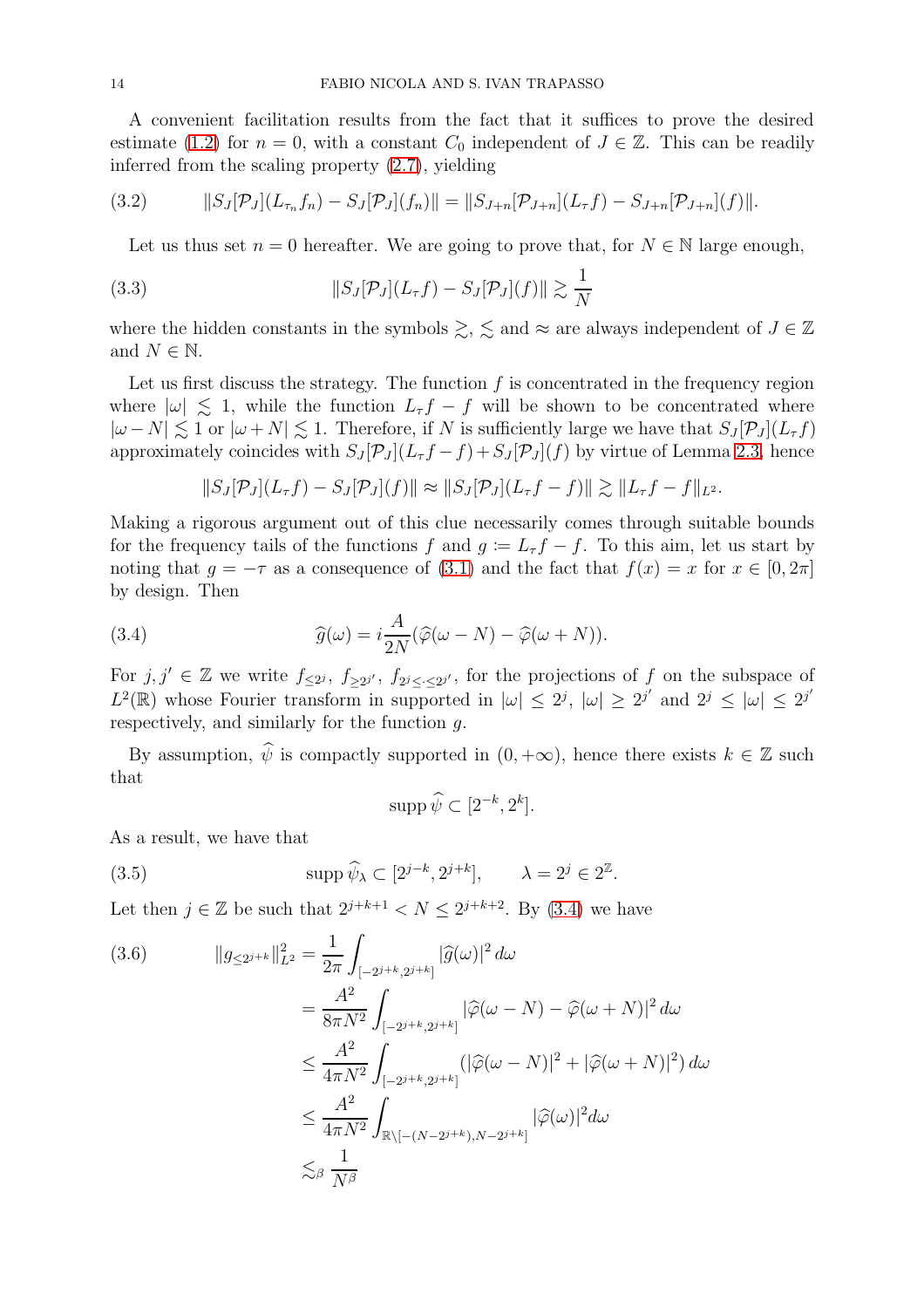for every  $\beta > 0$ , because  $N - 2^{j+k} > N/2$  and  $\hat{\varphi}$  is a rapidly decreasing function. On the other hand,

(3.7) 
$$
||g||_{L^{2}}^{2} = ||\tau||_{L^{2}}^{2} = \frac{A^{2}}{N^{2}} \int_{[0,2\pi]} \sin^{2}(Nx)\varphi(x)^{2} dx \approx \frac{1}{N^{2}}
$$

for N large enough, because the latter integral converges to  $\|\varphi\|_{L^2}^2/2$  as  $N \to \infty$  due to the Riemann-Lebesgue lemma.

<span id="page-14-1"></span>Therefore, we have obtained, for  $N$  large enough,

(3.8) 
$$
||g_{\geq 2^{j+k}}||_{L^2}^2 = ||g||_{L^2}^2 - ||g_{\leq 2^{j+k}}||_{L^2}^2 \gtrsim \frac{1}{N^2}.
$$

Furthermore,

<span id="page-14-0"></span>(3.9) 
$$
||f_{\geq 2^{j-k}}||_{L^2}^2 = \frac{1}{2\pi} \int_{\mathbb{R}\setminus[-2^{j-k},2^{j-k}]} |\widehat{f}(\omega)|^2 d\omega \lesssim \frac{1}{N^{\beta}}
$$

for every  $\beta > 0$ , because  $2^{j-k} \ge 2^{-2k-2}N$  and f has rapid decay.

Note that  $f = f_{\leq 2^{j-k}} + f_{2^{j-k} \leq \cdot \leq 2^{j+k}} + f_{\geq 2^{j+k}}$  by construction, and a similar decomposition holds for g. Since  $S_J$  is nonexpansive, the triangle inequality allows us to write (3.10)

<span id="page-14-2"></span>
$$
||S_J(L_{\tau}f) - S_J(f)|| \ge ||S_J(f_{\le 2^{j-k}} + f_{\ge 2^{j+k}} + g_{\le 2^{j-k}} + g_{\ge 2^{j+k}}) - S_J(f_{\le 2^{j-k}} + f_{\ge 2^{j+k}})||
$$
  
- 2||f\_{2^{j-k}} \le 2^{j+k}||\_{L^2} - ||g\_{2^{j-k}} \le 2^{j+k}||\_{L^2}.

We stress that the last two terms are  $O(N^{-\beta})$  for every  $\beta > 0$  by [\(3.6\)](#page-13-1) and [\(3.9\)](#page-14-0).

On the other hand, in view of [\(3.5\)](#page-13-2) we have that the functions  $f_{\leq 2^{j-k}} + g_{\leq 2^{j-k}}$  and  $f_{\geq 2^{j+k}} + g_{\geq 2^{j+k}}$  are separated in the wavelet domain, in the sense of Lemma [2.3.](#page-10-3) Therefore,  $S_J[\mathcal{P}_J](f_{\leq 2^{j-k}} + g_{\leq 2^{j-k}} + f_{\geq 2^{j+k}} + g_{\geq 2^{j+k}}) = S_J[\mathcal{P}_J](f_{\leq 2^{j-k}} + g_{\leq 2^{j-k}}) + S_J[\mathcal{P}_J](f_{\geq 2^{j+k}} + g_{\geq 2^{j+k}})$ and similarly,

$$
S_J[\mathcal{P}_J](f_{\leq 2^{j-k}} + f_{\geq 2^{j+k}}) = S_J[\mathcal{P}_J](f_{\leq 2^{j-k}}) + S_J[\mathcal{P}_J](f_{\geq 2^{j+k}}).
$$

To conclude, since  $S_J[\mathcal{P}_J]$  is norm preserving as clarified at the beginning of the proof, we have

$$
||S_J[\mathcal{P}_J](f_{\leq 2^{j-k}} + g_{\leq 2^{j-k}} + f_{\geq 2^{j+k}} + g_{\geq 2^{j+k}}) - S_J[\mathcal{P}_J](f_{\leq 2^{j-k}} + f_{\geq 2^{j+k}})||
$$
  
\n
$$
\geq ||g_{\geq 2^{j+k}}||_{L^2} - ||g_{\leq 2^{j-k}}||_{L^2} - 2||f_{\geq 2^{j+k}}||_{L^2}
$$
  
\n
$$
\geq \frac{1}{N}
$$

for N large enough, by  $(3.6)$ ,  $(3.8)$  and  $(3.9)$ .

Combining the last bound with  $(3.10)$  finally gives  $(3.3)$ , provided that N is large enough. This concludes the proof of  $(1.2)$ . The proof of  $(1.3)$  turns out to be an immediate consequence of the validity of [\(1.2\)](#page-3-2), because  $||f_n||_{L^2} = ||f||_{L^2}$  for every n and, for  $0 \le \alpha < 1$ ,  $||f_n||_{C^{\alpha}} < 2^{-n(1-\alpha)}$  as a result of (2.1).  $\|\tau_n\|_{C^{\alpha}} \lesssim 2^{-n(1-\alpha)}$  as a result of [\(2.1\)](#page-6-0).

The following result provides lower bounds in the same spirit of [\(1.3\)](#page-3-3) but for scattering norms instead of the  $L^2$ -norm. The factors  $\max\{J'+n,1\}^{1/2}$  and  $\max\{J'+n,1\}^{\beta}$  occurring in [\(3.11\)](#page-15-1) and [\(3.12\)](#page-15-2) below essentially counteract the growth of the norms  $||U[\mathcal{P}_{J'}]f_n||$  and  $||U[\mathcal{P}_{J'}]f_n||_1$ , respectively (cf. Proposition [2.4\)](#page-10-0).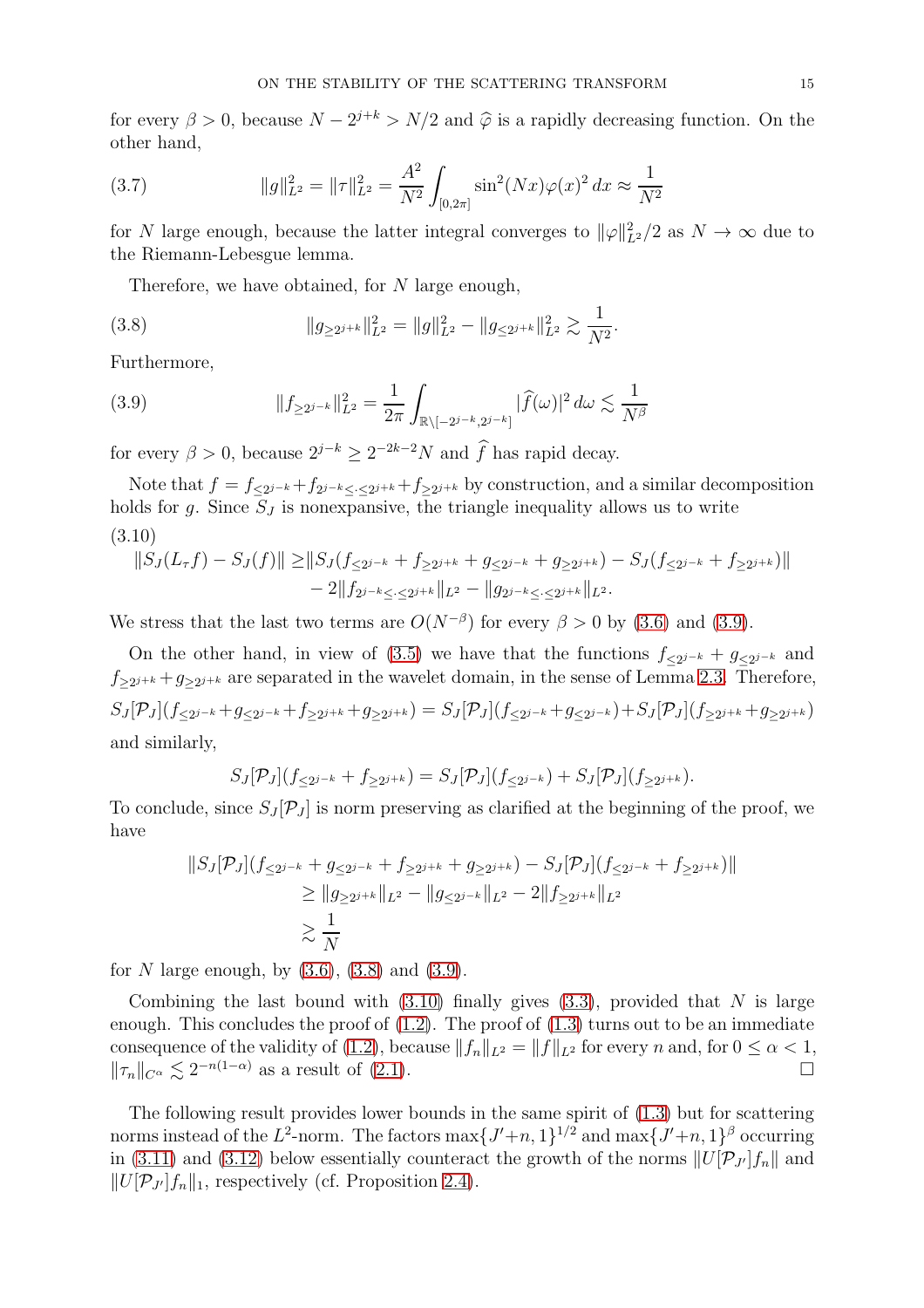<span id="page-15-0"></span>Proposition 3.1. Under the same assumption (and notation) as in Theorem [1.1](#page-3-1) we have the following lower bounds.

<span id="page-15-1"></span>There exists  $C > 0$  such that for every  $J, J' \in \mathbb{Z}$ ,  $n \in \mathbb{N}$ ,

$$
(3.11) \t\t\t||S_J[\mathcal{P}_J](L_{\tau_n}f_n)-S_J[\mathcal{P}_J](f_n)|| \geq \frac{C2^{n(1-\alpha)}}{\max\{J'+n,1\}^{1/2}}||\tau_n||_{C^{\alpha}}||U[\mathcal{P}_{J'}]f_n||.
$$

<span id="page-15-2"></span>Moreover, for every  $\beta > 1$  there exists  $C > 0$  such that, for every  $J, J' \in \mathbb{Z}$ ,  $n \in \mathbb{N}$ ,

$$
(3.12) \t\t\t||S_J[\mathcal{P}_J](L_{\tau_n}f_n)-S_J[\mathcal{P}_J](f_n)|| \geq \frac{C2^{n(1-\alpha)}}{\max\{J'+n,1\}^\beta} \|\tau_n\|_{C^\alpha} \|U[\mathcal{P}_{J'}]f_n\|_1.
$$

*Proof.* The proof of  $(3.11)$  is carried out along the lines of that of  $(1.3)$  in Theorem [1.1,](#page-3-1) now using that

(3.13) 
$$
||U[\mathcal{P}_{J'}]f_n|| \lesssim \max\{J' + n, 1\}^{1/2}.
$$

Indeed, as already observed, under the assumptions of Theorem [1.1](#page-3-1) the hypotheses of Proposition [2.4](#page-10-0) are satisfied as well, so that the latter bound can be inferred from [\(2.8\)](#page-10-1) and a suitable change of variable:

$$
||U[\mathcal{P}_{J'}]f_n|| \lesssim \left(\int_{\mathbb{R}} |\widehat{f}(\omega)|^2 \log(e + 2^{J'+n}|\omega|) d\omega\right)^{1/2} \lesssim \max\{J'+n,1\}^{1/2},
$$

where we also used that  $e + 2^{J'+n} |\omega| \le (e + 2^{J'+n}) (e + |\omega|)$ .

As far as  $(3.12)$  is concerned, it is just enough to replace  $(2.8)$  with  $(2.9)$  in the aforementioned arguments.

**Remark 3.2.** We emphasize that letting  $J' \rightarrow -\infty$  in [\(3.11\)](#page-15-1), for fixed J and n, yields [\(1.2\)](#page-3-2). Indeed, we have that  $||U[\mathcal{P}_{J'}]f|| \to ||f||_{L^2}$  if  $f \in L^2(\mathbb{R}^d)$  and  $||U[\mathcal{P}_{J_0}]f|| < \infty$  for some  $J_0 \in \mathbb{Z}$ . This follows by an application of the dominated convergence theorem to the map  $p \mapsto ||U[p]f||_{L^2}^2 1_{\mathcal{P}_{J}}(p)$  on the set  $\mathcal{P}_{J_0}$  (the counting measure being understood), since  $\mathbb{1}_{\mathcal{P}_{I'}} \to \mathbb{1}_{\{\emptyset\}}$  pointwise.

In addition, note that the quantity  $||S_J[\mathcal{P}_J](L_\tau f) - S_J[\mathcal{P}_J](f)||$ , for fixed f,  $\tau$ , is nonincreasing when J increases – see Section [2.3](#page-7-2) and [19, Proposition 2.9] in this connection. On the contrary, both  $||U[\mathcal{P}_{J'}]f||$  and  $||U[\mathcal{P}_{J'}]f||_1$  are increasing with J'. These observations show that the results in Theorem [1.1](#page-3-1) and Proposition [3.1](#page-15-0) are particularly interesting in the regime  $J \gg 1$ .

We conclude this section by providing a lower bound for the modulus of continuity of the map  $\tau \mapsto S_J[\mathcal{P}_J]L_\tau f$ , for signals f with finite scattering norms. The proof is omitted, as it ultimately relies on the same arguments already used for proving Proposition [3.1.](#page-15-0)

**Proposition 3.3.** Consider  $0 \leq \alpha \leq 1$ . Under the same assumptions (and notation) of Theorem [1.1,](#page-3-1) there exists a constant  $C > 0$  such that, for every  $J, J' \in \mathbb{Z}$  and for every n large enough,

$$
||S_J[\mathcal{P}_J](L_{\tau_n}f_n)-S_J[\mathcal{P}_J](f_n)|| \geq C \log^{-1/2} \left( \|\tau_n\|_{C^{\alpha}}^{-1} \right) ||U[\mathcal{P}_{J'}]f_n||.
$$

Similarly, for every  $\beta > 1$  we have

$$
||S_J[\mathcal{P}_J](L_{\tau_n}f_n)-S_J[\mathcal{P}_J](f_n)|| \geq C \log^{-\beta} \left( \|\tau_n\|_{C^{\alpha}}^{-1} \right) ||U[\mathcal{P}_{J'}]f_n||_1.
$$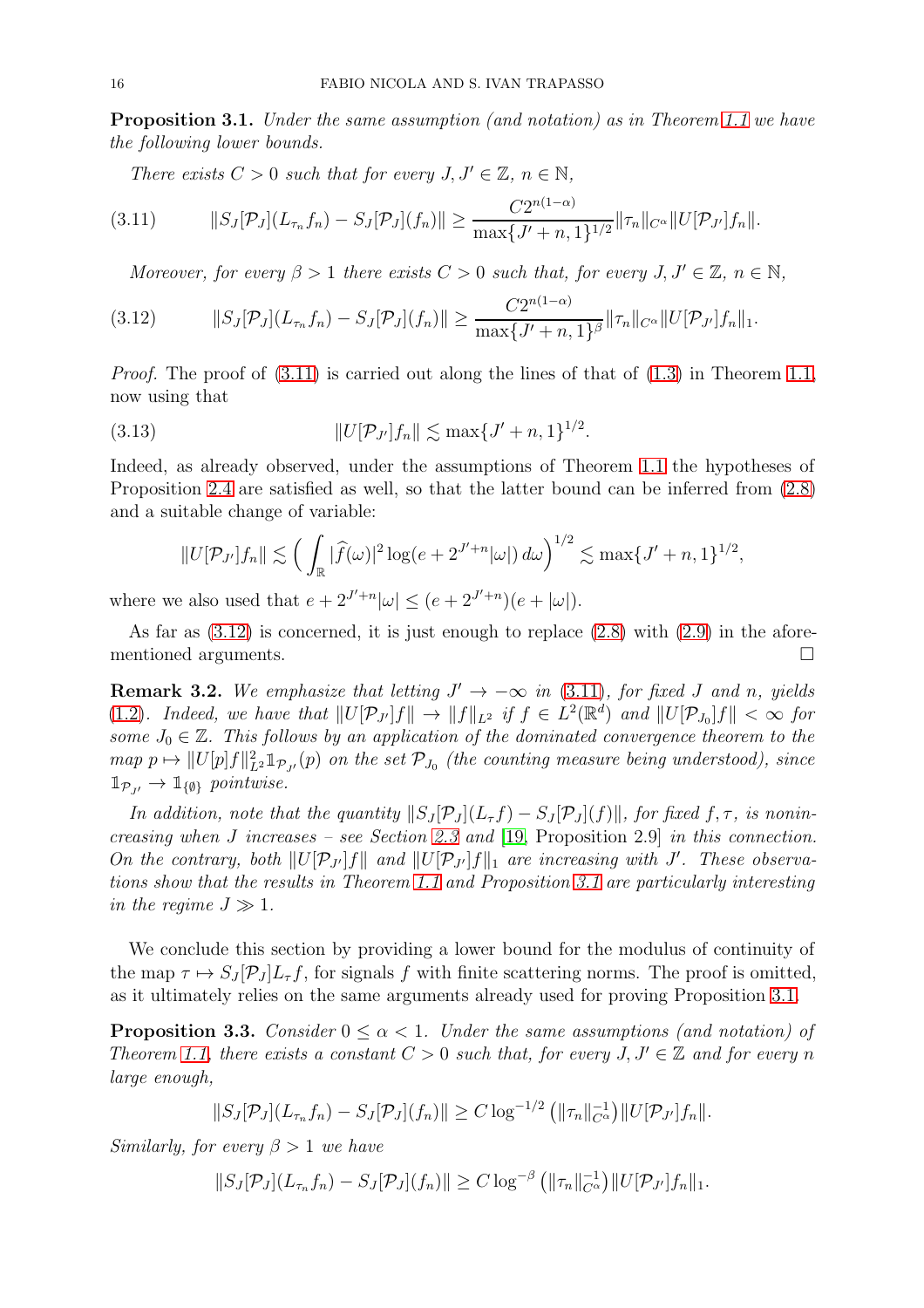# 4. STABILITY RESULTS FOR  $C^{1+\alpha}$  regularity,  $\alpha > 0$

In this section we provide the proof of Theorem [1.2,](#page-4-1) where we consider deformation fields  $\tau \in C^{1+\alpha}(\mathbb{R}^d; \mathbb{R}^d)$  for  $0 < \alpha < 1$ . Recall that this implies  $\tau \in L^{\infty}(\mathbb{R}^d; \mathbb{R}^d)$  and  $D\tau \in C^{\alpha}(\mathbb{R}^d;\mathbb{R}^d)$ . We assume that  $\phi$  and  $\psi$  are scattering filters in the sense of Section [2.3.](#page-7-2)

The proof of Theorem [1.2](#page-4-1) mostly relies on the structure of [19, Theorem 2.12] and the ancillary results [19, Lemmas 2.13 and 2.14]. For our purposes we only need to isolate a limited number of key steps and elaborate on those as detailed below. Nevertheless, let us briefly discuss the complete roadmap for the sake of clarity.

The goal is to bound the quantity  $||S_J [\mathcal{P}_J](L_\tau f) - S_J [\mathcal{P}_J](f)||$  in terms of  $||\tau||_{C^\alpha}$  and a scattering norm of f. It is clear that

$$
||S_J[\mathcal{P}_J](L_{\tau}f) - S_J[\mathcal{P}_J](f)|| \leq ||L_{\tau}(S_J[\mathcal{P}_J]f) - S_J[\mathcal{P}_J](f)|| + ||[S_J[\mathcal{P}_J], L_{\tau}]]|,
$$

where the commutator of two operators A, B is defined by  $[A, B] = AB - BA$ .

Let us focus on the first term. The stabilizing properties of the average  $A_J$  underlying  $S_J[\mathcal{P}_J]$  can be exploited to prove that

$$
||L_{\tau}(S_J[\mathcal{P}_J]f)-S_J[\mathcal{P}_J](f)|| \lesssim 2^{-J}||\tau||_{L^{\infty}}||U[\mathcal{P}_J]f||,
$$

see [19, (2.42) and (2.51)] – which actually hold assuming only  $\tau \in C^1(\mathbb{R}^d; \mathbb{R}^d)$ .

Controlling the commutator error  $\|[S_J P_J], L_{\tau}]\|$  is actually the main difficulty of this result. First, it is proved in [19, Lemma 2.13] that for any operator L on  $L^2(\mathbb{R}^d)$  one has

$$
\|[S_J[\mathcal{P}_J], L]f\| \leq \|[U_J, L]\| \|U[\mathcal{P}_J]f\|_1,
$$

where  $U_J h = \{A_J h, U[\Lambda_J] h\}$  for  $h \in L^2(\mathbb{R}^d)$ . Note that  $U_J = MW_J$ , where M is the nonexpansive operator on  $\ell^2(\lbrace J \rbrace \cup \Lambda_J; L^2(\mathbb{R}^d))$  given by  $M\lbrace h_J, (h_\lambda)_{\lambda \in \Lambda_J} \rbrace = \lbrace h_J, (|h_\lambda|)_{\lambda \in \Lambda_J} \rbrace$ , and since  $[M, L_{\tau}] = 0$  the problem ultimately reduces to bounding the commutator error  $\|[W_J, L_\tau]\|$  between the Littlewood-Paley wavelet transform  $W_J$  at scale  $2^J$  and the deformation operator  $L_{\tau}$ . For  $\tau \in C^2(\mathbb{R}^d; \mathbb{R}^d)$  it was proved in [19, Lemma 2.14] that

$$
\| [W_J, L_\tau] \| \lesssim 2^{-J} \|\tau\|_{L^\infty} + \max \left\{ \log \frac{\|\Delta \tau\|_{L^\infty}}{\|D\tau\|_{L^\infty}}, 1 \right\} \|D\tau\|_{L^\infty} + \|D^2 \tau\|_{L^\infty}.
$$

The proof of this result is a technical *tour de force* among quite delicate estimates. Roughly speaking, the operator  $[W_J, L_\tau]^* [W_J, L_\tau]$  has a singular kernel along the diagonal, and the standard method of harmonic analysis suggests considering a suitable frequency decomposition. The singular part of the operator is then carried by the high-frequency terms, and the latter are eventually bounded using the Cotlar lemma.

Our contribution in this connection is an improvement of the estimate above.

<span id="page-16-1"></span>**Proposition 4.1.** Let  $0 < \alpha < 1$ . There exists a constant  $C > 0$  such that for all  $J \in \mathbb{Z}$ and  $\tau \in C^{1+\alpha}(\mathbb{R}^d; \mathbb{R}^d)$ , with  $||D\tau||_{L^{\infty}} \leq 1/2$ ,

<span id="page-16-0"></span>(4.1) 
$$
\| [W_J, L_\tau] \| \leq C \left( 2^{-J} \|\tau\|_{L^\infty} + \max \left\{ \log \frac{\|\Delta \tau\|_{L^\infty}}{\|D\tau\|_{L^\infty}}, 1 \right\} \|D\tau\|_{L^\infty} + |D\tau|_{C^\alpha} \right).
$$

*Proof.* We follow the same pattern of the proof of [19, Lemma 2.14], taking for granted all the estimates proved there under the assumption  $\tau \in C^1(\mathbb{R}^d; \mathbb{R}^d)$ . We thus confine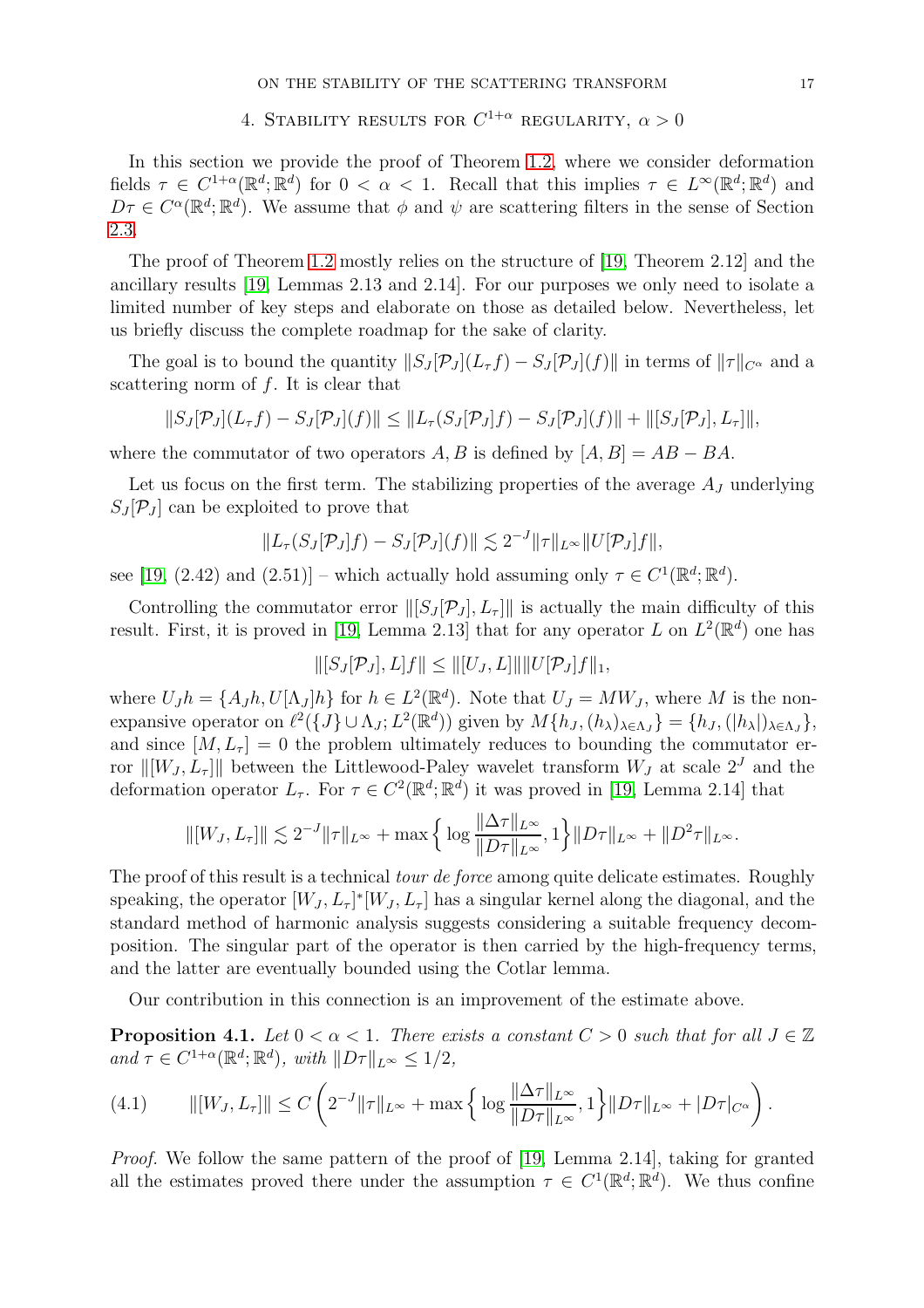ourselves to describe the main strategy, while focusing on the necessary modifications. We adhere to the notation used in Mallat's proof for the convenience of the reader.

First, the problem is recast as follows:

<span id="page-17-0"></span>
$$
||[W_J, L_\tau]|| = ||[W_J, L_\tau]^* [W_J, L_\tau]||^{1/2}
$$
  
(4.2) 
$$
\leq \sum_{\substack{r \in G^+}} \Big\| \sum_{j=-J+1}^{\infty} [W[2^j r], L_\tau]^* [W[2^j r], L_\tau] \Big\|^{1/2} + \underbrace{||[A_J, L_\tau]^* [A_J, L_\tau]||^{1/2}}_{=:I_2}.
$$

Bounds for the latter quantities are derived in [19, Lemma E.1], that will be improved as well in accordance with our weaker regularity assumptions. The main argument goes as follows. For  $j \in \mathbb{Z}$  consider

<span id="page-17-1"></span>(4.3) 
$$
Z_j f = f * h_j, \qquad h_j(x) = 2^{dj} h(2^j x),
$$

for a twice differentiable function  $h: \mathbb{R}^d \to \mathbb{C}$  that decays like  $O((1+|x|)^{-d-3})$  along with all its first- and second-order partial derivatives. We introduce the companion operators  $K_j \coloneqq Z_j - L_{\tau} Z_j L_{\tau}^{-1}$  and note that  $K_j = K_{j,1} + K_{j,2}$ , where the latter are integral operators with kernels respectively given by

(4.4) 
$$
k_{j,1}(x,u) = 2^{dj}g(u,2^j(x-u)),
$$

<span id="page-17-3"></span>
$$
k_{j,2}(x, u) = \det(I - D\tau(u)) (h_j((I - D\tau(u))(x - u)) - h_j(x - \tau(x) - u + \tau(u))),
$$

where we set

<span id="page-17-4"></span>(4.5) 
$$
g(u, v) := h(v) - h((I - D\tau(u))v) \det(I - D\tau(u)), \quad (u, v) \in \mathbb{R}^{2d}.
$$

## Step 1. Bound for  $I_2$ .

In light of the previous assumptions, we have

$$
\| [Z_j, L_\tau] \| = \| [Z_j, L_\tau]^* [Z_j, L_\tau] \|^{1/2} \le \| L_\tau \| \| K_j^* K_j \|^{1/2} = \| L_\tau \| \| K_j \| \le 2^{d/2} \| K_j \|.
$$

A bound for  $I_2 = ||[A_J, L_\tau]||$  can thus be obtained by bounding  $||K_j||$  in the case where  $h = \phi$  and  $j = -J$ . In particular, since

(4.6) 
$$
||K_j|| \leq ||K_{j,1}|| + ||K_{j,2}||,
$$

it is enough to separately control the norms of the latter integral operators.

## 1.1. Bound for  $||K_{j,1}||$ .

This was already proved in [19, Eq. (E.18)]:

$$
||K_{j,1}|| \lesssim ||D\tau||_{L^{\infty}}.
$$

### 1.2. Bound for  $||K_{j,2}||$ .

Consider the kernel  $k_{j,2}$ . A Taylor expansion of  $\tau(x)$  centered at u gives

<span id="page-17-2"></span>
$$
\tau(x) - \tau(u) = \int_0^1 D\tau(u+t(x-u))(x-u)dt
$$
  
=  $D\tau(u)(x-u) + \int_0^1 (D\tau(u+t(x-u)) - D\tau(u))(x-u)dt$   
=  $D\tau(u)(x-u) + \alpha(u,x-u),$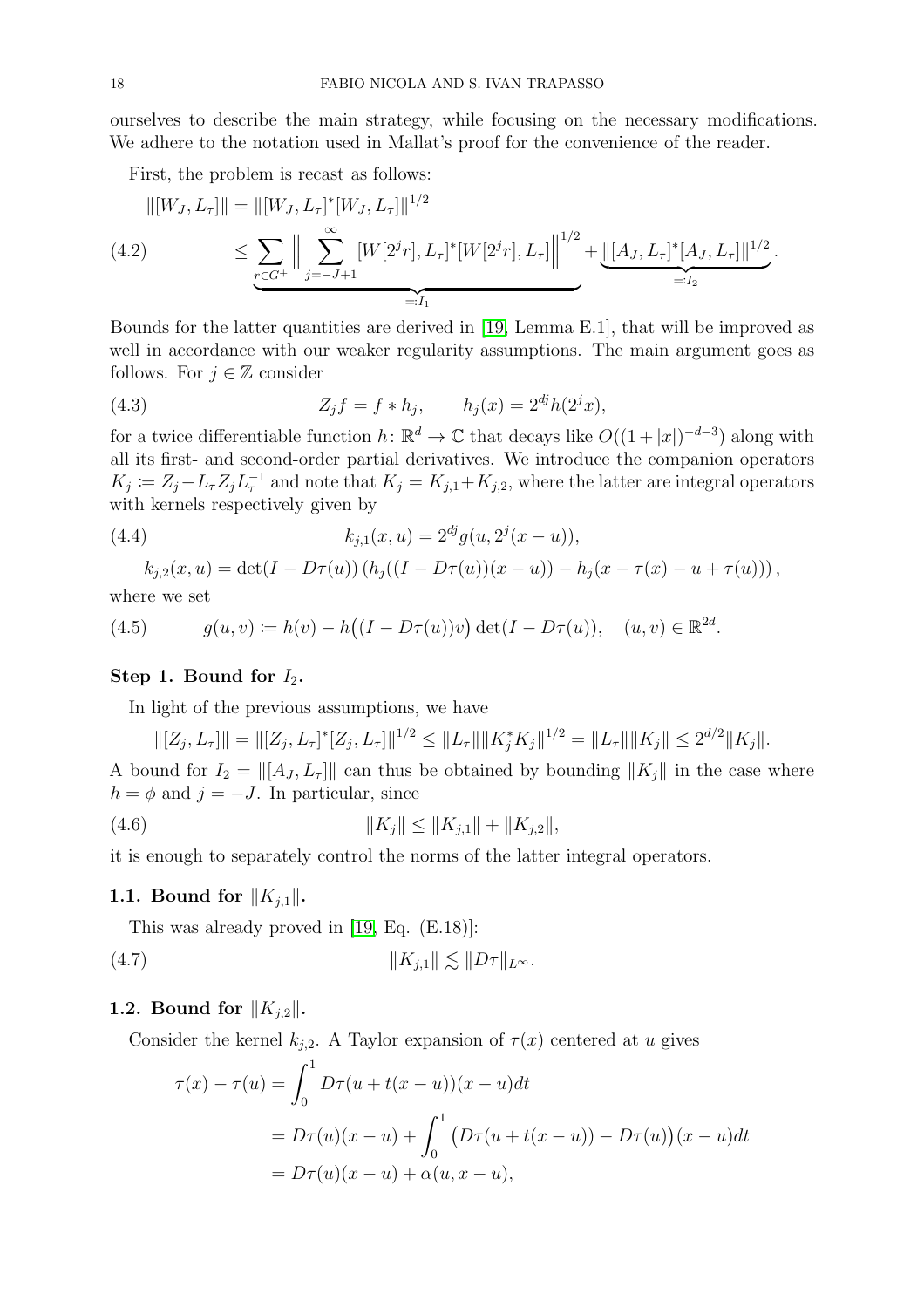where in view of the assumption on  $\tau$  the remainder  $\alpha(u, x - u)$  defined by the above formula satisfies

(4.8) 
$$
|\alpha(u, x - u)| \le |D\tau|_{C^{\alpha}} |x - u|^{1+\alpha}.
$$

Combining this result with a Taylor expansion of  $h_j$  finally gives

<span id="page-18-0"></span>
$$
k_{j,2}(x,u) = -\det(I - D\tau(u))\int_0^1 Dh_j((I - tD\tau(u))(x - u) + (1 - t)(\tau(u) - \tau(x)))\alpha(u, x - u)dt.
$$

We now infer a bound for  $||K_{i,2}||$  by controlling the norm of the kernel in view of Schur's lemma. First, note that the assumption  $||D\tau||_{L^{\infty}} \leq 1/2$  implies  $|\det(I - D\tau(y))| \leq 2^d$ . Moreover, using  $Dh_j(y) = 2^{j(d+1)}Dh(2^jy)$  and the substitution  $x' = 2^j(x - u)$  we obtain

$$
\int_{\mathbb{R}^d} |k_{j,2}(x,u)| dx \le 2^d \int_{\mathbb{R}^d} \left| \int_0^1 Dh \left( (I - tD\tau(u))x' + (1 - t)2^j(\tau(u) - \tau(2^{-j}x' + u)) \right) 2^j \alpha(u, 2^{-j}x') dt \right| dx'.
$$

Recall that  $|Dh(y)| \lesssim (1+|y|)^{-d-3}$  by assumption, and it is easy to see that for  $0 \le t \le 1$ we have

$$
\left| (I - tD\tau(u))x' + (1 - t)2^{j}(\tau(u) - \tau(2^{-j}x' + u)) \right| \geq |x'|(1 - \|D\tau\|_{L^{\infty}})
$$
  

$$
\geq |x'|/2.
$$

Concerning the term  $|2^j \alpha(u, 2^{-j}x')|$ , on the one hand, by virtue of [\(4.8\)](#page-18-0) we have

$$
|2^j\alpha(u,2^{-j}x')| \lesssim 2^{-j\alpha}|D\tau|_{C^{\alpha}}|x'|^{1+\alpha}.
$$

Then

$$
\int_{\mathbb{R}^d} |k_{j,2}(x,u)| dx \lesssim 2^{-j\alpha} |D\tau|_{C^{\alpha}} \int_{\mathbb{R}^d} (1+|x'|/2)^{-d-3} |x'|^{1+\alpha} dx' \lesssim 2^{-j\alpha} |D\tau|_{C^{\alpha}}.
$$

On the other hand, we observe that

$$
|2^j\alpha(u,2^{-j}x')| = 2^j|\tau(2^{-j}x'+u) - \tau(u) - D\tau(u)(2^{-j}x')| \le 2||D\tau||_{L^{\infty}}|x'|,
$$

resulting in

$$
\int_{\mathbb{R}^d} |k_{j,2}(x,u)| dx \lesssim \|D\tau\|_{L^\infty} \int_{\mathbb{R}^d} (1+|x'|/2)^{-d-3} |x'| dx' \lesssim \|D\tau\|_{L^\infty}.
$$

Combining the previous estimates gives

<span id="page-18-1"></span>
$$
\int_{\mathbb{R}^d} |k_{j,2}(x,u)| dx \lesssim \min\{2^{-j\alpha} |D\tau|_{C^{\alpha}}, ||D\tau||_{L^{\infty}}\},\
$$

and the same bound holds for  $\int_{\mathbb{R}^d} |k_{j,2}(x,u)| du$  since the previous arguments apply in the same form after the substitution  $u' = 2^{j}(x - u)$ . As a consequence of Schur's lemma we thus obtain

(4.9) 
$$
||K_{j,2}|| \lesssim \min\{2^{-j\alpha}|D\tau|_{C^{\alpha}}, ||D\tau||_{L^{\infty}}\}.
$$

The combination of the estimates above shows that the term  $I_2$  in [\(4.2\)](#page-17-0) is  $\lesssim ||D\tau||_{L^{\infty}}$ .

### Step 2. Bound for  $I_1$ .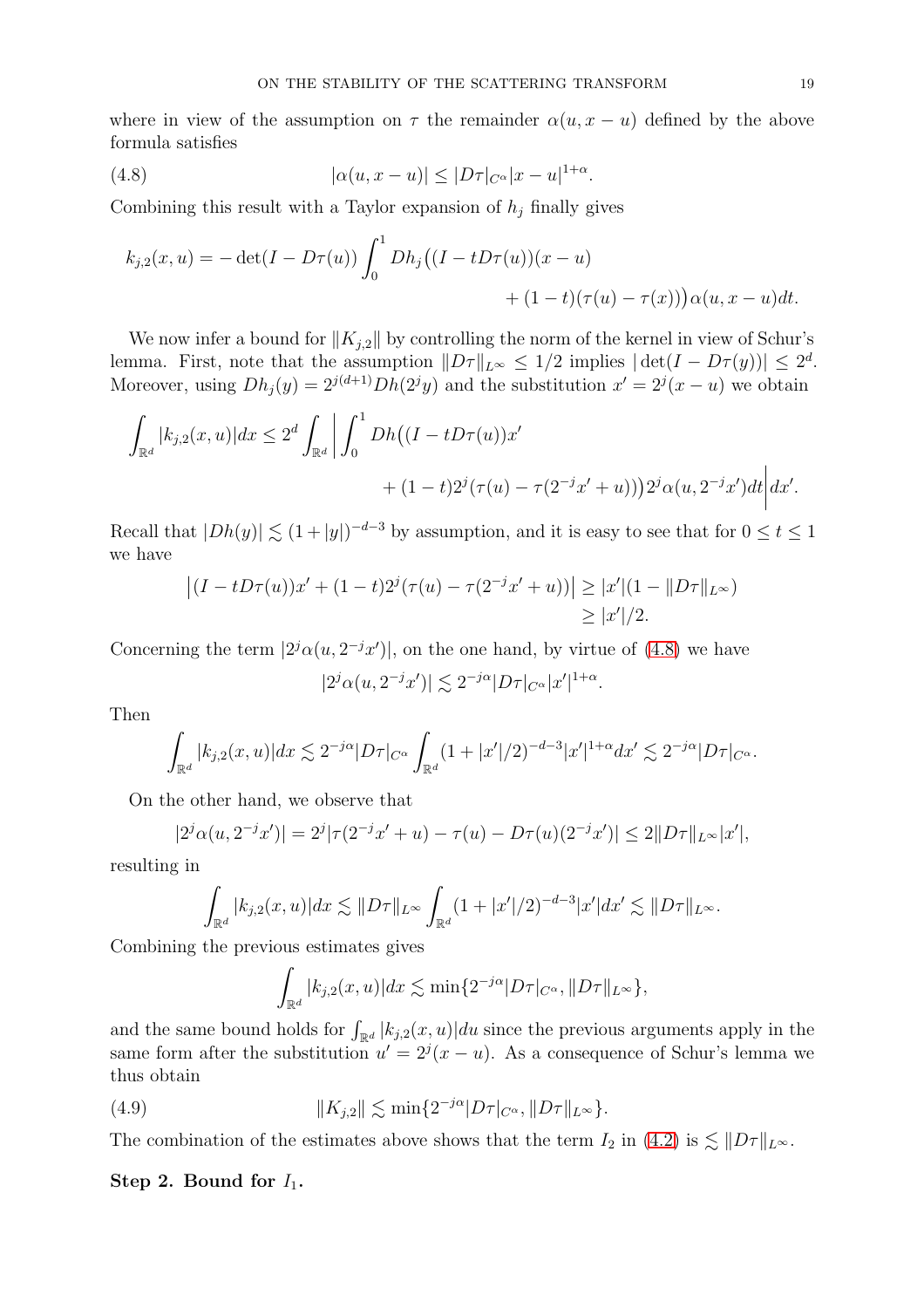Consider again the convolution operator  $Z_j$  introduced in [\(4.3\)](#page-17-1). By mimicking [19, Lemma E.1], we will prove that if  $\int_{\mathbb{R}^d} h(x)dx = 0$  then

<span id="page-19-3"></span>
$$
(4.10) \qquad \Big\|\sum_{j=-\infty}^{+\infty} [Z_j, L_{\tau}]^*[Z_j, L_{\tau}] \Big\|^{1/2} \lesssim \max\Big\{\log\frac{\|\Delta\tau\|_{L^{\infty}}}{\|D\tau\|_{L^{\infty}}}, 1\Big\}\|D\tau\|_{L^{\infty}} + |D\tau|_{C^{\alpha}}.
$$

Consider in particular the case where  $h(x) = \psi(r^{-1}x)$  for each  $r \in G^+$  and replace  $-\infty$ with  $-J+1$  in the summation  $([Z_j, L_{\tau}]^*[Z_j, L_{\tau}]$  is a positive operator). The resulting bound, combined with the one for  $I_2$  proved above, will conclude the proof of  $(4.1)$  and thus of Proposition [4.1.](#page-16-1)

To this aim, let us first remark that the nonsingular part of the commutator has been isolated and bounded in [19, Pages 1386-1387], yielding

<span id="page-19-0"></span>
$$
(4.11) \quad \Big\|\sum_{j=-\infty}^{+\infty} [Z_j, L_\tau]^*[Z_j, L_\tau]\Big\|^{1/2} \lesssim \max\Big\{\log\frac{\|\Delta\tau\|_{L^\infty}}{\|D\tau\|_{L^\infty}}, 1\Big\}\|D\tau\|_{L^\infty} + \Big\|\sum_{j=0}^{+\infty} K_j^*K_j\Big\|^{1/2}.
$$

.

2.1. Bound for  $\big\| \sum_{j=0}^{+\infty} K_j^* K_j \big\|^{1/2}.$ 

Recall that  $K_j = K_{j,1} + K_{j,2}$ , hence

<span id="page-19-1"></span>(4.12) 
$$
\Big\| \sum_{j=0}^{+\infty} K_j^* K_j \Big\|^{1/2} \le \Big\| \sum_{j=0}^{+\infty} K_{j,1}^* K_{j,1} \Big\|^{1/2} + \sum_{j=0}^{+\infty} \left( \|K_{j,2}\| + 2^{1/2} \|K_{j,1}\|^{1/2} \|K_{j,2}\|^{1/2} \right)
$$

Using [\(4.7\)](#page-17-2) and [\(4.9\)](#page-18-1) above, we have that

<span id="page-19-2"></span>(4.13) 
$$
\sum_{j=0}^{+\infty} \left( \|K_{j,2}\| + 2^{1/2} \|K_{j,1}\|^{1/2} \|K_{j,2}\|^{1/2} \right) \lesssim \|D\tau\|_{L^{\infty}} + |D\tau|_{C^{\alpha}}.
$$

2.2. Bound for  $\big\| \sum_{j=0}^{+\infty} K_{j,1}^* K_{j,1} \big\|^{1/2}.$ 

Recall that here we are assuming that  $\int_{\mathbb{R}^d} h(x)dx = 0$ .

The goal of this section is to provide a bound for  $\|\sum_{j=-\infty}^{+\infty} Q_j\|$ , where we set  $Q_j =$  $K_{j,1}^*K_{j,1}$  for  $j \ge 0$  and  $Q_j = 0$  for  $j < 0$ . We will apply Cotlar's lemma [\[27,](#page-27-7) Chapter VII]: if there is a sequence of positive real numbers  $\{\beta(j)\}_{j\in\mathbb{Z}}$  such that  $\sum_{j\in\mathbb{Z}}\beta(j)<\infty$  and

$$
||Q_j^*Q_l|| \le \beta(j-l)^2, \quad ||Q_jQ_l^*|| \le \beta(j-l)^2,
$$

then

$$
\Big\|\sum_{j=-\infty}^{+\infty} Q_j\Big\| \le \sum_{j=-\infty}^{+\infty} \beta(j).
$$

As a consequence of the self-adjointness of  $Q_j$  it is enough to provide a bound for  $||Q_lQ_j||$ only, hence we resort again to Schur's lemma.

Let  $\bar{k}_{l,j}$  be the integral kernel of  $Q_lQ_j$ . Using [\(4.4\)](#page-17-3) we obtain

$$
(4.14) \quad \int_{\mathbb{R}^d} |\bar{k}_{l,j}(y,z)| dy = \int_{\mathbb{R}^d} \left| \int_{\mathbb{R}^d} g(u,x)g(u,x') 2^{dl} \overline{g(y,x+2^l(u-y))} \right|
$$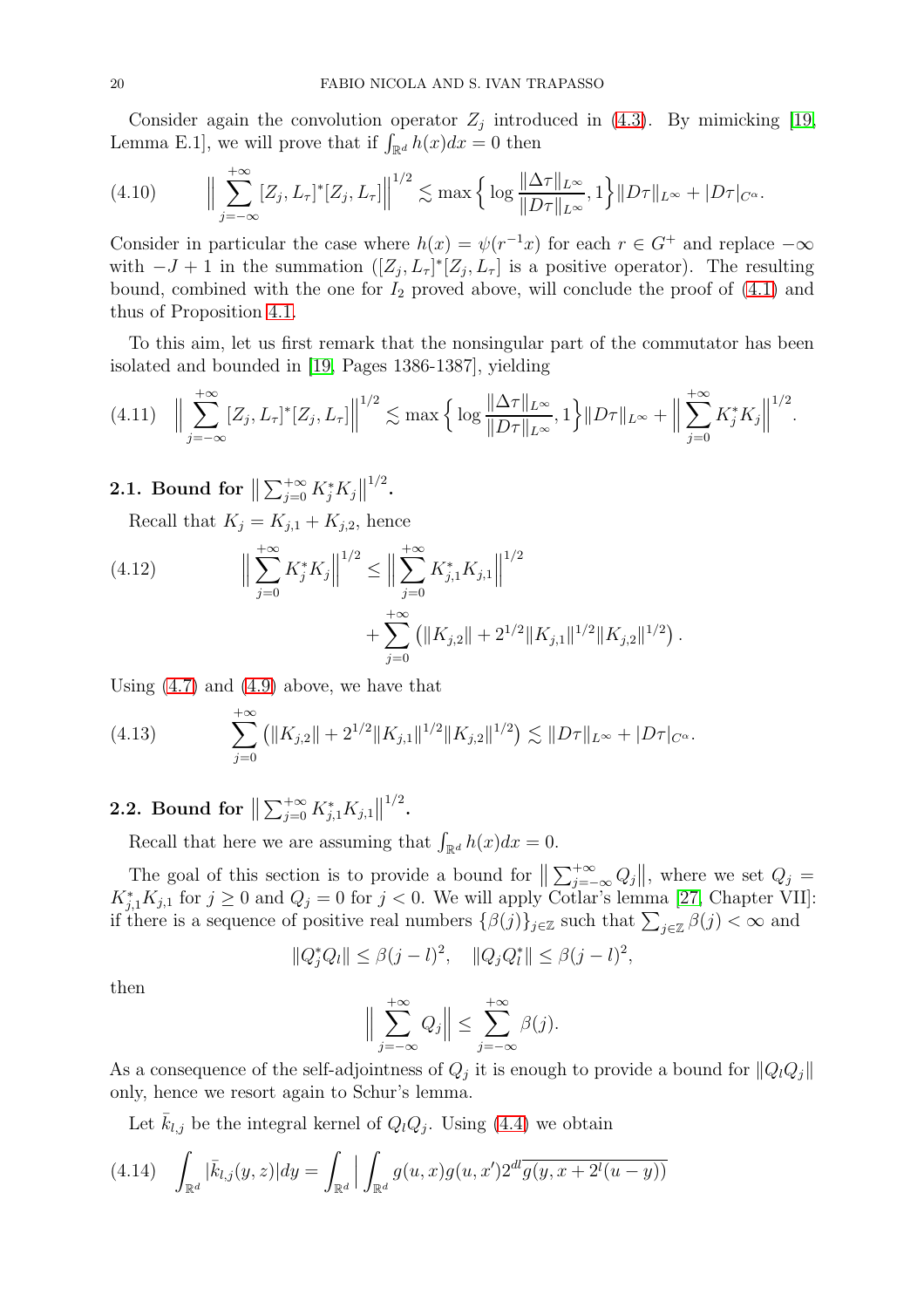$$
\times 2^{dj}\overline{g(z,x'+2^j(u-z))}dxdx'du\Big|dy.
$$

Therefore, we need to prove a suitable bound for the functional

(4.15) 
$$
\varphi(G) = \varphi_{x,x',z,j,l}(G) := \int_{\mathbb{R}^d} \left| \int_{\mathbb{R}^d} G(u) 2^{dl} \overline{g(y, x + 2^l(u - y))} \right| \times 2^{dj} \overline{g(z, x' + 2^j(u - z))} du \Big| dy,
$$

for  $G \in C^{\alpha}(\mathbb{R}^d)$ . We restrict to the case  $j \geq l \geq 0$  in view of the symmetric role of these parameters. We will prove below that

(4.16) 
$$
\varphi(G) \lesssim 2^{(l-j)\alpha} \|D\tau\|_{L^{\infty}}^2 \|G\|_{C^{\alpha}},
$$

where the hidden constant does not depend on  $x, x', z$ . We are going to apply this estimate to  $G(u) \coloneqq g(u, x)g(u, x')$ , where here  $x, x' \in \mathbb{R}^d$  play the role of parameters. We then will prove that

$$
(4.17) \t\t ||G||_{C^{\alpha}} \lesssim (1+|x|)^{-d-1} (1+|x'|)^{-d-1} ||D\tau||_{L^{\infty}} (||D\tau||_{L^{\infty}} + |D\tau|_{C^{\alpha}}).
$$

The latter bounds allow us to conclude that

<span id="page-20-1"></span><span id="page-20-0"></span>
$$
\int_{\mathbb{R}^d} |\bar{k}_{l,j}(y,z)| dy \leq \int_{\mathbb{R}^d} \varphi(g(\cdot,x)g(\cdot,x')) dx dx' \n\lesssim 2^{(l-j)\alpha} \left( \|D\tau\|_{L^\infty}^4 + \|D\tau\|_{L^\infty}^3 |D\tau|_{C^\alpha} \right) \n\lesssim 2^{(l-j)\alpha} \left( \|D\tau\|_{L^\infty} + |D\tau|_{C^\alpha} \right)^4.
$$

The same arguments lead one to the same bound for  $\int_{\mathbb{R}^d} |\bar{k}_{l,j}(y,z)|dz$ . Therefore, by Schur's lemma we have

$$
||Q_lQ_j|| \lesssim 2^{(l-j)\alpha} \big( ||D\tau||_{L^{\infty}} + |D\tau|_{C^{\alpha}} \big)^4,
$$

and Cotlar's lemma with  $\beta(j) = C2^{-|j|\alpha/2} (||D\tau||_{L^{\infty}} + |D\tau|_{C^{\alpha}})^2$  for a suitable constant  $C > 0$  finally implies that

$$
\Big\| \sum_{j=0}^{+\infty} K_{j,1}^* K_{j,1} \Big\| \lesssim \big( \| D\tau \|_{L^{\infty}} + |D\tau|_{C^{\alpha}} \big)^2,
$$

which combined with  $(4.11)$ ,  $(4.12)$  and  $(4.13)$  gives  $(4.10)$  and concludes the proof.

The proofs of  $(4.16)$  and  $(4.17)$  are given below.

*Proof of*  $(4.16)$ . A Taylor expansion of h in  $(4.5)$  (cf. [19,  $(E.30)$ ]) implies that

<span id="page-20-3"></span>(4.18) 
$$
g(u, v) = (1 - \det(I - D\tau(u)))h((I - D\tau(u))v) + \int_0^1 Dh((1 - t)v + t(I - D\tau(u))v) \cdot D\tau(u)vdt.
$$

Using that  $\det(I - D\tau(u)) \geq (1 - ||D\tau||_{L^{\infty}})^{d}$ ,  $||D\tau||_{\infty} \leq 1/2$  and the fact that  $h(x)$  and  $Dh(x)$  by assumption decay like  $(1+|x|)^{-d-3}$ , we obtain (cf. [19, (E.31)]) that

(4.19) 
$$
|g(u,v)| \lesssim \|D\tau\|_{L^{\infty}} (1+|v|)^{-d-2}.
$$

Using this estimate it is easy to infer that for any  $G \in C^0(\mathbb{R}^d)$  we have

<span id="page-20-2"></span>
$$
\varphi(G) \lesssim ||D\tau||_{L^{\infty}}^2 ||G||_{C^0}.
$$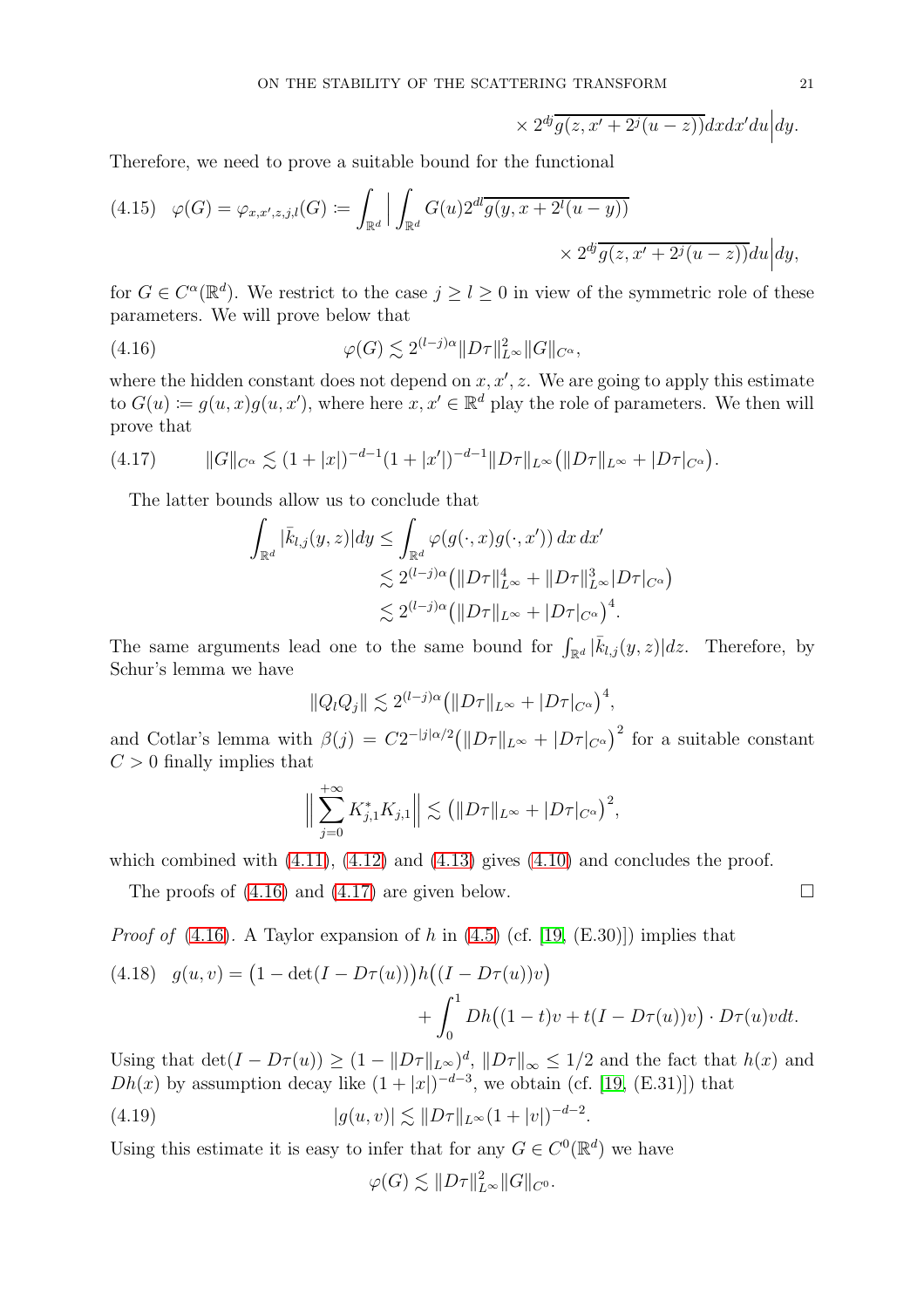Moreover, the assumption  $\int_{\mathbb{R}^d} h(x) dx = 0$  (implying  $\int_{\mathbb{R}^d} g(u, v) dv = 0$  for all u) and [\(4.19\)](#page-20-2) imply that we can write  $g(u, v) = \partial \overline{g}(u, v) / \partial v_1$ , with  $\overline{g}(u, v)$  satisfying (cf. [19, (E.37)])

$$
|\overline{g}(u,v)| \le C ||D\tau||_{\infty} (1+|v|)^{-d-1},
$$

and from  $(4.18)$  we have  $(cf. [19, (E.39)]$ 

$$
\left|\frac{\partial g(u,v)}{\partial v_1}\right| \lesssim \|D\tau\|_{\infty} (1+|v|)^{-d-1}.
$$

Using these estimates, an integration by parts with respect to  $u_1$  (cf. [19, Page 1391]) therefore yields

$$
\varphi(G) \lesssim 2^{-j} \|D\tau\|_{L^{\infty}}^2 \|G\|_{C^1} + 2^{l-j} \|D\tau\|_{L^{\infty}}^2 \|G\|_{C^0}
$$
  

$$
\lesssim 2^{l-j} \|D\tau\|_{L^{\infty}}^2 \|G\|_{C^1},
$$

for every  $G \in C^1(\mathbb{R}^d)$ . Note that the functional  $\varphi$  is subadditive, namely  $|\varphi(f+g)| \le$  $|\varphi(f)| + |\varphi(g)|$ . By real interpolation (see e.g., [\[18,](#page-26-16) Theorem 6]), since  $[C^0, C^1]_{\alpha,\infty} = C^{\alpha}$ (see e.g., [\[17,](#page-26-22) (1.16)]), we obtain [\(4.16\)](#page-20-0) for every  $G \in C^{\alpha}(\mathbb{R}^d)$ ).  $\qquad \qquad \Box$ 

*Proof of* [\(4.17\)](#page-20-1). Recall that  $G(u) = g(u, x)g(u, x')$ , where g is given in [\(4.18\)](#page-20-3). From the very definition of the  $C^{\alpha}$  norm, using the fractional Leibniz rule [\(2.2\)](#page-6-2) and [\(4.19\)](#page-20-2) to bound the norm in  $L^{\infty}(\mathbb{R}^d)$  of G, it suffices eventually to show that

<span id="page-21-0"></span>(4.20) 
$$
|g(\cdot,v)|_{C^{\alpha}} \lesssim (1+|v|)^{-d-1} (||D\tau||_{L^{\infty}} + |D\tau|_{C^{\alpha}}).
$$

We use the expression in [\(4.18\)](#page-20-3), and again the fractional Leibniz rule [\(2.2\)](#page-6-2). Precisely, the desired estimate [\(4.20\)](#page-21-0) will follow from the bounds given below on the  $L^{\infty}$  norm and  $C^{\alpha}$ seminorm in  $\mathbb{R}^d$  (with respect to u) of the factors appearing in [\(4.18\)](#page-20-3).

• Let  $b_1(u) = 1 - \det(I - D\tau(u))$ . Since  $\det(I - D\tau(u)) \geq (1 - ||D\tau||_{L^{\infty}})^d$  we have  $||b_1||_{L^{\infty}} \leq ||D\tau||_{L^{\infty}}.$ 

Moreover, since  $b_1$  is a polynomial in the entries of the matrix  $D\tau(u)$  and  $||D\tau(u)||_{L^{\infty}} \leq$  $1/2$ , we obtain

$$
|b_1|_{C^{\alpha}} \lesssim |D\tau|_{C^{\alpha}}
$$

by a straightforward application of Schauder's estimate [\(2.3\)](#page-6-1).

• Define  $b_2(u, v) = h((I - D\tau(u))v)$ . Clearly

$$
||b_2(\cdot, v)||_{L^{\infty}} \lesssim (1+|v|)^{-d-3}.
$$

A bound for  $|b_2(\cdot,v)|_{C^{\alpha}}$  can be obtained using Schauder's estimate [\(2.3\)](#page-6-1), in particular

$$
|b_2(\cdot,v)|_{C^{\alpha}} \lesssim |h|_{\text{Lip}(B_v)} |\widetilde{b_2}(\cdot,v)|_{C^{\alpha}},
$$

where we introduced the companion map  $\widetilde{b}_2(u, v) = (I - D\tau(u))v$  and  $B_v$  stands for the range of the map  $\tilde{b}_2(\cdot, v)$ , for fixed v.

First, we remark that

$$
|\widetilde{b_2}(\cdot,v)|_{C^{\alpha}} \lesssim |D\tau|_{C^{\alpha}}|v|.
$$

Moreover, since  $Dh(u) = O((1+|u|)^{-d-3})$  by assumption, and since  $B_v$  is contained in the ball  $B(v, |v|/2)$ , we have

$$
|h|_{\text{Lip}(B_v)} \lesssim (1+|v|)^{-d-3}.
$$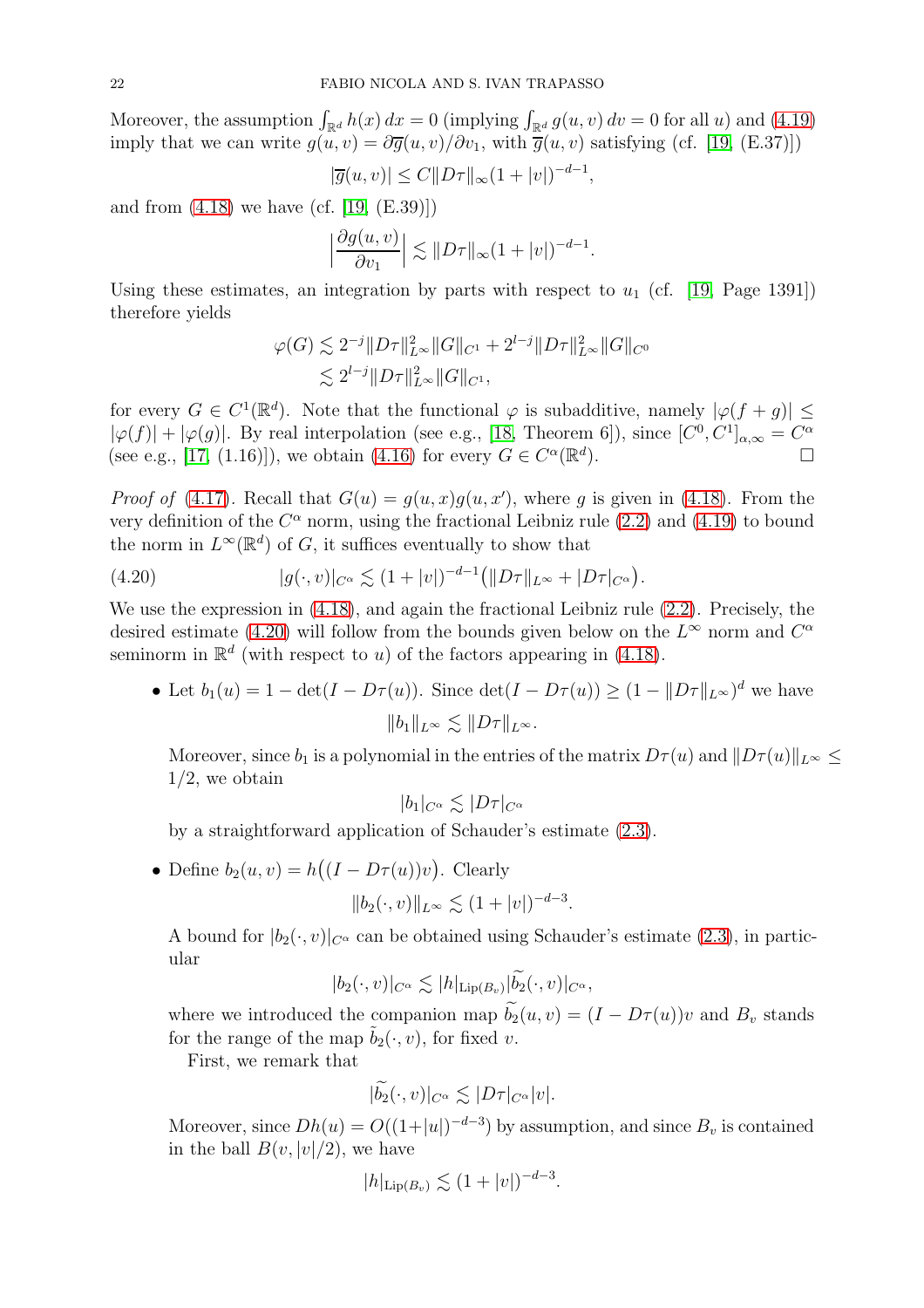We then conclude that

$$
|b_2(\cdot,v)|_{C^{\alpha}} \lesssim |D\tau|_{C^{\alpha}}(1+|v|)^{-d-2}
$$

as a combination of the previous results.

• Lastly, consider the map  $b_3$  defined for  $0 \le t \le 1$  by

$$
b_3(u,v) = Dh\big(I - tD\tau(u))v\big) \cdot D\tau(u)v.
$$

An application of the fractional Leibniz formula [\(2.2\)](#page-6-2) combined with the same estimates for  $b_2$  above with  $Dh$  in place of h finally gives

$$
|b_3(\cdot, v)|_{C^{\alpha}} \lesssim (1+|v|)^{-d-2}|D\tau|_{C^{\alpha}} + (1+|v|)^{-d-1}|D\tau|_{C^{\alpha}}||D\tau||_{L^{\infty}}
$$
  

$$
\lesssim (1+|v|)^{-d-1}|D\tau|_{C^{\alpha}}.
$$

This concludes the proof of  $(4.20)$ .

<span id="page-22-0"></span>**Remark 4.2.** It was already pointed out in [19] that the term  $\max\left\{\log \frac{\|\Delta\tau\|_{L^{\infty}}}{\|D\tau\|_{L^{\infty}}}, 1\right\}$  in [\(4.11\)](#page-19-0) can be replaced by  $\max\{J, 1\}$  – to be precise, it is enough to choose  $\gamma = \max\{J, 1\}$ in [19,  $(E.7)$ – $(E.10)$ ]. Therefore, we have also the estimate

$$
(4.21) \quad ||S_J[\mathcal{P}_J](L_\tau f) - S_J[\mathcal{P}_J](f)||
$$
  
\n
$$
\leq C \left(2^{-J} ||\tau||_{L^\infty} + \max\{J, 1\} ||D\tau||_{L^\infty} + |D\tau|_{C^\alpha}\right) ||U[\mathcal{P}_J]f||_1.
$$

#### 5. STABILITY UP TO  $\varepsilon$  LOSSES FOR LIPSCHITZ DEFORMATIONS

In this section we focus on Lipschitz deformations; in particular, we prove Theorem [1.3.](#page-5-2) We continue to assume that  $\phi$  and  $\psi$  are scattering filters in the sense of Section [2.3.](#page-7-2)

We need some preliminary results from the theory of real interpolation of Besov spaces  $(cf. [30]).$  $(cf. [30]).$  $(cf. [30]).$ 

Let  $\phi_0 \in C^{\infty}(\mathbb{R}^d)$  be supported in the ball  $|\omega| \leq 2$ , with  $\phi_0(\omega) = 1$  for  $|\omega| \leq 1$ . Set  $\phi_j(\omega) = \phi_0(2^{-j}\omega), \ j \in \mathbb{Z}$ . The functions  $\tilde{\phi}_j := \phi_j - \phi_{j-1}, \ j \in \mathbb{Z}$ , are supported in the annuli  $2^{j-1} \leq |\omega| \leq 2^{j+1}$  and induce a Littlewood-Paley partition of unity of  $\mathbb{R}^d \setminus \{0\}.$ Recall that the Besov norms with  $s \in \mathbb{R}$ ,  $1 \leq p, q \leq \infty$  are accordingly defined, for a temperate distribution  $f$ , by

$$
||f||_{B_{p,q}^s} := \left( ||\phi_0(D)f||_{L^p}^q + \sum_{j\geq 1} 2^{jsq} ||\tilde{\phi}_j(D)f||_{L^p}^q \right)^{1/q},
$$

where  $\tilde{\phi}_j(D) = \mathcal{F}^{-1} \tilde{\phi}_j \mathcal{F}$  stands for the Fourier multiplier with symbol  $\tilde{\phi}_j$ ,  $j \in \mathbb{Z}$ , and similarly  $\phi_0(D) = \mathcal{F}^{-1} \phi_0 \mathcal{F}$ . Obvious changes are needed if  $q = \infty$ .

Recall that for  $s > 0$  not integer, the space  $B^s_{\infty,\infty}(\mathbb{R}^d)$  coincides with the Hölder class  $C^{s}(\mathbb{R}^{d})$  considered above. If  $s=1$  then  $B^{1}_{\infty,\infty}(\mathbb{R}^{d})$  contains the space Lip( $\mathbb{R}^{d}$ ) of bounded Lipschitz function  $f: \mathbb{R}^d \to \mathbb{C}$ , endowed with the norm

<span id="page-22-1"></span>
$$
||f||_{\text{Lip}} := ||f||_{L^{\infty}} + |f|_{\text{Lip}} = ||f||_{L^{\infty}} + ||\nabla f||_{L^{\infty}},
$$

where  $\nabla f$  is understood in the sense of distributions or even almost everywhere.

With a temperate distribution f we also associate the set

(5.1) 
$$
\mathcal{A}_f \coloneqq \{\phi_j(D)f : j \geq 0\}.
$$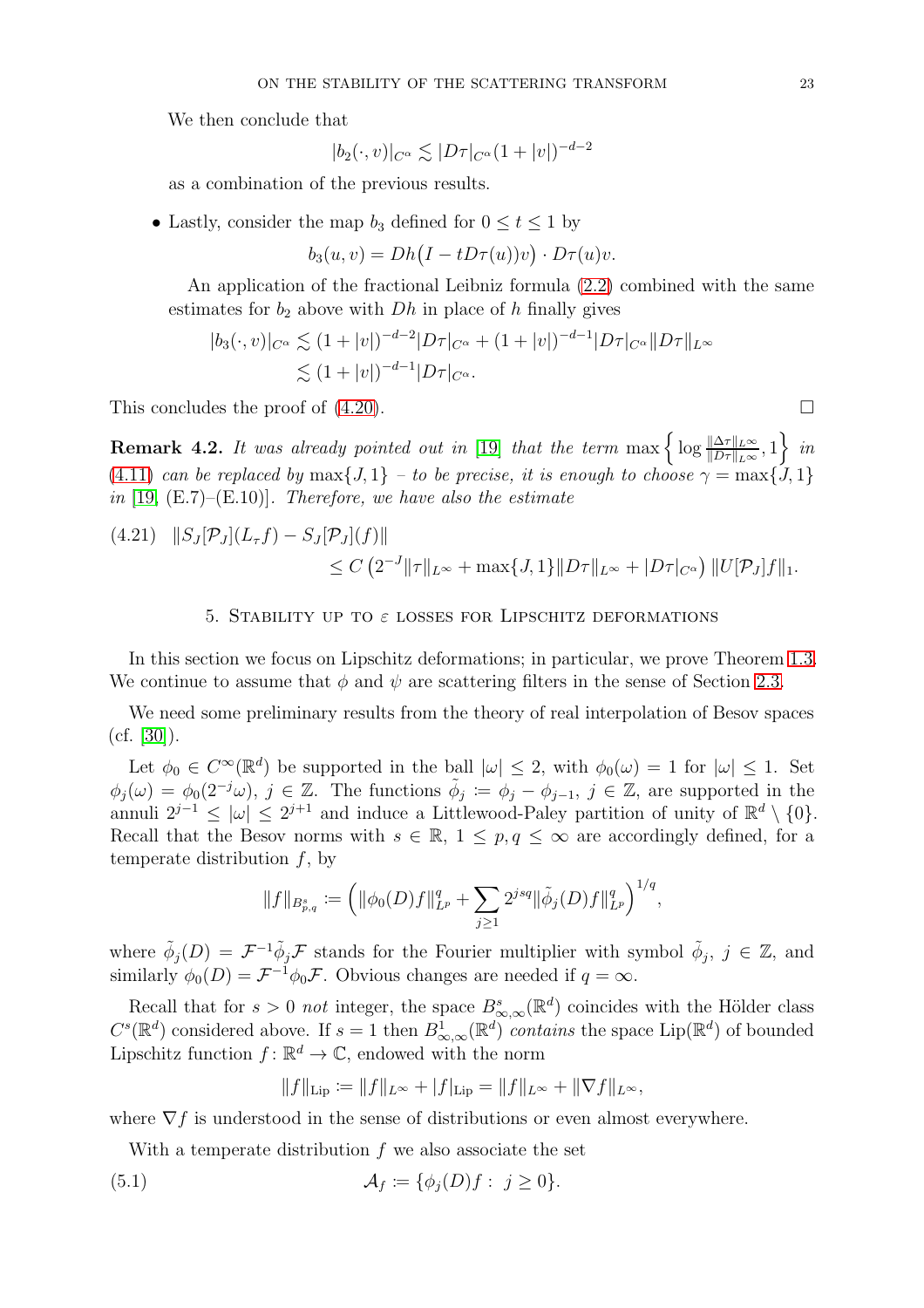Observe that the operators  $\phi_j(D)$ ,  $j \in \mathbb{Z}$ , are uniformly bounded on  $L^{\infty}(\mathbb{R}^d)$ , since  $\mathcal{F}^{-1}\phi_0 \in L^1(\mathbb{R}^d).$ 

<span id="page-23-2"></span>**Lemma 5.1.** Let  $0 < \theta < 1$  and  $s > 1$  be such that  $1 = (1 - \theta)s$ . For  $f \in B^0_{\infty,1}(\mathbb{R}^d)$  and  $t > 0$ , consider

<span id="page-23-0"></span>
$$
\tilde{K}(t, f, B^{s}_{\infty, \infty}, B^{0}_{\infty, 1}) \coloneqq \inf_{f_0 \in \mathcal{A}_f} \{ ||f_0||_{B^{s}_{\infty, \infty}} + t ||f - f_0||_{B^{0}_{\infty, 1}} \}.
$$

There exists a constant  $C > 0$  such that, for every  $f \in B^1_{\infty,\infty}(\mathbb{R}^d)$ ,

(5.2) 
$$
\sup_{t>1} t^{-\theta} \tilde{K}(t, f, B^{s}_{\infty,\infty}, B^{0}_{\infty,1}) \leq C \|f\|_{B^{1}_{\infty,\infty}}.
$$

*Proof.* The functional  $\tilde{K}(t, f, B^s_{\infty,\infty}, B^0_{\infty,1})$  is just a variant of the K-functional in real interpolation theory (cf. [\[30,](#page-27-8) Section 2.4.1]), defined for  $t > 0$  and  $f \in B^0_{\infty,1}(\mathbb{R}^d)$  by

$$
K(t, f, B^{s}_{\infty, \infty}, B^{0}_{\infty, 1}) \coloneqq \inf \{ \|f_0\|_{B^{s}_{\infty, \infty}} + t \|f - f_0\|_{B^{0}_{\infty, 1}} : f_0 \in B^{s}_{\infty, \infty} \}.
$$

It is well known that

$$
\sup_{t>0} t^{-\theta} K(t, f, B^s_{\infty,\infty}, B^0_{\infty,1}) \lesssim ||f||_{B^1_{\infty,\infty}}
$$

for every  $f \in B^1_{\infty,\infty}(\mathbb{R}^d)$ , which amounts to the embedding  $B^1_{\infty,\infty} \hookrightarrow (B^s_{\infty,\infty}, B^0_{\infty,1})_{\theta,\infty}$ . A proof of this fact can be found in [\[30,](#page-27-8) Section 2.4.2], and an accurate inspection of the latter (the part dealing with  $t > 1$ , to be precise) allows one to realize that [\(5.2\)](#page-23-0) holds indeed.  $\Box$ 

We are now ready to prove Theorem [1.3.](#page-5-2) We will consider vector fields  $\tau$  in the Besov space  $B_{p,q}^s(\mathbb{R}^d;\mathbb{R}^d)$  (i.e., the components belong to  $B_{p,q}^s(\mathbb{R}^d)$ ), endowed with the norm

$$
\|\tau\|_{B^s_{p,q}} \coloneqq \sum_{k=1}^d \|\tau^{(k)}\|_{B^s_{p,q}}, \qquad \tau = (\tau^{(1)}, \ldots, \tau^{(d)}).
$$

*Proof of Theorem [1.3.](#page-5-2)* We can suppose  $J = 0$  by virtue of a scaling argument (cf. [\(3.2\)](#page-13-4)). Indeed, the estimate [\(1.8\)](#page-5-3) is invariant under the substitutions  $J \to J - n$  ( $n \in \mathbb{Z}$ ),  $f(x) \to$  $2^{n/2} f(2^n x)$ ,  $\tau(x) \to 2^{-n} \tau(2^n x)$  and  $R \to 2^n R$ . We can also suppose that  $||D\tau||_{L^{\infty}} \leq \varepsilon_0$ , with  $\varepsilon_0$  small enough (to be fixed later on), because for  $\varepsilon_0 < ||D\tau||_{L^{\infty}} \leq 1/2$  the estimate  $(1.8)$  with  $J = 0$  holds due to the fact that  $S_0[\mathcal{P}_0]$  is nonexpansive on  $L^2(\mathbb{R}^d)$  and  $||L_{\tau}|| \le$  $2^{d/2}$ .

We already know from Remark [4.2](#page-22-0) (with  $J = 0$ ) that, for every  $s \in (1, 2)$  and  $\tau \in$  $C^{s}(\mathbb{R}^{d};\mathbb{R}^{d}) = B_{\infty,\infty}^{s}(\mathbb{R}^{d};\mathbb{R}^{d})$  with  $||D\tau||_{L^{\infty}} \leq 1/2$ ,

<span id="page-23-1"></span>
$$
||S_0[\mathcal{P}_0](L_{\tau}f) - S_0[\mathcal{P}_0](f)|| \lesssim ||\tau||_{B^s_{\infty,\infty}} ||U_0[\mathcal{P}_0]f||_1.
$$

The assumption [\(1.7\)](#page-5-1) and the fact that  $\hat{f}$  is supported in the ball  $|\omega| \leq R$  imply that (5.3)  $||S_0[\mathcal{P}_0](L_\tau f) - S_0[\mathcal{P}_0](f)|| \lesssim \log^{\beta}(e + R) ||\tau||_{B^s_{\infty,\infty}} ||f||_{L^2}.$ 

On the other hand, if  $\tau_0, \tau_1 \in \text{Lip}(\mathbb{R}^d; \mathbb{R}^d)$  satisfy  $||D\tau_0||_{L^{\infty}} \leq 1/2$  and  $||D\tau_1||_{L^{\infty}} \leq 1/2$ , a Taylor expansion yields

$$
||L_{\tau_0}f - L_{\tau_1}f||_{L^2} \le ||\tau_0 - \tau_1||_{L^\infty} \int_0^1 ||L_{(1-t)\tau_1 + t\tau_0}(\nabla f)||_{L^2} dt
$$
  

$$
\lesssim ||\tau_0 - \tau_1||_{L^\infty} ||\nabla f||_{L^2}
$$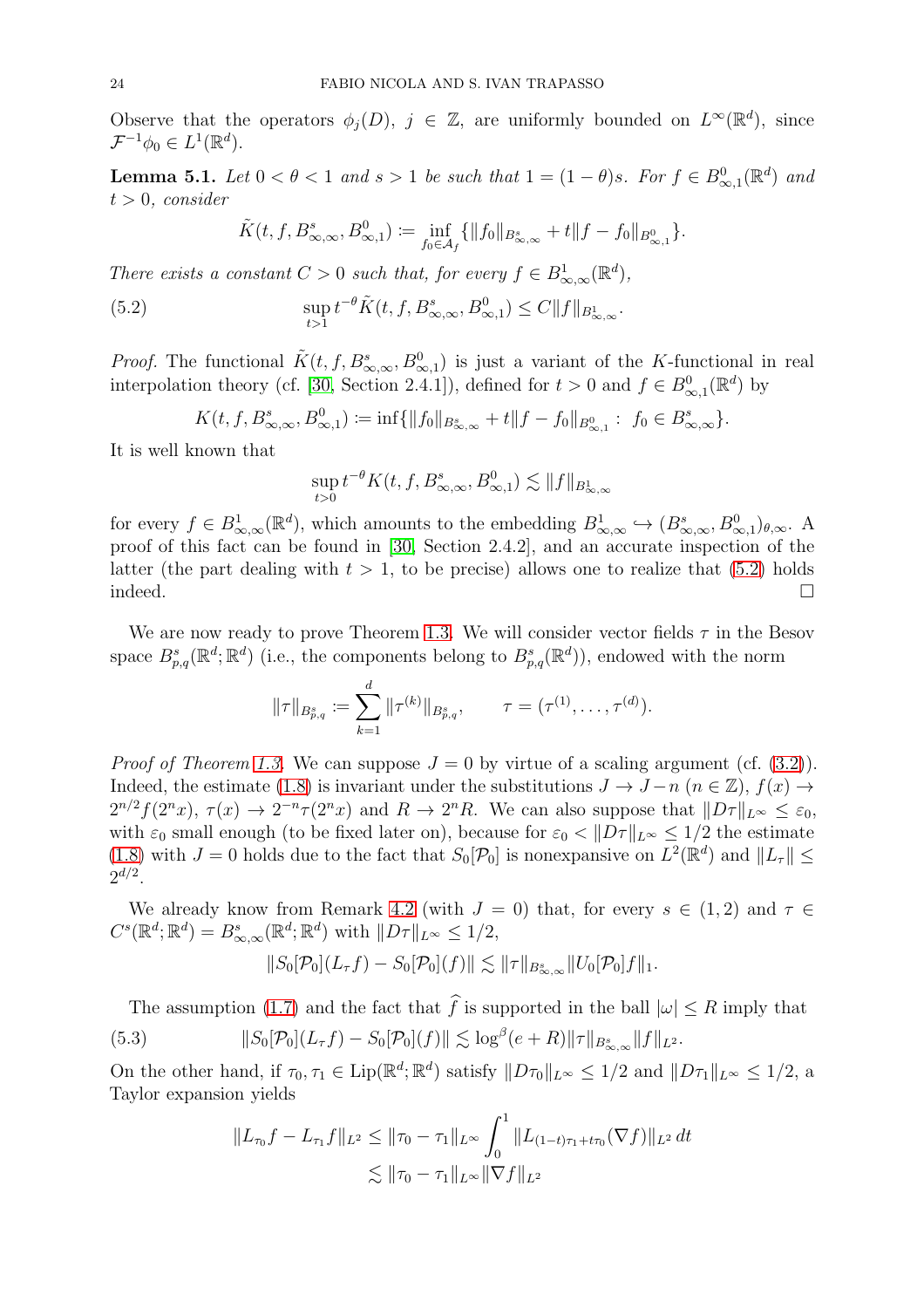where we used that  $||D((1 - t)\tau_1 + t\tau_0)||_{L^{\infty}} \leq 1/2$ . Since  $||\nabla f||_{L^2} \leq (1 + R)||f||_{L^2}$  and  $S_0[\mathcal{P}_0]$  is nonexpansive, we conclude that

<span id="page-24-0"></span>(5.4) 
$$
||S_0[\mathcal{P}_0](L_{\tau_0}f) - S_0[\mathcal{P}_0](L_{\tau_1}f)|| \lesssim (1+R) ||\tau_0 - \tau_1||_{L^{\infty}} ||f||_{L^2} \lesssim (1+R) ||\tau_0 - \tau_1||_{B^0_{\infty,1}} ||f||_{L^2},
$$

where we used the embedding  $B^0_{\infty,1}(\mathbb{R}^d;\mathbb{R}^d) \hookrightarrow L^{\infty}(\mathbb{R}^d;\mathbb{R}^d)$  – see for instance [\[25,](#page-26-23) Proposition 2.1].

We now resort to a nonlinear interpolation argument between [\(5.3\)](#page-23-1) and [\(5.4\)](#page-24-0). Set  $\mathcal{H} = \ell^2(\mathcal{P}_0, L^2(\mathbb{R}^d))$  and, for fixed f as above and  $\tau \in \text{Lip}(\mathbb{R}^d; \mathbb{R}^d)$  with  $||D\tau||_{L^{\infty}} \leq 1/2$ , consider

$$
T_f(\tau) := S_0[\mathcal{P}_0](L_{\tau}f) - S_0[\mathcal{P}_0](f).
$$

Let  $s \in (1,2)$  and  $\theta \in (0,1)$  be such that  $1 = (1-\theta)s$  and consider  $\tau \in \text{Lip}(\mathbb{R}^d; \mathbb{R}^d)$  with  $||D\tau||_{L^{\infty}} \leq \varepsilon_0$ . For any  $\tau_0 \in B^s_{\infty,\infty}(\mathbb{R}^d;\mathbb{R}^d)$  with  $||D\tau_0||_{L^{\infty}} \leq 1/2$  we have, by the triangle inequality, [\(5.3\)](#page-23-1) and [\(5.4\)](#page-24-0), for  $t \geq 1$ ,

$$
||T_f(\tau)||_{\mathcal{H}} \le ||T_f(\tau_0)||_{\mathcal{H}} + t||T_f(\tau) - T_f(\tau_0)||_{\mathcal{H}}
$$
  
\n
$$
\lesssim \log^{\beta}(e+R)||\tau_0||_{B_{\infty,\infty}^s} ||f||_{L^2} + t(1+R)||\tau - \tau_0||_{B_{\infty,1}^0} ||f||_{L^2}
$$
  
\n
$$
= \sum_{k=1}^d \left( \log^{\beta}(e+R)||\tau_0^{(k)}||_{B_{\infty,\infty}^s} + t(1+R)||\tau^{(k)} - \tau_0^{(k)}||_{B_{\infty,1}^0}\right) ||f||_{L^2}
$$

where we expanded the Besov norms in terms of the components, that is  $\tau = (\tau^{(1)}, \ldots, \tau^{(d)})$ and  $\tau_0 = (\tau_0^{(1)}$  $\tau_0^{(1)}, \ldots, \tau_0^{(d)}$  $\binom{a}{0}$ .

Consider now  $\chi \in C^{\infty}(\mathbb{R}^d)$ , supported where  $|\omega| \leq 1$ , with  $\chi(\omega) = 1$  for  $|\omega| \leq 1/2$ , along with the corresponding Fourier multiplier  $\chi(D)$ . We write  $\tau_0^{(k)} = \chi(D)\tau_0^{(k)} + (1-\chi(D))\tau_0^{(k)}$  $\binom{\kappa}{0}$ . By the triangle inequality we obtain

<span id="page-24-1"></span>(5.5)

$$
||T_f(\tau)||_{\mathcal{H}} \lesssim \log^{\beta}(e+R) \sum_{k=1}^d ||\chi(D)\tau_0^{(k)}||_{B_{\infty,\infty}^s} ||f||_{L^2}
$$
  
+ 
$$
\sum_{k=1}^d \left( \log^{\beta}(e+R) ||(1-\chi(D))\tau_0^{(k)}||_{B_{\infty,\infty}^s} + t(1+R) ||\tau^{(k)} - \tau_0^{(k)}||_{B_{\infty,1}^0} \right) ||f||_{L^2}.
$$

Since  $||D\tau||_{L^{\infty}} \leq \varepsilon_0$ , if  $\varepsilon_0$  is small enough and  $\tau_0^{(k)} \in \mathcal{A}_{\tau^{(k)}}$  (cf. [\(5.1\)](#page-22-1)) we have  $||D\tau_0^{(k)}||_{L^{\infty}} \leq$  $C||D\tau^{(k)}||_{L^{\infty}} \leq 1/(2\sqrt{d})$ , implying in particular that  $||D\tau_0||_{L^{\infty}} \leq 1/2$ . Moreover

$$
\|\chi(D)\tau_0^{(k)}\|_{B^s_{\infty,\infty}} \lesssim \|\tau_0^{(k)}\|_{L^\infty} \lesssim \|\tau^{(k)}\|_{L^\infty}.
$$

We also remark that, since the Fourier transform of  $\tau^{(k)} - \tau_0^{(k)}$  $\binom{K}{0}$  is supported in the region where  $|\omega| \ge 1$  (with reference to [\(5.1\)](#page-22-1), we have indeed that  $\phi_i(\omega) = 1$  in the ball  $|\omega| \le 1$ ),

$$
\tau^{(k)} - \tau_0^{(k)} = (1 - \chi(D))\tau^{(k)} - (1 - \chi(D))\tau_0^{(k)}
$$

.

In light of the facts highlighted so far, now we take the infimum of  $(5.5)$  over  $\tau_0^{(k)} \in \mathcal{A}_{\tau^{(k)}}$ . For  $t \geq 1$  we obtain

 $||T_f(\tau)||_{\mathcal{H}} \lesssim \log^{\beta}(e+R) ||\tau||_{L^{\infty}} ||f||_{L^2}$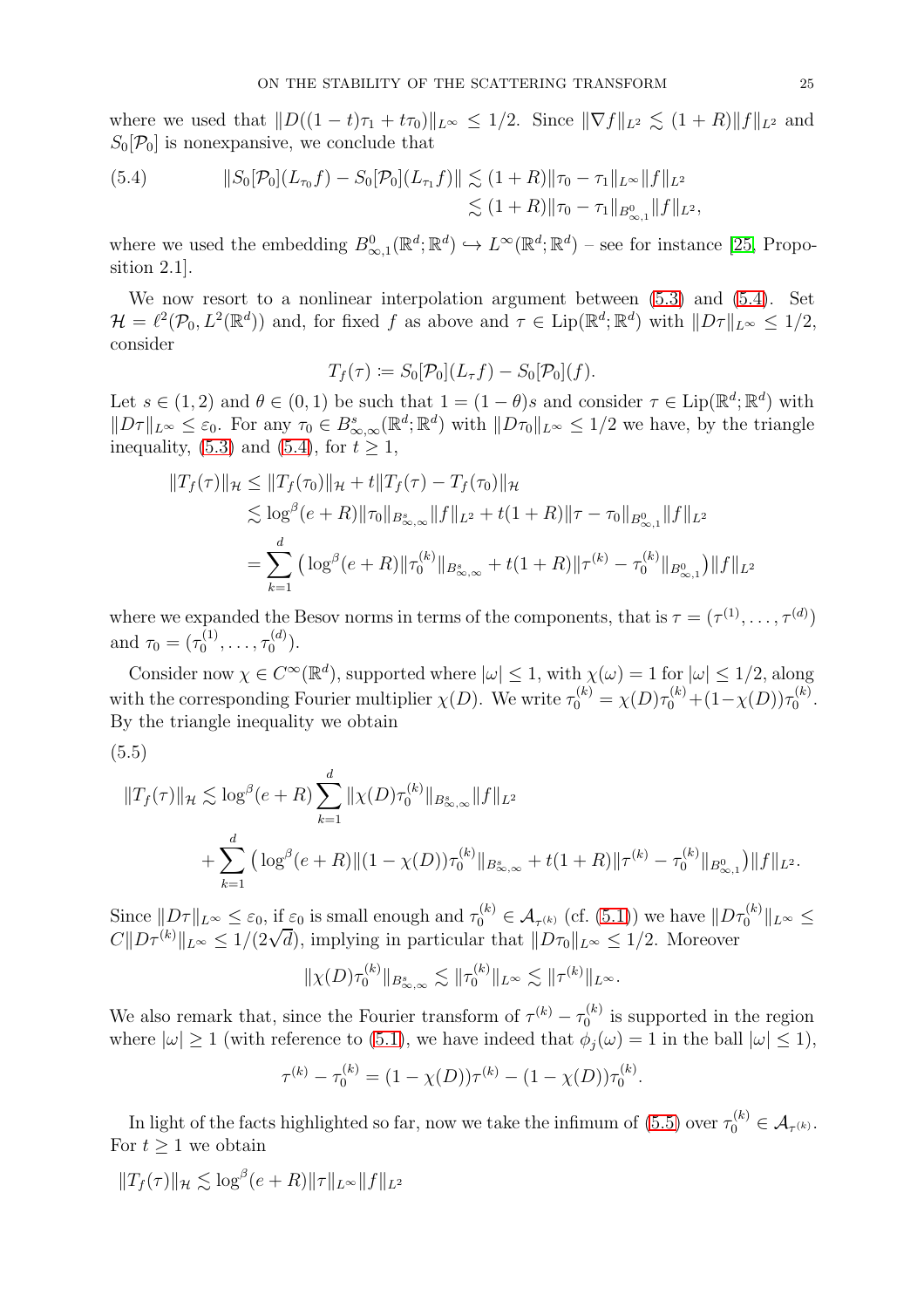$$
+ \log^{\beta}(e+R) \sum_{k=1}^{d} \tilde{K}(t(1+R)/\log^{\beta}(e+R), (1-\chi(D))\tau^{(k)}, B^{s}_{\infty,\infty}, B^{0}_{\infty,1})||f||_{L^{2}}
$$

where the functional  $\tilde{K}$  is defined in Lemma [5.1](#page-23-2) and we used the fact that

$$
\mathcal{A}_{(1-\chi(D))\tau^{(k)}} = \{(1-\chi(D))f_0: f_0 \in \mathcal{A}_{\tau^{(k)}}\}.
$$

Finally, by multiplying the latter estimate by  $t^{-\theta}$  and then by taking the supremum for  $t > 1$ , we obtain

$$
||T_f(\tau)||_{\mathcal{H}} \lesssim \left( \log^{\beta}(e+R) ||\tau||_{L^{\infty}} + \log^{\beta(1-\theta)}(e+R)(1+R)^{\theta} \sum_{k=1}^{d} ||(1-\chi(D))\tau^{(k)}||_{B_{\infty,\infty}^1} \right) ||f||_{L^2}
$$
  
= 
$$
\left( \log^{\beta}(e+R) ||\tau||_{L^{\infty}} + \log^{\beta(1-\theta)}(e+R)(1+R)^{\theta} ||(1-\chi(D))\tau||_{B_{\infty,\infty}^1} \right) ||f||_{L^2},
$$

where in the first inequality we applied Lemma  $5.1<sup>6</sup>$  $5.1<sup>6</sup>$  $5.1<sup>6</sup>$ . On the other hand, we have

$$
||(1 - \chi(D))\tau||_{B^1_{\infty,\infty}} \lesssim ||D\tau||_{B^0_{\infty,\infty}} \lesssim ||D\tau||_{L^{\infty}}.
$$

The second inequality is clear from the definition of the  $B^{0}_{\infty,\infty}$  norm. The first inequality follows by a standard argument that we sketch here for the benefit of the reader. Let  $\phi'$ be a smooth function in  $\mathbb{R}^d$ , supported in the annulus  $2^{-2} \leq |\omega| \leq 2^4$ , with  $\tilde{\phi}'(\omega) = 1$ for  $2^{-1} \leq |\omega| \leq 2$ . Then we write  $\tilde{\phi}_j(\omega) = \tilde{\phi}'(2^{-j}\omega)\tilde{\phi}_j(\omega)$  in the definition of the Besov norm, and we observe that the functions  $2^{j} \tilde{\phi}'(2^{-j}\omega) \omega_k / |\omega|^2$ ,  $k = 1, ..., d$ , can be written as  $\phi''_k(2^{-j}\omega)$  for some  $\phi''_k$  smooth with compact support. Hence their inverse Fourier transforms have  $L^1$  norm uniformly bounded with respect to j, and the corresponding Fourier multipliers are thus uniformly bounded on  $L^{\infty}(\mathbb{R}^d)$ . Similarly, if  $\phi'_0$  is a smooth function supported in the ball  $|\omega| \leq 4$ , with  $\phi_0'(\omega) = 1$  for  $|\omega| \leq 2$  we can write  $\phi_0 = \phi_0' \phi_0$ and observe that  $(1 - \chi(\omega))\phi_0'(\omega)\omega_k/|\omega|^2$  is a smooth function with compact support, and hence defines a Fourier multiplier bound on  $L^{\infty}(\mathbb{R}^d)$ .

The desired estimate  $(1.8)$  is then proved since s can be chosen arbitrarily close to 1, hence making in turn the exponent  $\theta$  arbitrarily small.

#### Acknowledgements

The authors wish to express their gratitude to Giovanni S. Alberti and Matteo Santacesaria for fruitful conversations on the topics of the manuscript. They also gratefully acknowledge insightful suggestions from the referee of a previously submitted version of this note.

S. Ivan Trapasso is member of the Machine Learning Genoa (MaLGa) Center, Università di Genova. This material is based upon work supported by the Air Force Office of Scientific Research under award number FA8655-20-1-7027, as well as by Fondazione Compagnia di San Paolo.

The authors are members of the Gruppo Nazionale per l'Analisi Matematica, la Probabilit`a e le loro Applicazioni (GNAMPA) of the Istituto Nazionale di Alta Matematica (INdAM).

<span id="page-25-0"></span><sup>6</sup>Precisely, since  $(1+R)/\log^{\beta}(e+R) \ge c_0$  for some  $c_0 > 0$  and

 $\tilde{K}(t(1+R)/\log^{\beta}(e+R), f, B^{s}_{\infty,\infty}, B^{0}_{\infty,1}) \leq \tilde{K}(t \max\{c_0^{-1}, 1\}(1+R)/\log^{\beta}(e+R), f, B^{s}_{\infty,\infty}, B^{0}_{\infty,1}),$ we can resort to [\(5.2\)](#page-23-0) with t replaced by  $t \max\{c_0^{-1}, 1\}(1+R)/\log^{\beta}(e+R) > 1$ .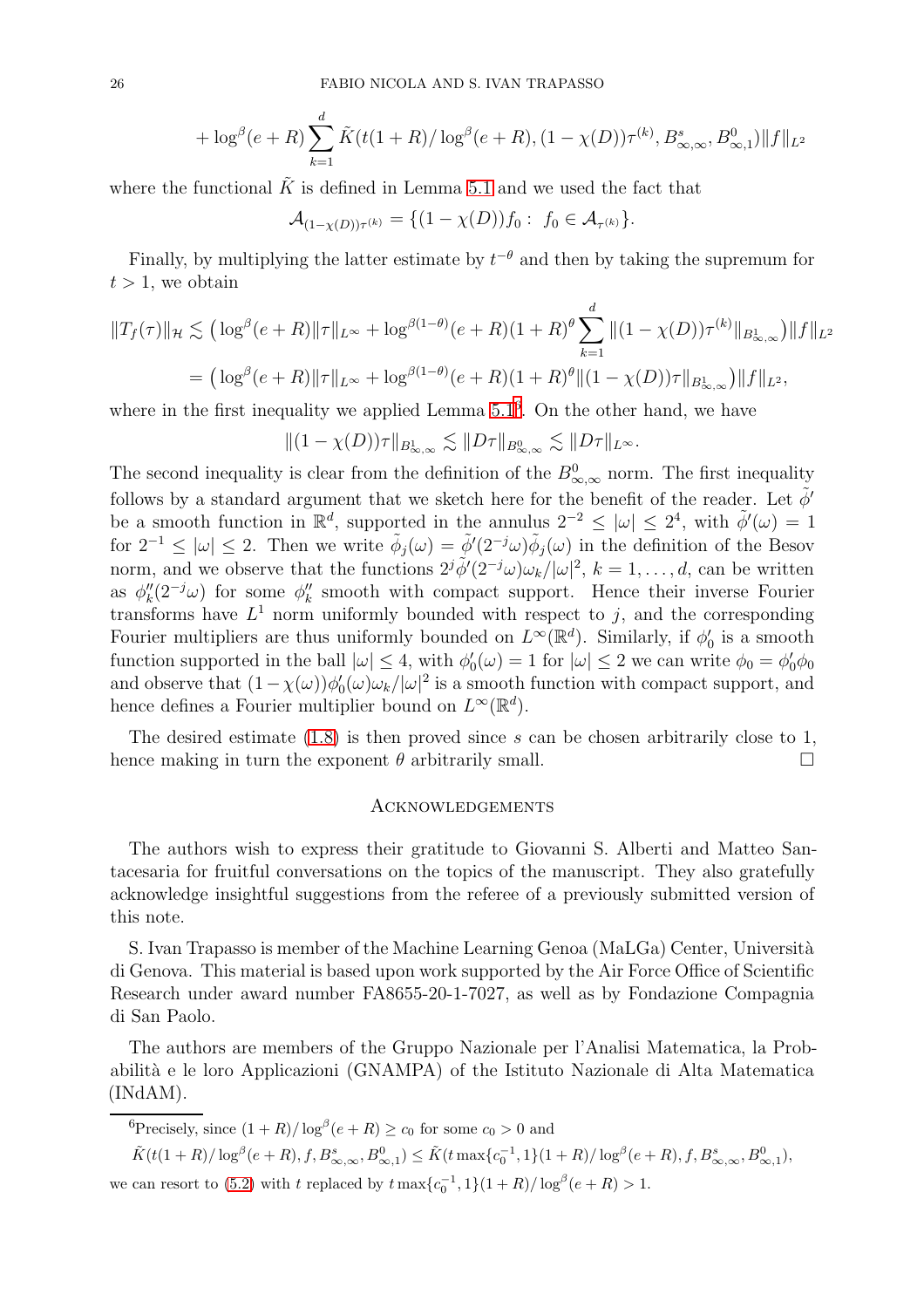#### **REFERENCES**

- <span id="page-26-5"></span>[1] Rima Alaifari, Giovanni S. Alberti and Tandri Gauksson. ADef: an iterative algorithm to construct adversarial deformations. In: 7th International Conference on Learning Representations, ICLR 2019. Open access: arXiv:1804.07729.
- <span id="page-26-11"></span><span id="page-26-1"></span>[2] Radu Balan, Maneesh Singh and Dongmian Zou. Lipschitz properties for deep convolutional networks. Contemporary Mathematics 706 (2018), 129–151.
- [3] Mikhail Belkin, Daniel Hsu, Siyuan Ma and Soumik Mandal. Reconciling modern machine-learning practice and the classical bias-variance trade-off. Proc. Natl. Acad. Sci. USA 116 (2019), no. 32, 15849–15854.
- <span id="page-26-21"></span><span id="page-26-12"></span>[4] Alberto Bietti and Julien Mairal. Group invariance, stability to deformations, and complexity of deep convolutional representations. Journal of Machine Learning Research (JMLR)  $20(25)$  (2019):1–49.
- [5] Joan Bruna and Stéphane Mallat. Invariant scattering convolution networks. IEEE Transactions on pattern analysis and machine intelligence (PAMI), 35(8) (2013), 1872-–1886.
- <span id="page-26-20"></span>[6] Emmanuel J. Candès and Laurent Demanet. The curvelet representation of wave propagators is optimally sparse. Comm. Pure Appl. Math.  $58$  (2005), no. 11, 1472–1528.
- <span id="page-26-18"></span>[7] Emmanuel J. Candès and David L. Donoho. New tight frames of curvelets and optimal representations of objects with piecewise  $C^2$  singularities. Comm. Pure Appl. Math. 57 (2004), no. 2, 219–266.
- <span id="page-26-6"></span>[8] Nicholas Carlini and David Wagner. Towards evaluating the robustness of neural networks. In: 2017 IEEE Symposium on Security and Privacy (SP), San Jose, CA, USA, 2017, 39–57.
- <span id="page-26-13"></span>[9] Wojciech Czaja and Weilin Li. Analysis of time-frequency scattering transforms. Appl. Comput. Harmon. Anal. **47** (2019), no. 1, 149-171.
- <span id="page-26-7"></span>[10] Ian Goodfellow, Jonathon Shlens and Christian Szegedy. Explaining and harnessing adversarial examples. In: 3rd International Conference on Learning Representations, ICLR 2015. Open access: arXiv:1412.6572.
- <span id="page-26-19"></span>[11] Kanghui Guo, Gitta Kutyniok and Demetrio Labate. Sparse multidimensional representations using anisotropic dilation and shear operators. In: Wavelets and splines: Athens 2005, pp. 189–201, Mod. Methods Math., Nashboro Press, Brentwood, TN, 2006.
- <span id="page-26-2"></span>[12] Trevor Hastie, Andrea Montanari, Saharon Rosset and Ryan J. Tibshirani. Surprises in highdimensional ridgeless least squares interpolation. Ann. Statist. **50** (2022), no. 2, 949–986.
- <span id="page-26-14"></span>[13] Michael Koller, Johannes Großmann, Ullrich Monich and Holger Boche. Deformation stability of deep convolutional neural networks on Sobolev spaces. In: 2018 IEEE International Conference on Acoustics, Speech and Signal Processing (ICASSP), Calgary, AB, 2018, 6872–6876.
- <span id="page-26-8"></span>[14] Alexey Kurakin, Ian Goodfellow and Samy Bengio. Adversarial examples in the physical world. In: Artificial Intelligence - Safety and Security, Ed. by R. V. Yampolskiy, Chapman and Hall/CRC, 2018.
- <span id="page-26-15"></span><span id="page-26-0"></span>[15] Yann LeCun, Yoshua Bengio and Geoffrey Hinton. Deep learning. Nature 521, (2015), 436–444.
- [16] Jacques-Louis Lions. Some remarks on variational inequalities. In: Proc. Internat. Conf. on Functional Analysis and Related Topics (Tokyo, 1969), pp. 269–282. Univ. Tokyo Press, Tokyo, 1970.
- <span id="page-26-22"></span><span id="page-26-16"></span>[17] Alessandra Lunardi. Interpolation Theory. Third edition. Edizioni della Normale, Pisa, 2018.
- [18] Lech Maligranda. On interpolation of nonlinear operators. Comment. Math. Prace Mat. 28 (1989), no. 2, 253–275.
- <span id="page-26-9"></span>[19] Stéphane Mallat. Group invariant scattering. Comm. Pure Appl. Math. **65** (2012), no. 10, 1331–1398.
- [20] Stéphane Mallat. A Wavelet Tour of Signal Processing. The Sparse Way. Third edition. With contributions from Gabriel Peyré. Elsevier/Academic Press, Amsterdam, 2009.
- <span id="page-26-3"></span>[21] Song Mei and Andrea Montanari. The generalization error of random features regression: precise asymptotics and the double descent curve. Comm. Pure Appl. Math. 75 (2022), no. 4, 667–766.
- <span id="page-26-10"></span><span id="page-26-4"></span>[22] Yves Meyer. Wavelets and Operators. Cambridge University Press, Cambridge, 1992.
- [23] Preetum Nakkiran, Gal Kaplun, Yamini Bansal, Tristan Yang, Boaz Barak and Ilya Sutskever. Deep double descent: where bigger models and more data hurt. J. Stat. Mech. Theory Exp. 2021, no. 12, Paper No. 124003, 32 pp.
- <span id="page-26-17"></span>[24] Jaak Peetre. Interpolation of Lipschitz operators and metric spaces. *Mathematica (Cluj)* 12(35) (1970), 325–334.
- <span id="page-26-23"></span>[25] Yoshihiro Sawano. Theory of Besov Spaces. Springer, Singapore, 2018.